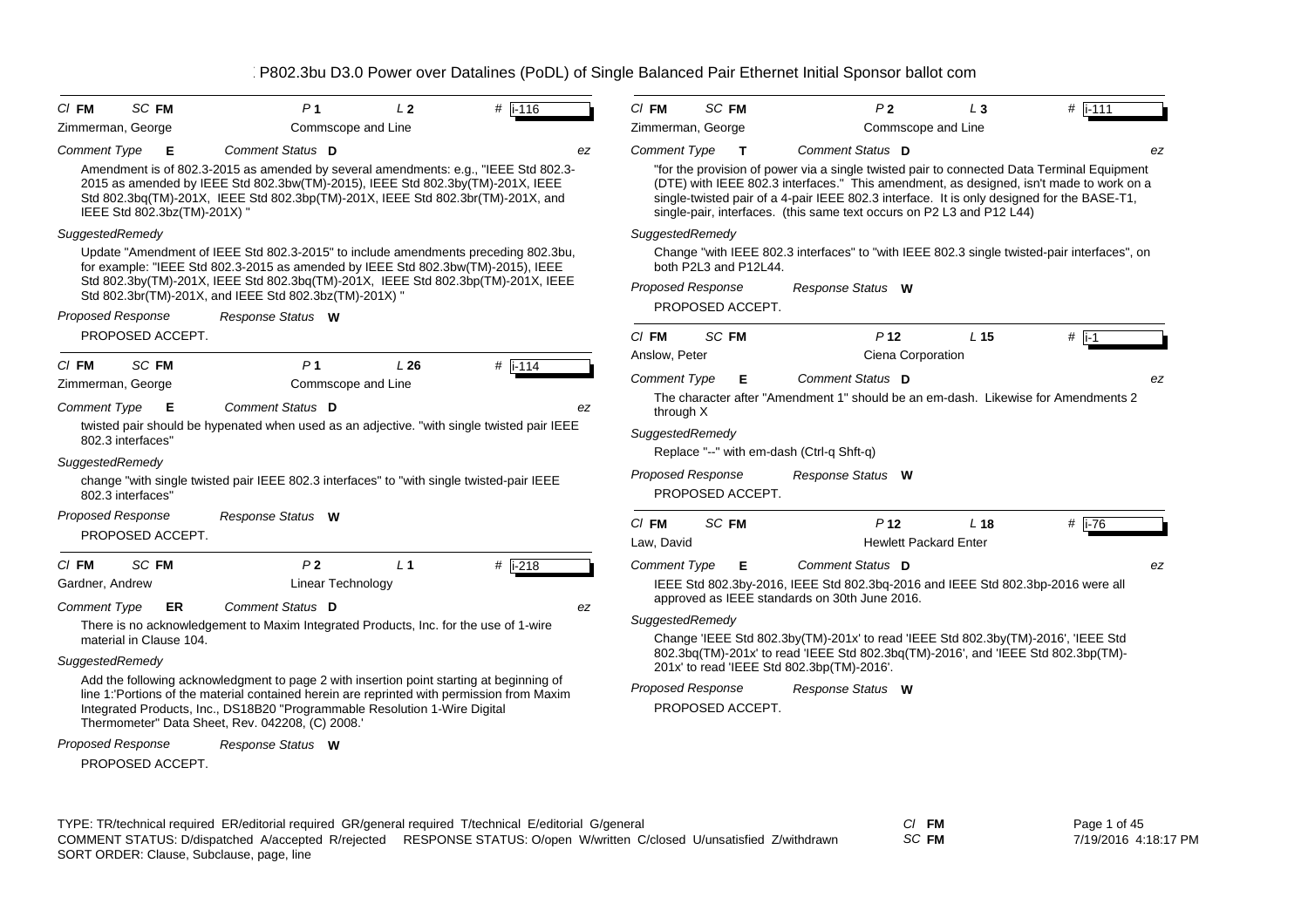| $CI$ FM      | SC FM | P 12              | - 37 | # $\vert$ i-136 |  |
|--------------|-------|-------------------|------|-----------------|--|
| Dove, Daniel |       | Linear Technology |      |                 |  |

*Comment Type* **E** *Comment Status* **D** *ez*

DL: Since it seems likely that IEEE P802.3br and IEEE P802.3bn will be published before IEEE P802.3bu add these to the list of prior amendments.

#### *SuggestedRemedy*

Add the following text between the IEEE Std 802.3bp-201x entry and the IEEE Std 802.3bu-201x entry:

#### IEEE Std 802.3br-201X

Amendment 5--This amendment includes changes to IEEE Std 802.3-201x and adds Clause 99. This amendment adds a MAC Merge sublayer and a MAC Merge Service Interface to support for Interspersing Express Traffic over a single link.

#### IEEE Std 802.3bn-201X

Amendment 6--This amendment adds the physical layer specifications and management parameters for symmetric and/or asymmetric operation of up to 10 Gb/s on point-tomultipoint Radio Frequency (RF) distribution plants comprising either amplified or passive coaxial media. It also extends the operation of Ethernet Passive Optical Networks (EPON) protocols, such as Multipoint Control Protocol (MPCP) and Operation Administration and Management (OAM).

PROPOSED ACCEPT IN PRINCIPLE.*Response Status* **W** *Proposed Response*

Duplicate comment with i-75. Remedy as per remedy for comment i-75:

Add the following text between the IEEE Std 802.3bp-201x entry and the IEEE Std 802.3bu-201x entry:

#### IEEE Std 802.3br-2016

Amendment 5--This amendment includes changes to IEEE Std 802.3-2015 and adds Clause 99. This amendment adds a MAC Merge sublayer and a MAC Merge Service Interface to support for Interspersing Express Traffic over a single link.

### IEEE Std 802.3bn-201X

Amendment 6--This amendment adds the physical layer specifications and management parameters for symmetric and/or asymmetric operation of up to 10 Gb/s on point-tomultipoint Radio Frequency (RF) distribution plants comprising either amplified or passive coaxial media. It also extends the operation of Ethernet Passive Optical Networks (EPON) protocols, such as Multipoint Control Protocol (MPCP) and Operation Administration and Management (OAM).

IEEE Std 802.3bz-201X

Amendment 7-- This amendment includes changes to IEEE Std 802.3-2015 and adds Clause 125 and Clause 126. This amendment adds new rates of 2.5 Gb/s and 5 Gb/s and new Physical Layers for operation at 2.5 Gb/s and 5 Gb/s over balanced twisted-pair structured cabling systems.

| CI FM               | SC FM |    | P <sub>12</sub>  | L 37                         | # $i-75$                                                                              |
|---------------------|-------|----|------------------|------------------------------|---------------------------------------------------------------------------------------|
| Law, David          |       |    |                  | <b>Hewlett Packard Enter</b> |                                                                                       |
| <b>Comment Type</b> |       | E. | Comment Status D |                              | ez.                                                                                   |
|                     |       |    |                  |                              | Since IEEE Std 802.3br-2016 was approved as an IEEE standard on 30th June 2016 and it |

seems likely that IEEE P802.3bn and IEEE P802.3bz will be published before IEEE P802.3bu add these to the list of prior amendments.

### *SuggestedRemedy*

Add the following text between the IEEE Std 802.3bp-201x entry and the IEEE Std 802.3bu-201x entry:

#### IEEE Std 802.3br-2016

Amendment 5--This amendment includes changes to IEEE Std 802.3-2015 and adds Clause 99. This amendment adds a MAC Merge sublayer and a MAC Merge Service Interface to support for Interspersing Express Traffic over a single link.

### IEEE Std 802.3bn-201X

Amendment 6--This amendment adds the physical layer specifications and management parameters for symmetric and/or asymmetric operation of up to 10 Gb/s on point-tomultipoint Radio Frequency (RF) distribution plants comprising either amplified or passive coaxial media. It also extends the operation of Ethernet Passive Optical Networks (EPON) protocols, such as Multipoint Control Protocol (MPCP) and Operation Administration and Management (OAM).

### IEEE Std 802.3bz-201X

Amendment 7-- This amendment includes changes to IEEE Std 802.3-2015 and adds Clause 125 and Clause 126. This amendment adds new rates of 2.5 Gb/s and 5 Gb/s and new Physical Layers for operation at 2.5 Gb/s and 5 Gb/s over balanced twisted-pair structured cabling systems.

*Response Status* **W** *Proposed Response*

PROPOSED ACCEPT.

TYPE: TR/technical required ER/editorial required GR/general required T/technical E/editorial G/general *Cl* **FM** SORT ORDER: Clause, Subclause, page, line COMMENT STATUS: D/dispatched A/accepted R/rejected RESPONSE STATUS: O/open W/written C/closed U/unsatisfied Z/withdrawn

*SC* **FM**

Page 2 of 45 7/19/2016 4:18:17 PM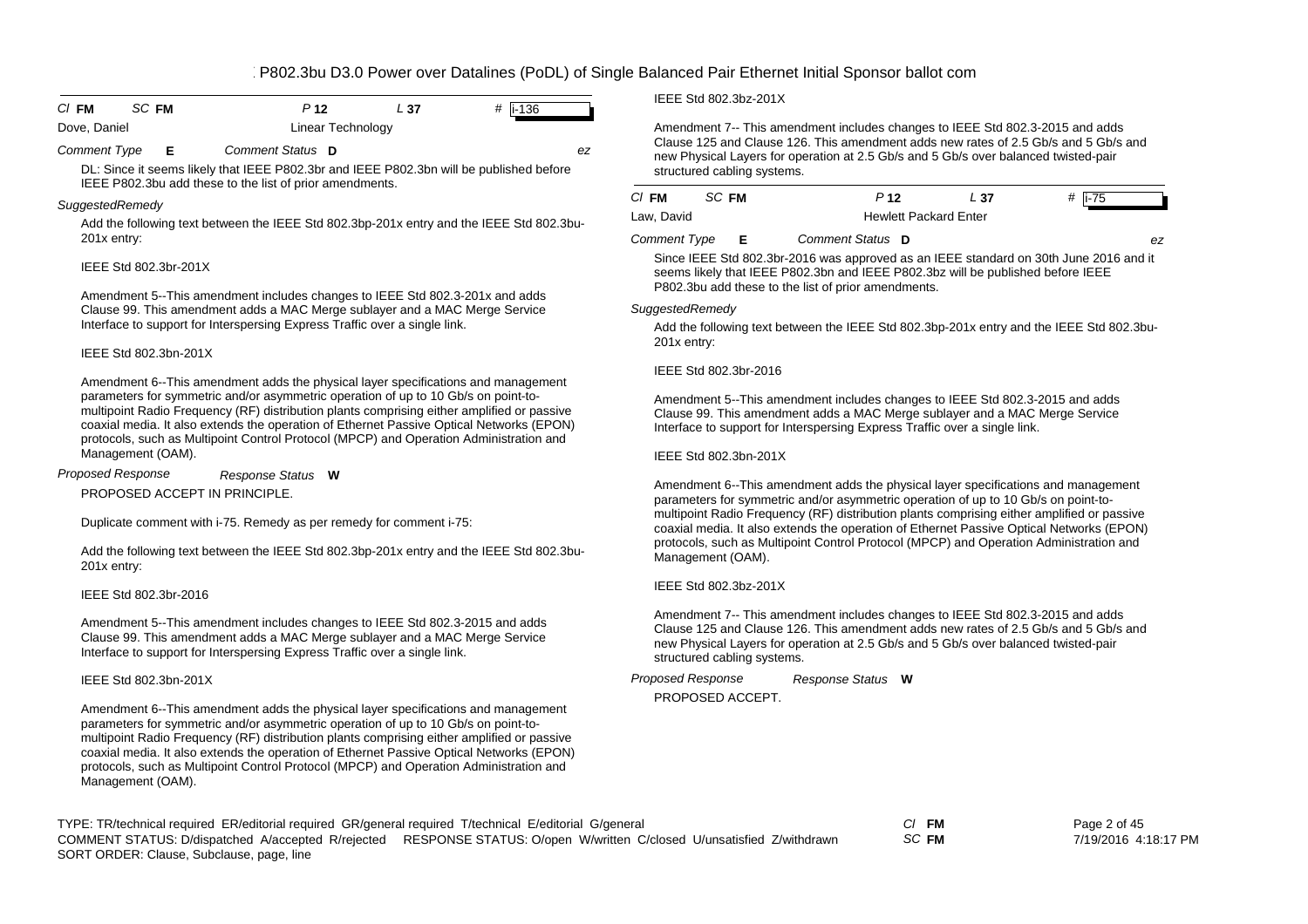| <b>SC FM</b><br>$CI$ FM   | P <sub>12</sub>                                                                                                                                              | L38 | $\#$ i-104 |    | $CI$ FM                  | SC FM                            | P <sub>12</sub>                                                                                                                                                                                                                                                                                                                                                                                                                                             | L38 | $\#$ i-112 |
|---------------------------|--------------------------------------------------------------------------------------------------------------------------------------------------------------|-----|------------|----|--------------------------|----------------------------------|-------------------------------------------------------------------------------------------------------------------------------------------------------------------------------------------------------------------------------------------------------------------------------------------------------------------------------------------------------------------------------------------------------------------------------------------------------------|-----|------------|
| Marris, Arthur            | Cadence Design Syst                                                                                                                                          |     |            |    | Zimmerman, George        |                                  | Commscope and Line                                                                                                                                                                                                                                                                                                                                                                                                                                          |     |            |
| <b>Comment Type</b><br>Е  | Comment Status D                                                                                                                                             |     |            | ez | <b>Comment Type</b>      | E                                | Comment Status D                                                                                                                                                                                                                                                                                                                                                                                                                                            |     | ez         |
|                           | Now that 802.3br has been approved add that to the list of approved amendments                                                                               |     |            |    |                          |                                  | There are at least 3 more amendments missing which will be ahead of 802.3bu - 802.3br                                                                                                                                                                                                                                                                                                                                                                       |     |            |
| SuggestedRemedy           |                                                                                                                                                              |     |            |    |                          |                                  | (Amendment 5), which was approved at the June standards board, 802.3bn and 802.3 bz,<br>which has passed its first sponsor recirc with minimal comments.                                                                                                                                                                                                                                                                                                    |     |            |
| Add after 802.3bp:        |                                                                                                                                                              |     |            |    | SuggestedRemedy          |                                  |                                                                                                                                                                                                                                                                                                                                                                                                                                                             |     |            |
| IEEE Std 802.3br(TM)-2016 | Amendment 5 --This amendment includes changes to IEEE Std 802.3-201x and adds<br>Clause 99. This amendment adds a MAC Merge sublayer and a MAC Merge Service |     |            |    |                          |                                  | Add IEEE Std 802.3br-201x and IEEE Std 802.3bz-201x to the amendments in front of<br>802.3bu. Descriptive text may be obtained from D3.1 of IEEE Std 802.3bz. Consult IEEE<br>802.3 leadership for other amendments and any ordering.                                                                                                                                                                                                                       |     |            |
|                           | Interface to support for Interspersing Express Traffic over a single link.                                                                                   |     |            |    | <b>Proposed Response</b> |                                  | Response Status W                                                                                                                                                                                                                                                                                                                                                                                                                                           |     |            |
| <b>Proposed Response</b>  | Response Status W                                                                                                                                            |     |            |    |                          |                                  | PROPOSED ACCEPT IN PRINCIPLE.                                                                                                                                                                                                                                                                                                                                                                                                                               |     |            |
| PROPOSED ACCEPT.          |                                                                                                                                                              |     |            |    |                          | Adopt remedy to i-75 as follows: |                                                                                                                                                                                                                                                                                                                                                                                                                                                             |     |            |
|                           |                                                                                                                                                              |     |            |    | 201x entry:              |                                  | Add the following text between the IEEE Std 802.3bp-201x entry and the IEEE Std 802.3bu-                                                                                                                                                                                                                                                                                                                                                                    |     |            |
|                           |                                                                                                                                                              |     |            |    |                          | IEEE Std 802.3br-2016            |                                                                                                                                                                                                                                                                                                                                                                                                                                                             |     |            |
|                           |                                                                                                                                                              |     |            |    |                          |                                  | Amendment 5--This amendment includes changes to IEEE Std 802.3-2015 and adds<br>Clause 99. This amendment adds a MAC Merge sublayer and a MAC Merge Service<br>Interface to support for Interspersing Express Traffic over a single link.                                                                                                                                                                                                                   |     |            |
|                           |                                                                                                                                                              |     |            |    |                          | IEEE Std 802.3bn-201X            |                                                                                                                                                                                                                                                                                                                                                                                                                                                             |     |            |
|                           |                                                                                                                                                              |     |            |    |                          | Management (OAM).                | Amendment 6--This amendment adds the physical layer specifications and management<br>parameters for symmetric and/or asymmetric operation of up to 10 Gb/s on point-to-<br>multipoint Radio Frequency (RF) distribution plants comprising either amplified or passive<br>coaxial media. It also extends the operation of Ethernet Passive Optical Networks (EPON)<br>protocols, such as Multipoint Control Protocol (MPCP) and Operation Administration and |     |            |
|                           |                                                                                                                                                              |     |            |    |                          | IEEE Std 802.3bz-201X            |                                                                                                                                                                                                                                                                                                                                                                                                                                                             |     |            |
|                           |                                                                                                                                                              |     |            |    |                          |                                  | Amendment 7-- This amendment includes changes to IEEE Std 802.3-2015 and adds<br>Clause 125 and Clause 126. This amendment adds new rates of 2.5 Gb/s and 5 Gb/s and<br>new Physical Layers for operation at 2.5 Gb/s and 5 Gb/s over balanced twisted-pair                                                                                                                                                                                                 |     |            |

structured cabling systems.

*SC* **FM**

Page 3 of 45 7/19/2016 4:18:17 PM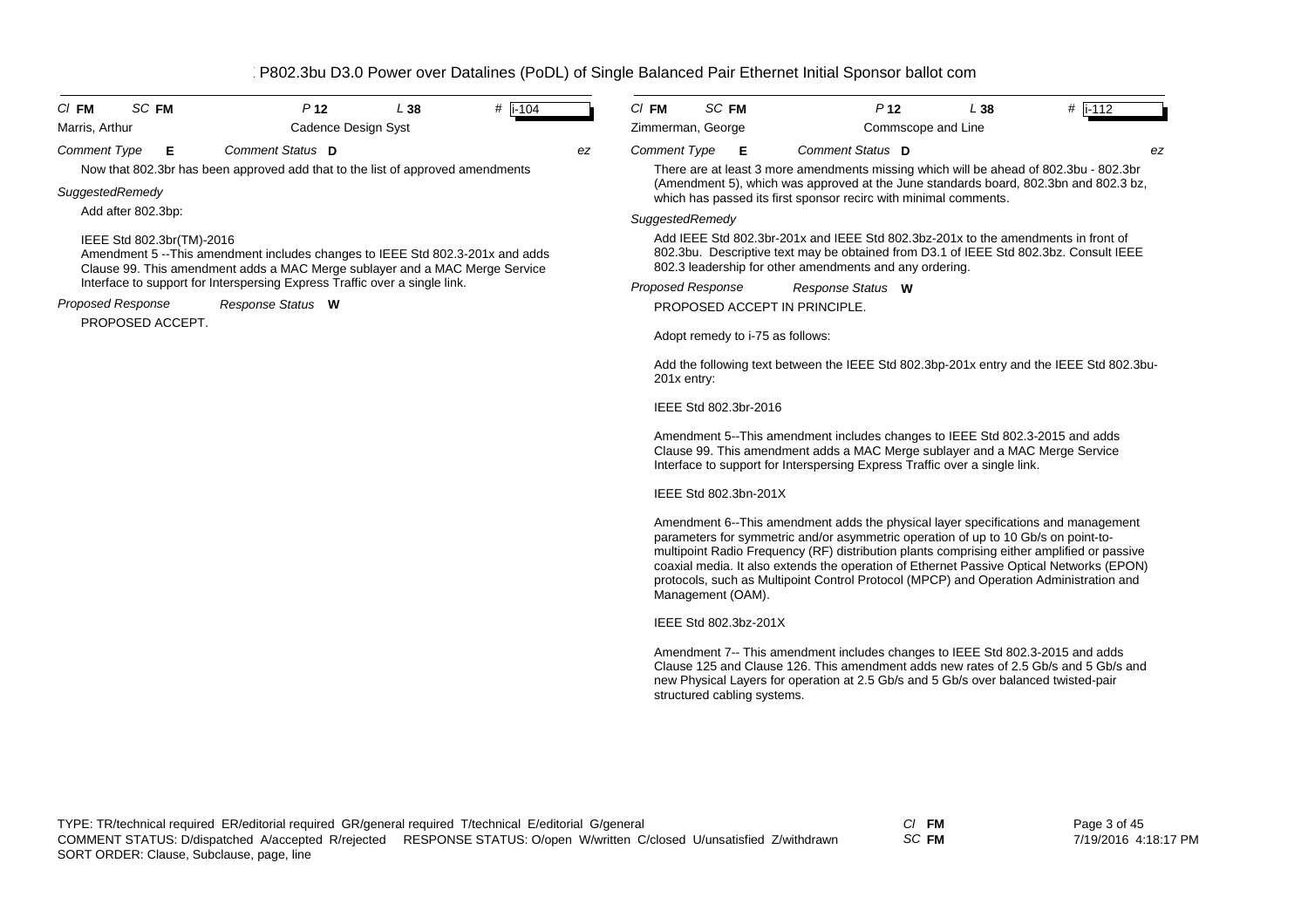| SC FM<br>$CI$ FM<br>Maguire, Valerie                                                                                      | P <sub>12</sub>                                                                                                                                                                                         | L <sub>42</sub> | $#$ i-214 |    | Cl <sub>0</sub><br>Maytum, Michael                                                                                                                                           | SC <sub>0</sub>               | P<br><b>RETIRED</b>                                                                                                                                                           |  | # $\vert$ i-53 |  |  |  |
|---------------------------------------------------------------------------------------------------------------------------|---------------------------------------------------------------------------------------------------------------------------------------------------------------------------------------------------------|-----------------|-----------|----|------------------------------------------------------------------------------------------------------------------------------------------------------------------------------|-------------------------------|-------------------------------------------------------------------------------------------------------------------------------------------------------------------------------|--|----------------|--|--|--|
| <b>Comment Type</b><br>E.<br>structured cabling Standards.<br>SuggestedRemedy                                             | Comment Status D<br>The terms "twisted pair" and "twisted-pair" are often used interchangeably throughout the<br>document. Please standardize on one style. "Twisted-pair" is recommended to align with |                 |           | ez | Comment Status D<br>Comment Type<br><b>GR</b><br>Has information-byte once and information byte once<br>SuggestedRemedy<br>Make consistent - suggest all to information byte |                               |                                                                                                                                                                               |  |                |  |  |  |
| appropriate.                                                                                                              | Perform a global search for the term "twisted pair" and replace with "twisted-pair" where                                                                                                               |                 |           |    | <b>Proposed Response</b>                                                                                                                                                     |                               | Response Status W<br>PROPOSED ACCEPT IN PRINCIPLE.                                                                                                                            |  |                |  |  |  |
| <b>Proposed Response</b><br>PROPOSED ACCEPT.                                                                              | Response Status W                                                                                                                                                                                       |                 |           |    |                                                                                                                                                                              |                               | As per the remedy to comment i-166, "information-byte" and "information byte" will be<br>changed to 'information' in the definition of do_classification_done (p41, line 27). |  |                |  |  |  |
| SC FM<br>$C/I$ FM<br>Marris, Arthur                                                                                       | P <sub>17</sub><br>Cadence Design Syst                                                                                                                                                                  | L <sub>1</sub>  | $#$ i-105 |    | Cl <sub>0</sub><br>Maytum, Michael                                                                                                                                           | SC 0                          | P<br><b>RETIRED</b>                                                                                                                                                           |  | $#$ i-52       |  |  |  |
| <b>Comment Type</b><br>Е                                                                                                  | Comment Status D<br>Add new line after Ethernet in "Draft Standard for Ethernet Amendment:"                                                                                                             |                 |           | ez | <b>Comment Type</b>                                                                                                                                                          | <b>GR</b>                     | Comment Status D<br>Has implementation-specific two times and implementation specific once                                                                                    |  | ez             |  |  |  |
| SuggestedRemedy<br>Change to:<br><b>Draft Standard for Ethernet</b><br>Amendment:                                         |                                                                                                                                                                                                         |                 |           |    | SuggestedRemedy<br>Proposed Response                                                                                                                                         |                               | Make consistent - suggest all to implementation-specific<br>Response Status W<br>PROPOSED ACCEPT IN PRINCIPLE.                                                                |  |                |  |  |  |
| Make the same change on page 1 line 8.                                                                                    |                                                                                                                                                                                                         |                 |           |    |                                                                                                                                                                              |                               | Editor to change all instances of 'implementation specific' to 'implementation-specific'.                                                                                     |  |                |  |  |  |
| <b>Proposed Response</b><br>PROPOSED ACCEPT.                                                                              | Response Status W                                                                                                                                                                                       |                 |           |    | Cl <sub>0</sub>                                                                                                                                                              | SC <sub>0</sub>               | $\overline{P}$                                                                                                                                                                |  | $#$ i-51       |  |  |  |
| SC FM<br>$CI$ FM<br>Anslow, Peter<br><b>Comment Type</b><br>Е<br>SuggestedRemedy<br>Proposed Response<br>PROPOSED ACCEPT. | P <sub>17</sub><br>Ciena Corporation<br>Comment Status D<br>Page 17 does not reflect the latest version of the 802.3 boilerplate.<br>Change "Implementors" to "Implementers".<br>Response Status W      | L <sub>13</sub> | $#$ i-2   | ez | Maytum, Michael<br><b>Comment Type</b><br>SuggestedRemedy<br><b>Proposed Response</b>                                                                                        | <b>GR</b><br>PROPOSED ACCEPT. | <b>RETIRED</b><br>Comment Status D<br>Has falling edge three times and falling-edge once<br>Make consistent - suggest all to falling edge<br>Response Status W                |  | ez             |  |  |  |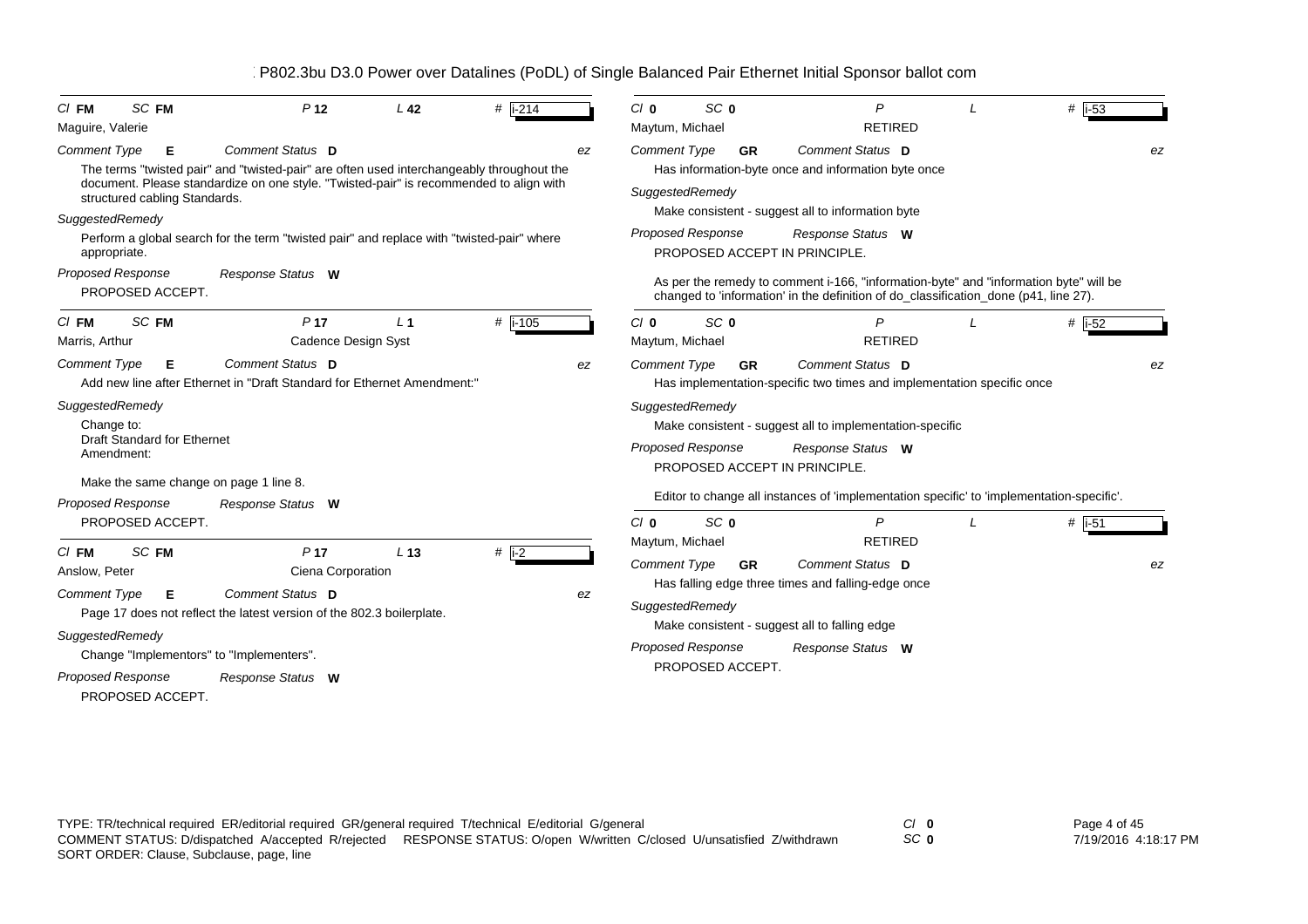| SC <sub>0</sub><br>$C/I$ 0<br>Maytum, Michael                                            | P<br><b>RETIRED</b>                                                                                  | # i-50              |    | $C/I$ 0<br>Maytum, Michael      | SC <sub>0</sub>          | P<br><b>RETIRED</b>                                                                  | # i-57         |    |
|------------------------------------------------------------------------------------------|------------------------------------------------------------------------------------------------------|---------------------|----|---------------------------------|--------------------------|--------------------------------------------------------------------------------------|----------------|----|
| <b>Comment Type</b><br><b>GR</b>                                                         | Comment Status D<br>Has constant voltage signature three time and constant-voltage signature twice   |                     | ez | <b>Comment Type</b>             | <b>GR</b>                | Comment Status D<br>Figures 104-12/13/14 pull down and PULLUP                        |                | ez |
| SuggestedRemedy                                                                          | Make consistent - suggest all to constant-voltage signature                                          |                     |    | SuggestedRemedy                 | change PULLUP to PULL UP |                                                                                      |                |    |
| <b>Proposed Response</b><br>PROPOSED ACCEPT IN PRINCIPLE.                                | Response Status W                                                                                    |                     |    | Proposed Response               | PROPOSED ACCEPT.         | Response Status W                                                                    |                |    |
| SC <sub>0</sub><br>$C/I$ 0                                                               | Editor to change all instances of 'constant voltage signature' to 'constant-voltage signature'.<br>P | # $\overline{1.55}$ |    | $C/I$ 0<br>Maytum, Michael      | SC <sub>0</sub>          | $\mathsf{P}$<br><b>RETIRED</b>                                                       | # $\vert$ i-58 |    |
| Maytum, Michael<br><b>Comment Type</b><br><b>GR</b>                                      | <b>RETIRED</b><br>Comment Status D<br>Has power up two times and power-up two times                  |                     | ez | Comment Type<br>SuggestedRemedy | <b>GR</b>                | Comment Status D<br>rising edge four times and rising-edge two times                 |                | ez |
| SuggestedRemedy<br>Make consistent - suggest all to power-up<br><b>Proposed Response</b> | Response Status W                                                                                    |                     |    | Proposed Response               | PROPOSED ACCEPT.         | change twice rising-edge at its to change rising edge at its<br>Response Status W    |                |    |
| PROPOSED ACCEPT IN PRINCIPLE.                                                            | Editor to change all intances of 'power-up' to 'power up'.                                           |                     |    | $C/I$ 0<br>Maytum, Michael      | SC <sub>0</sub>          | $\overline{P}$<br><b>RETIRED</b>                                                     | # $ i-54$      |    |
| SC <sub>0</sub><br>Cl <sub>0</sub><br>Maytum, Michael                                    | <b>RETIRED</b>                                                                                       | # i-56              |    | <b>Comment Type</b>             | <b>GR</b>                | Comment Status D<br>Has open-circuit voltage once and open circuit voltage two times |                |    |
| <b>Comment Type</b><br><b>GR</b>                                                         | Comment Status D<br>Has pull up two times and pull-up nine times                                     |                     | ez | SuggestedRemedy                 |                          | Make consistent - suggest all to open-circuit voltage                                |                |    |
| SuggestedRemedy                                                                          | Change pull-up at and pull-up within to be pull up at and pull up within                             |                     |    | Proposed Response               |                          | Response Status W<br>PROPOSED ACCEPT IN PRINCIPLE.                                   |                |    |
| Proposed Response<br>PROPOSED ACCEPT IN PRINCIPLE.                                       | Response Status W                                                                                    |                     |    |                                 |                          | Editor to change all instances of 'open- circuit voltage' to 'open circuit voltage'. |                |    |
|                                                                                          | Editor to change all instances of 'pull up at' to 'pull-up at' and all instances of 'pull up within' |                     |    |                                 |                          |                                                                                      |                |    |

to pull-up within'.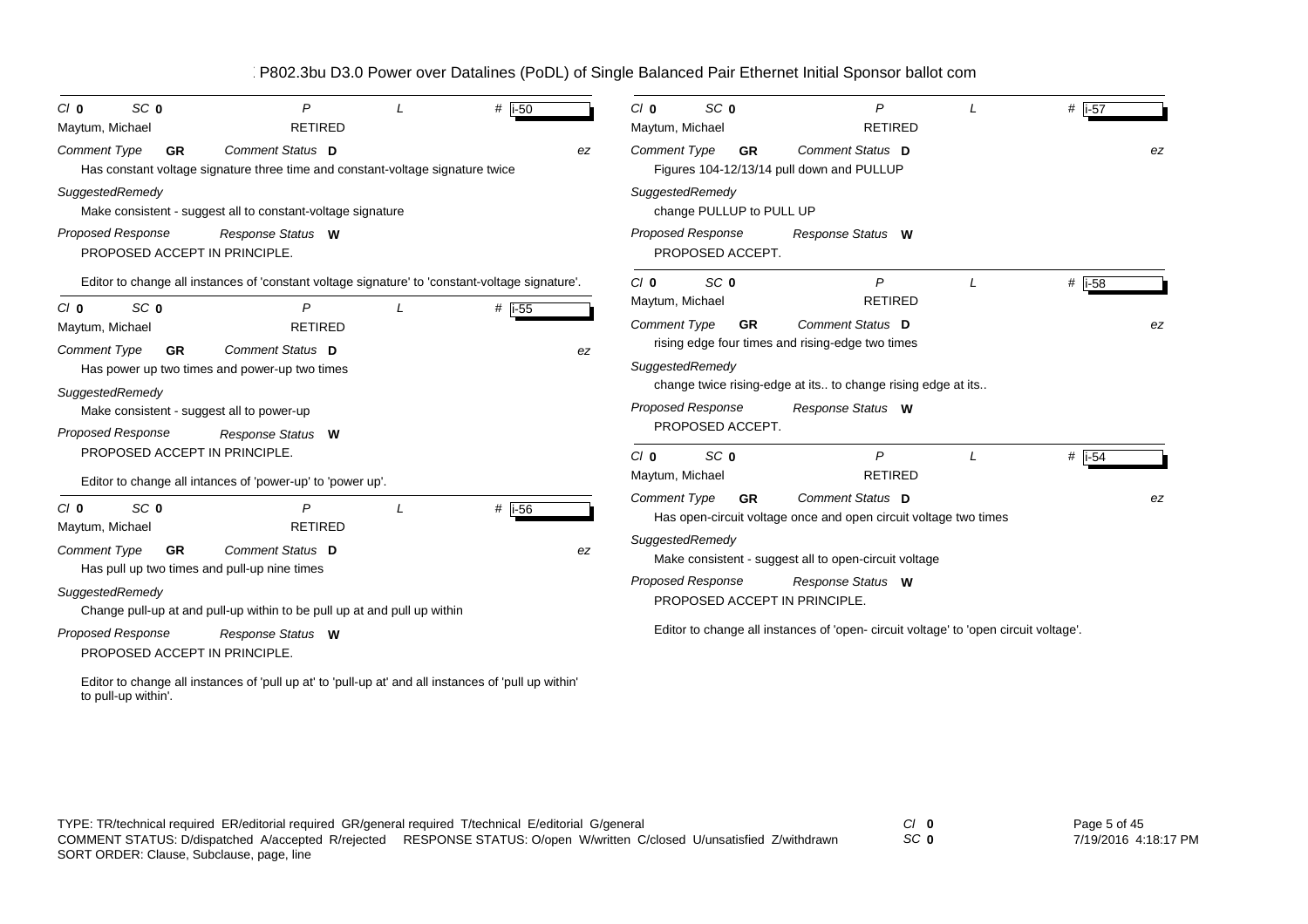| SC <sub>0</sub><br>$C/I$ 0<br>Maytum, Michael                            | P<br><b>RETIRED</b>                                                              | $#$ i-60 |    | SC <sub>0</sub><br>$C/I$ 0<br>Maytum, Michael                              | P <sub>11</sub><br><b>RETIRED</b>                                           | $L$ 40         | # $\overline{1.62}$ |
|--------------------------------------------------------------------------|----------------------------------------------------------------------------------|----------|----|----------------------------------------------------------------------------|-----------------------------------------------------------------------------|----------------|---------------------|
| <b>Comment Type</b><br><b>GR</b>                                         | Comment Status D<br>sub-clause three times and subclause twelve times            |          | ez | <b>Comment Type</b><br><b>GR</b><br>twisted pair cabling                   | Comment Status D                                                            |                | ez                  |
| SuggestedRemedy                                                          | Be consistent change sub-clause to subclause (three times)                       |          |    | SuggestedRemedy                                                            | change to twisted-pair cabling (like the other four instances)              |                |                     |
| <b>Proposed Response</b><br>PROPOSED ACCEPT.                             | Response Status W                                                                |          |    | <b>Proposed Response</b><br>PROPOSED ACCEPT.                               | Response Status W                                                           |                |                     |
| SC <sub>0</sub><br>$C/I$ 0<br>Maytum, Michael                            | P<br><b>RETIRED</b>                                                              | $#$ i-61 |    | SC <sub>0</sub><br>$C/I$ 0<br>Maytum, Michael                              | $P$ 43<br><b>RETIRED</b>                                                    | L <sub>2</sub> | $#$ i-63            |
| <b>Comment Type</b><br><b>GR</b>                                         | Comment Status D<br>behavior(s) eighteen times and behaviour twenty times        |          | ez | <b>Comment Type</b><br><b>GR</b><br>steady state one and steady-state once | Comment Status D                                                            |                | ez                  |
| SuggestedRemedy                                                          | mixture of international and american english. Suggest using behavior throughout |          |    | SuggestedRemedy                                                            | change has begun steady state operation to has begun steady-state operation |                |                     |
| <b>Proposed Response</b><br>PROPOSED REJECT.                             | Response Status W                                                                |          |    | <b>Proposed Response</b><br>PROPOSED ACCEPT.                               | Response Status W                                                           |                |                     |
|                                                                          | 802.3 style uses behaviour in Clause 30 and behavior everywhere else.            |          |    | SC <sub>0</sub><br>Cl <sub>0</sub>                                         | $P$ 47                                                                      | L7             | # $\overline{1.64}$ |
| SC <sub>0</sub><br>$C/I$ 0<br>Maytum, Michael                            | P<br><b>RETIRED</b>                                                              | # i-59   |    | Maytum, Michael<br><b>Comment Type</b><br><b>GR</b>                        | <b>RETIRED</b><br>Comment Status D                                          |                | ez                  |
| <b>Comment Type</b><br><b>GR</b><br>dropout six times and drop-out twice | Comment Status D                                                                 |          | ez | re-attempting<br>SuggestedRemedy                                           |                                                                             |                |                     |
| SuggestedRemedy                                                          |                                                                                  |          |    |                                                                            | change to reattempting (like the other instance)                            |                |                     |
| Make consistent - suggest all to dropout                                 |                                                                                  |          |    | <b>Proposed Response</b>                                                   | Response Status W                                                           |                |                     |
| Proposed Response<br>PROPOSED ACCEPT.                                    | Response Status W                                                                |          |    | PROPOSED ACCEPT.                                                           |                                                                             |                |                     |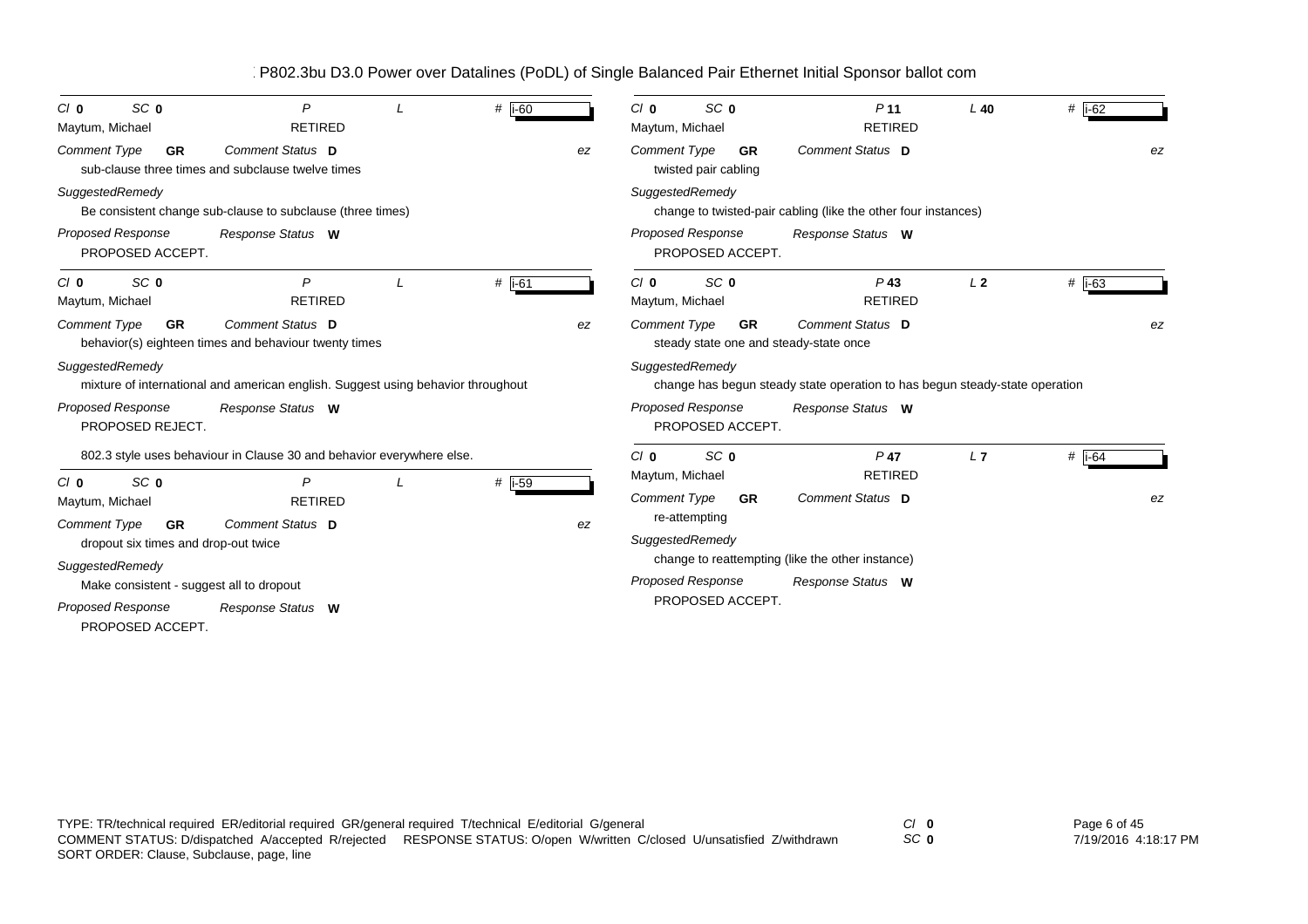| SC 1.4<br>Cl <sub>1</sub>      | P <sub>18</sub>                                                                                                                                                                                                      | L <sub>8</sub>  | $#$ i-3              | $CI$ 1                          |                    | SC 1.4                  | P <sub>18</sub>                                                                          | L <sub>45</sub> | # i-229      |
|--------------------------------|----------------------------------------------------------------------------------------------------------------------------------------------------------------------------------------------------------------------|-----------------|----------------------|---------------------------------|--------------------|-------------------------|------------------------------------------------------------------------------------------|-----------------|--------------|
| Anslow, Peter                  | Ciena Corporation                                                                                                                                                                                                    |                 |                      | Dove, Daniel                    |                    |                         | <b>Linear Technology</b>                                                                 |                 |              |
| <b>Comment Type</b><br>Е       | Comment Status D                                                                                                                                                                                                     |                 | ez                   | <b>Comment Type</b>             |                    | Е                       | Comment Status D                                                                         |                 | ez           |
|                                | References to "Clause xxx" should either be cross-references or be in Forest green.<br>802.3 should be referred to as "IEEE Std 802.3"                                                                               |                 |                      |                                 | seems redundant    |                         | ROGUE: Does the second sentence for Type C PoDL System add anything useful. It           |                 |              |
| SuggestedRemedy                |                                                                                                                                                                                                                      |                 |                      | SuggestedRemedy                 |                    |                         |                                                                                          |                 |              |
|                                | In 1.4.330a, make "Clause 104" a cross-reference                                                                                                                                                                     |                 |                      |                                 |                    | Remove Second sentence. |                                                                                          |                 |              |
|                                | In 1.4.330b, make "Clause 104" a cross-reference<br>In 1.4.338, apply character tag External to "Clause 33"<br>In 1.4.338, make "Clause 104" a cross-reference<br>In 1.4.415, change "IEEE 802.3" to IEEE Std 802.3" |                 |                      | <b>Proposed Response</b>        |                    | PROPOSED ACCEPT.        | Response Status W                                                                        |                 |              |
|                                | In 1.4.415, apply character tag External to "Clause 33"                                                                                                                                                              |                 |                      | Cl <sub>1</sub>                 |                    | SC 1.4.338              | P <sub>1</sub>                                                                           | L8              | # $ i - 132$ |
| <b>Proposed Response</b>       | Response Status W                                                                                                                                                                                                    |                 |                      | Dove, Daniel                    |                    |                         | <b>Linear Technology</b>                                                                 |                 |              |
| PROPOSED ACCEPT.               |                                                                                                                                                                                                                      |                 |                      | <b>Comment Type</b>             | "balanced" missing | Е                       | Comment Status D                                                                         |                 | ez           |
| SC 1.4<br>Cl <sub>1</sub>      | P <sub>18</sub>                                                                                                                                                                                                      | L <sub>16</sub> | # $\overline{1-227}$ | SuggestedRemedy                 |                    |                         |                                                                                          |                 |              |
| Dove, Daniel                   | Linear Technology                                                                                                                                                                                                    |                 |                      |                                 |                    |                         | replace "twisted-pair" with "balanced twisted-pair". S&R document for consistent use of  |                 |              |
| <b>Comment Type</b><br>Е       | Comment Status D                                                                                                                                                                                                     |                 | ez                   |                                 |                    |                         | either "twisted pair" or "twisted-pair".                                                 |                 |              |
|                                | ROGUE: For consistency, should the definition refer to "A PoDL PSE" instead of "A PSE" ?                                                                                                                             |                 |                      | <b>Proposed Response</b>        |                    |                         | Response Status W                                                                        |                 |              |
| SuggestedRemedy                |                                                                                                                                                                                                                      |                 |                      |                                 |                    | PROPOSED ACCEPT.        |                                                                                          |                 |              |
| Change "A PSE" to "A PoDL PSE" |                                                                                                                                                                                                                      |                 |                      |                                 |                    |                         | Remedy overlaps with comment i-214                                                       |                 |              |
| Proposed Response              | Response Status W                                                                                                                                                                                                    |                 |                      |                                 |                    |                         |                                                                                          |                 |              |
| PROPOSED ACCEPT.               |                                                                                                                                                                                                                      |                 |                      | Cl <sub>1</sub><br>Dove, Daniel |                    | SC 1.4.338              | P <sub>18</sub><br><b>Linear Technology</b>                                              | L24             | # $ i - 138$ |
| SC 1.4<br>Cl <sub>1</sub>      | P <sub>18</sub>                                                                                                                                                                                                      | L <sub>19</sub> | # i-228              | <b>Comment Type</b>             |                    | Е.                      | Comment Status D                                                                         |                 | ez           |
| Dove, Daniel                   | Linear Technology                                                                                                                                                                                                    |                 |                      |                                 |                    |                         | DL: The text 'Power Sourcing Equipment (PSE)' (line 24) and 'Type 1 PD' (line 34) should |                 |              |
| <b>Comment Type</b><br>E       | <b>Comment Status D</b>                                                                                                                                                                                              |                 | ez                   |                                 | be in bold.        |                         |                                                                                          |                 |              |
|                                | ROGUE: For consistency, should the definition refer to "A PoDL PSE" instead of "A PSE"?                                                                                                                              |                 |                      | SuggestedRemedy                 |                    |                         |                                                                                          |                 |              |
| SuggestedRemedy                |                                                                                                                                                                                                                      |                 |                      |                                 | See comment.       |                         |                                                                                          |                 |              |
| Change "A PSE" to "A PoDL PSE" |                                                                                                                                                                                                                      |                 |                      | Proposed Response               |                    |                         | Response Status W                                                                        |                 |              |
| <b>Proposed Response</b>       | Response Status W                                                                                                                                                                                                    |                 |                      |                                 |                    | PROPOSED ACCEPT.        |                                                                                          |                 |              |
| PROPOSED ACCEPT.               |                                                                                                                                                                                                                      |                 |                      |                                 |                    |                         |                                                                                          |                 |              |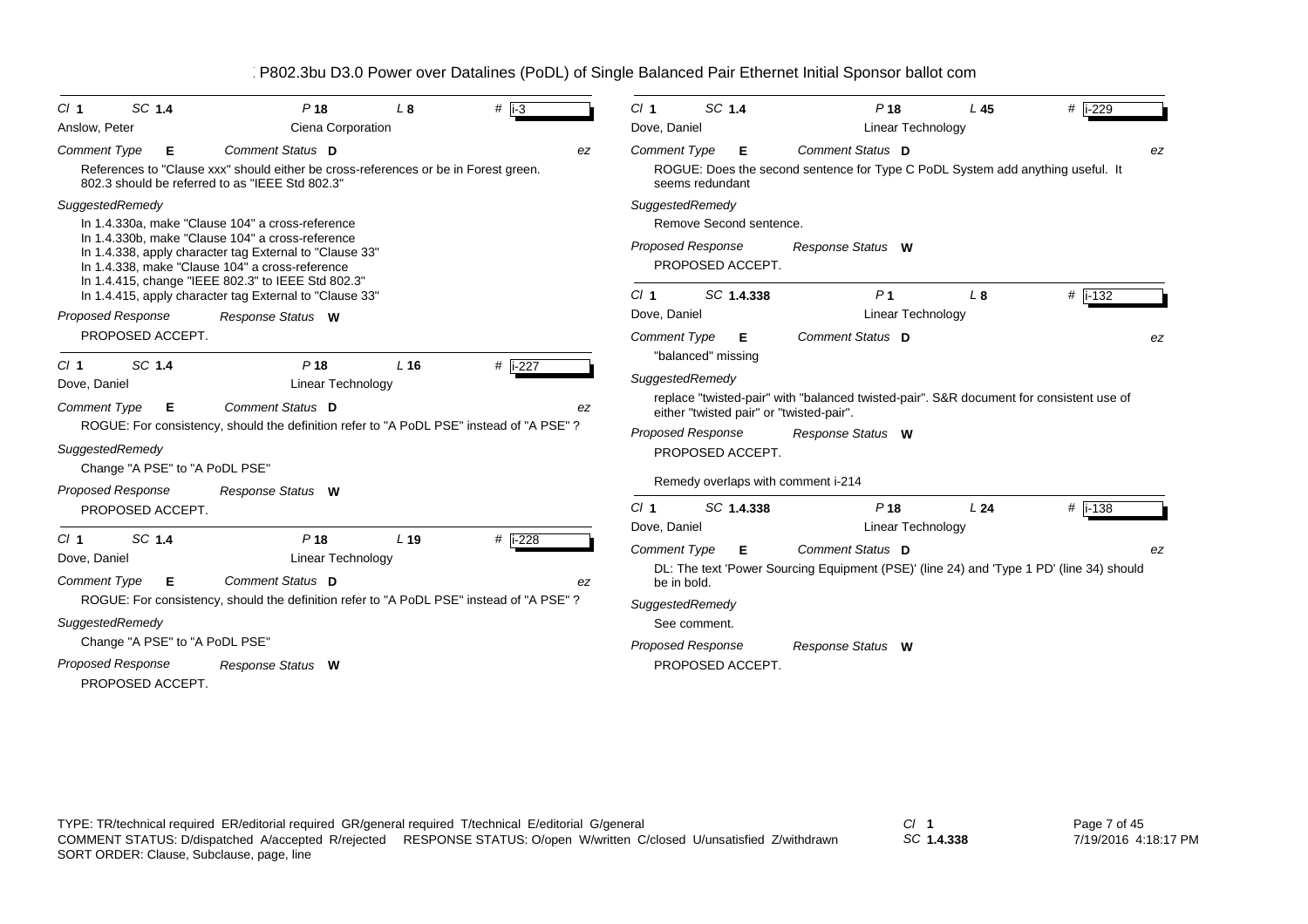| SC 1.4.338<br>Cl <sub>1</sub> | P <sub>18</sub>                                                                                                                                                     | L24             | # $\overline{1-77}$ | CI <sub>1</sub>     | SC 1.4.338                                                | P <sub>18</sub>                                                                                                                                           | L28 | #  i-115               |
|-------------------------------|---------------------------------------------------------------------------------------------------------------------------------------------------------------------|-----------------|---------------------|---------------------|-----------------------------------------------------------|-----------------------------------------------------------------------------------------------------------------------------------------------------------|-----|------------------------|
| Law, David                    | <b>Hewlett Packard Enter</b>                                                                                                                                        |                 |                     |                     | Zimmerman, George                                         | Commscope and Line                                                                                                                                        |     |                        |
| <b>Comment Type</b><br>Е      | Comment Status D                                                                                                                                                    |                 | ez                  | Comment Type        | - E                                                       | Comment Status D                                                                                                                                          |     | ez                     |
| bold.                         | The text 'Power Sourcing Equipment (PSE)' (line 24) and 'Type 1 PD' (line 34) should be in                                                                          |                 |                     |                     |                                                           | Parentheses is in the wrong place. "When used with single twisted-pair (BASE-T1 PHYs),"<br>should be "When used with single twisted-pair (BASE-T1) PHYs," |     |                        |
| SuggestedRemedy               |                                                                                                                                                                     |                 |                     |                     | SuggestedRemedy                                           |                                                                                                                                                           |     |                        |
| See comment.                  |                                                                                                                                                                     |                 |                     |                     |                                                           | Change "When used with single twisted-pair (BASE-T1 PHYs)," to "When used with single                                                                     |     |                        |
| <b>Proposed Response</b>      | Response Status W                                                                                                                                                   |                 |                     |                     | twisted-pair (BASE-T1) PHYs,"<br><b>Proposed Response</b> |                                                                                                                                                           |     |                        |
| PROPOSED ACCEPT.              |                                                                                                                                                                     |                 |                     |                     | PROPOSED ACCEPT.                                          | Response Status W                                                                                                                                         |     |                        |
| SC 1.4.338<br>Cl <sub>1</sub> | P <sub>18</sub>                                                                                                                                                     | L <sub>28</sub> | # $\vert$ i-78      |                     |                                                           |                                                                                                                                                           |     |                        |
| Law, David                    | <b>Hewlett Packard Enter</b>                                                                                                                                        |                 |                     | $CI$ 1              | SC 1.4.338                                                | P <sub>18</sub>                                                                                                                                           | L30 | # $\overline{1}$ i-113 |
| <b>Comment Type</b><br>Е      | Comment Status D                                                                                                                                                    |                 | ez                  |                     | Zimmerman, George                                         | Commscope and Line                                                                                                                                        |     |                        |
|                               | Suggest the text ' single twisted-pair (BASE-T1 PHYs), ' should be changed to read '                                                                                |                 |                     | <b>Comment Type</b> | - E                                                       | Comment Status D                                                                                                                                          |     | ez                     |
|                               | single twisted-pair (BASE-T1) PHYs, ' to match similar text on line 26.                                                                                             |                 |                     |                     | referred to as a PoDL PSE.                                | The descriptions of PSE should note that when a single-pair device is used, it may be                                                                     |     |                        |
| SuggestedRemedy               |                                                                                                                                                                     |                 |                     |                     | SuggestedRemedy                                           |                                                                                                                                                           |     |                        |
| See comment.                  |                                                                                                                                                                     |                 |                     |                     |                                                           | lnsert "A PSE used with single twisted-pair PHYs is also referred to as a PoDL PSE."                                                                      |     |                        |
| <b>Proposed Response</b>      | Response Status W                                                                                                                                                   |                 |                     |                     | following the last sentence of 1.3.338                    |                                                                                                                                                           |     |                        |
| PROPOSED ACCEPT.              |                                                                                                                                                                     |                 |                     |                     | <b>Proposed Response</b>                                  | Response Status W                                                                                                                                         |     |                        |
| SC 1.4.338<br>Cl <sub>1</sub> | P <sub>18</sub>                                                                                                                                                     | L28             | # $1-139$           |                     | PROPOSED ACCEPT.                                          |                                                                                                                                                           |     |                        |
| Dove, Daniel                  | Linear Technology                                                                                                                                                   |                 |                     | CI <sub>1</sub>     | SC 1.4.415                                                | P <sub>18</sub>                                                                                                                                           | L34 | $#$   i-24             |
| <b>Comment Type</b><br>Е      | Comment Status D                                                                                                                                                    |                 | ez                  | Stover, David       |                                                           | Linear Technology                                                                                                                                         |     |                        |
|                               | DL: Suggest the text ' single twisted-pair (BASE-T1 PHYs), ' should be changed to read<br>' single twisted-pair (BASE-T1) PHYs, ' to match similar text on line 26. |                 |                     | <b>Comment Type</b> | Е                                                         | Comment Status D<br>"provides a Class 0, 1, 2 or 3 signature" does not follow apparent style convention.                                                  |     | ez                     |
| SuggestedRemedy               |                                                                                                                                                                     |                 |                     |                     |                                                           |                                                                                                                                                           |     |                        |
| See comment.                  |                                                                                                                                                                     |                 |                     |                     | SuggestedRemedy                                           |                                                                                                                                                           |     |                        |
| <b>Proposed Response</b>      | Response Status W                                                                                                                                                   |                 |                     |                     |                                                           | Replace with "provides a Class 0, 1, 2, or 3 signature".                                                                                                  |     |                        |
| PROPOSED ACCEPT.              |                                                                                                                                                                     |                 |                     |                     | Proposed Response<br>PROPOSED ACCEPT.                     | Response Status W                                                                                                                                         |     |                        |
|                               |                                                                                                                                                                     |                 |                     |                     |                                                           |                                                                                                                                                           |     |                        |

*SC* **1.4.415**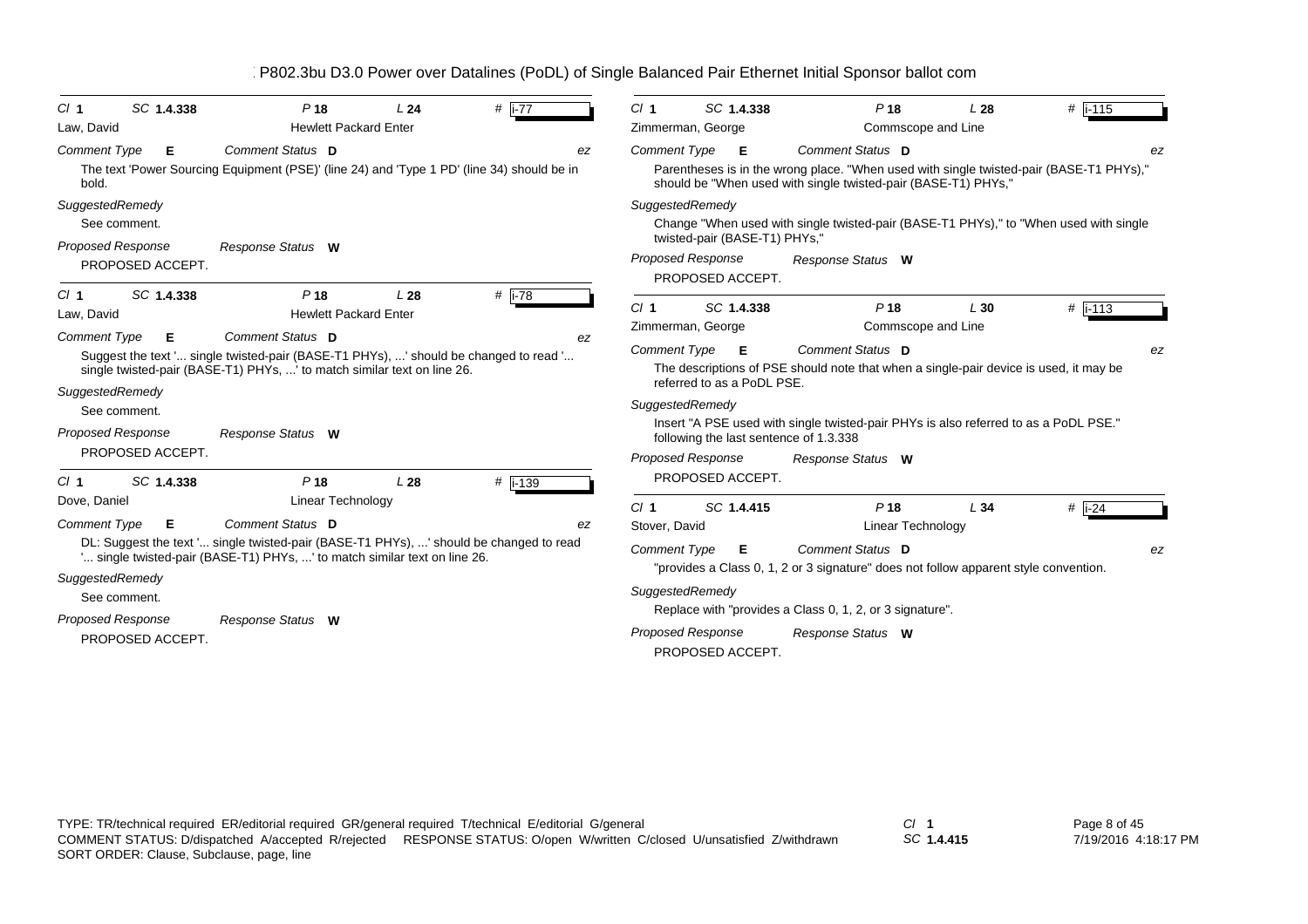| CI 1                | SC 1.4.418c                  | $P$ 18                                                                                                                                                                             | $L$ 46 | #<br>$i-140$ |       | $Cl$ 30                  | SC 30.2.3                   | P <sub>22</sub>                                                                                                                                      | $L_3$           | # $\overline{186}$  |
|---------------------|------------------------------|------------------------------------------------------------------------------------------------------------------------------------------------------------------------------------|--------|--------------|-------|--------------------------|-----------------------------|------------------------------------------------------------------------------------------------------------------------------------------------------|-----------------|---------------------|
| Dove, Daniel        |                              | <b>Linear Technology</b>                                                                                                                                                           |        |              |       | Law, David               |                             | <b>Hewlett Packard Enter</b>                                                                                                                         |                 |                     |
| <b>Comment Type</b> | Е                            | Comment Status D                                                                                                                                                                   |        |              | ez    | <b>Comment Type</b>      | <b>GR</b>                   | Comment Status D                                                                                                                                     |                 | ez                  |
|                     |                              | AB: The sentence "Type C PoDL system elements are compatible with both 100BASE-T1<br>and 1000BASE-T1 PHYs." is redundant with the immediately preceding sentence.                  |        |              |       |                          |                             | *** Comment submitted with the file 89975600003-<br>IEEE_P802d3bu_Clause_30_250416.pdf attached ***                                                  |                 |                     |
| SuggestedRemedy     |                              |                                                                                                                                                                                    |        |              |       |                          |                             | Since IEEE Std 802.3br-2016 was approved as an IEEE standards on 30th June 2016 the                                                                  |                 |                     |
|                     | Delete this sentence         |                                                                                                                                                                                    |        |              |       |                          |                             | DTE system entity relationship diagram needs to be updated to reflect the changes being                                                              |                 |                     |
|                     | <b>Proposed Response</b>     | Response Status W                                                                                                                                                                  |        |              |       |                          |                             | made to it by IEEE P802.3br to add support for the oMACMergeEntity.                                                                                  |                 |                     |
|                     | PROPOSED ACCEPT.             |                                                                                                                                                                                    |        |              |       | SuggestedRemedy          |                             |                                                                                                                                                      |                 |                     |
| $Cl$ 30             | SC 30.2.3                    | P22                                                                                                                                                                                | $L_3$  | $#$ i-141    |       |                          | attached to this comment.   | Please replace Figure 30-3 with the new figure in IEEE_P802d3bu_Clause_30_250416.pdf                                                                 |                 |                     |
| Dove, Daniel        |                              | Linear Technology                                                                                                                                                                  |        |              |       | <b>Proposed Response</b> |                             | Response Status W                                                                                                                                    |                 |                     |
| <b>Comment Type</b> | <b>TR</b>                    | Comment Status D                                                                                                                                                                   |        |              | nonez |                          | PROPOSED ACCEPT.            |                                                                                                                                                      |                 |                     |
|                     |                              | DL: Since IEEE P802.3br is currently in its 2nd sponsor recirculation ballot it seems<br>reasonable at this time to assume it will be approved before IEEE P802.3bu. Based on this |        |              |       | $CI$ 30                  | SC 30.2.3                   | P <sub>22</sub>                                                                                                                                      | L28             | # $\overline{1}$ -4 |
|                     |                              | the DTE system entity relationship diagram needs to be updated to reflect the changes                                                                                              |        |              |       | Anslow, Peter            |                             | Ciena Corporation                                                                                                                                    |                 |                     |
|                     |                              | being made to it by IEEE P802.3br to add support for the oMACMergeEntity.                                                                                                          |        |              |       | <b>Comment Type</b>      | Е                           | Comment Status D                                                                                                                                     |                 | ez                  |
| SuggestedRemedy     |                              |                                                                                                                                                                                    |        |              |       |                          |                             | Cross-references external to the draft should be in forest green.                                                                                    |                 |                     |
|                     | attached to this comment.    | Please replace Figure 30-3 with the new figure in IEEE_P802d3bu_Clause_30_250416.pdf                                                                                               |        |              |       | possible).               |                             | For a "replace" editing instruction, the figure should be as is expected to appear (as far as                                                        |                 |                     |
|                     | Proposed Response            | Response Status Z                                                                                                                                                                  |        |              |       | SuggestedRemedy          |                             |                                                                                                                                                      |                 |                     |
|                     | PROPOSED REJECT.             |                                                                                                                                                                                    |        |              |       |                          |                             | Make "30.14.1" forest green as it is an external cross-reference.<br>Make the "oPoDLPSE" text and lines black as they will be in the final standard. |                 |                     |
|                     |                              | This comment was WITHDRAWN by the commenter.                                                                                                                                       |        |              |       | <b>Proposed Response</b> |                             | Response Status W                                                                                                                                    |                 |                     |
|                     | Duplicate comment with i-86. |                                                                                                                                                                                    |        |              |       |                          | PROPOSED ACCEPT.            |                                                                                                                                                      |                 |                     |
|                     |                              |                                                                                                                                                                                    |        |              |       | $CI$ 30                  | SC 30.2.5                   | P23                                                                                                                                                  | L <sub>25</sub> | $#$ i-142           |
|                     |                              |                                                                                                                                                                                    |        |              |       | Dove, Daniel             |                             | Linear Technology                                                                                                                                    |                 |                     |
|                     |                              |                                                                                                                                                                                    |        |              |       | <b>Comment Type</b>      | Е<br>sentence is incomplete | Comment Status D                                                                                                                                     |                 | ez                  |
|                     |                              |                                                                                                                                                                                    |        |              |       | SuggestedRemedy          |                             |                                                                                                                                                      |                 |                     |
|                     |                              |                                                                                                                                                                                    |        |              |       |                          | PD management"              | Replace "PSE, PoDL PSE and PD management" with "PSE, PD, PoDL PSE and PoDL                                                                           |                 |                     |
|                     |                              |                                                                                                                                                                                    |        |              |       | <b>Proposed Response</b> |                             | Response Status W                                                                                                                                    |                 |                     |
|                     |                              |                                                                                                                                                                                    |        |              |       |                          | PROPOSED ACCEPT.            |                                                                                                                                                      |                 |                     |
|                     |                              |                                                                                                                                                                                    |        |              |       |                          |                             |                                                                                                                                                      |                 |                     |

Page 9 of 45 7/19/2016 4:18:17 PM

*SC* **30.2.5**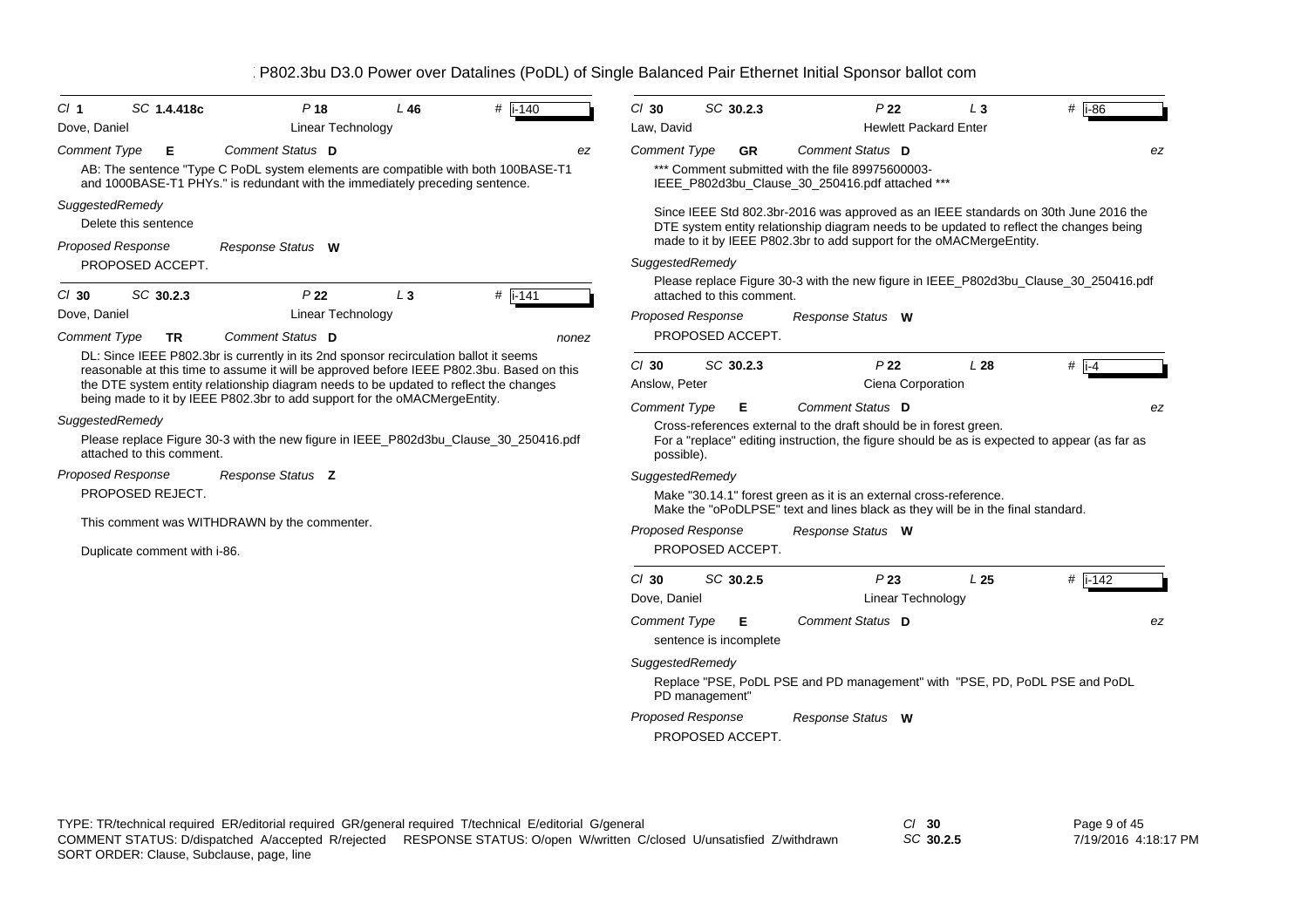| SC 30.15<br>$CI$ 30<br>Anslow, Peter                             | P <sub>24</sub><br>Ciena Corporation                                                                                                                                                                                                                     | $L$ 45          | # $i-5$             |    | $Cl$ 30<br>Dove, Daniel                        | SC 30.15.1.1.3                                                       | P <sub>25</sub><br>Linear Technology                     | L <sub>52</sub>                                                             | $#$   i-143                                                                                   |
|------------------------------------------------------------------|----------------------------------------------------------------------------------------------------------------------------------------------------------------------------------------------------------------------------------------------------------|-----------------|---------------------|----|------------------------------------------------|----------------------------------------------------------------------|----------------------------------------------------------|-----------------------------------------------------------------------------|-----------------------------------------------------------------------------------------------|
| <b>Comment Type</b><br>Е                                         | Comment Status D<br>There is no need for "new sub-clause" in the editing instruction.                                                                                                                                                                    |                 |                     | ez | <b>Comment Type</b>                            | Е<br>DD: Semantic improvement required. See remedy.                  | Comment Status D                                         |                                                                             | ez                                                                                            |
| SuggestedRemedy<br><b>Proposed Response</b><br>PROPOSED ACCEPT.  | Change "Insert new sub-clause 30.15" to "Insert 30.15"<br>Response Status W                                                                                                                                                                              |                 |                     |    | SuggestedRemedy<br><b>Proposed Response</b>    | PROPOSED ACCEPT.                                                     | Response Status W                                        | of the PSE state diagram variables pi_de-tecting or pi_classifying is true" | Replace "the PSE state diagram variable pi_de-tecting or pi_classifying is true" with "either |
| SC 30.15<br>$Cl$ 30<br>Dove, Daniel<br><b>Comment Type</b><br>Е  | P29<br>Linear Technology<br>Comment Status D<br>ROGUE: Title is: acPoDLPSEAdminControl. The "c" seems to be a mistake.                                                                                                                                   | L <sub>14</sub> | # i-230             | ez | $CI$ 30<br>Dove, Daniel<br><b>Comment Type</b> | SC 30.15.1.1.3<br>Е<br>"expression" is not the best descriptor here. | P <sub>25</sub><br>Linear Technology<br>Comment Status D | L <sub>53</sub>                                                             | # $ i - 144$<br>ez                                                                            |
| SuggestedRemedy<br><b>Proposed Response</b><br>PROPOSED ACCEPT.  | Replace "acPoDLPSEAdminControl" with "aPoDLPSEAdminControl"<br>Response Status W                                                                                                                                                                         |                 |                     |    | SuggestedRemedy<br><b>Proposed Response</b>    | Replace "expression" with "combination"<br>PROPOSED ACCEPT.          | Response Status W                                        |                                                                             |                                                                                               |
| SC 30.15.1.1.2<br>$CI$ 30<br>Anslow, Peter                       | P <sub>25</sub><br>Ciena Corporation                                                                                                                                                                                                                     | L30             | # $\overline{1}$ -6 |    |                                                |                                                                      |                                                          |                                                                             |                                                                                               |
| <b>Comment Type</b><br>Е                                         | Comment Status D<br>As documented in http://www.ieee802.org/3/WG_tools/editorial/requirements/words.html<br>"The text contained in the 'BEHAVIOUR DEFINED AS:' description must be terminated by<br>a semi-colon, to not do so would be a syntax error." |                 |                     | ez |                                                |                                                                      |                                                          |                                                                             |                                                                                               |
| SuggestedRemedy<br>Add a semi-colon after the "." at the end of: | 30.15.1.1.2, 30.15.1.1.3, 30.15.1.1.4, 30.15.1.1.5, 30.15.1.1.6, 30.15.1.1.7, 30.15.1.1.8,<br>30.15.1.1.9, 30.15.1.1.10, 30.15.1.1.11, 30.15.1.2, 30.15.1.3, 30.15.1.4                                                                                   |                 |                     |    |                                                |                                                                      |                                                          |                                                                             |                                                                                               |
| <b>Proposed Response</b>                                         | Response Status W                                                                                                                                                                                                                                        |                 |                     |    |                                                |                                                                      |                                                          |                                                                             |                                                                                               |

*SC* **30.15.1.1.3**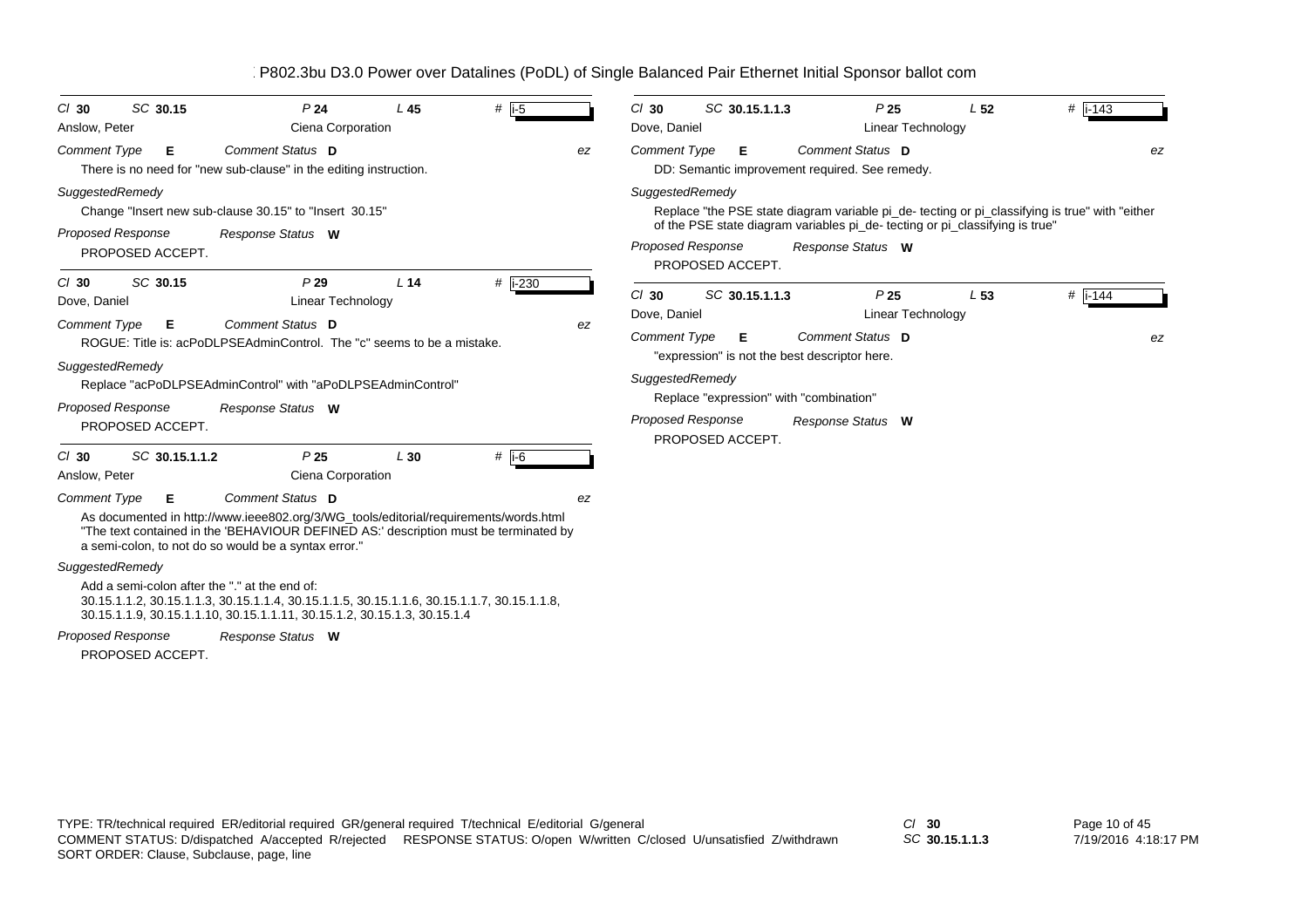| SC 30.15.1.2<br>P28<br>$CI$ 30                                                                                                                                                                                                      | L33 | # $\overline{1-7}$ |    | $CI$ 45                                         | SC 45.2.7b                                   | P32                                                                                                                                                                                                                                                                                                                                                                                                                                                        | L <sub>9</sub>  | # $\overline{18}$ |
|-------------------------------------------------------------------------------------------------------------------------------------------------------------------------------------------------------------------------------------|-----|--------------------|----|-------------------------------------------------|----------------------------------------------|------------------------------------------------------------------------------------------------------------------------------------------------------------------------------------------------------------------------------------------------------------------------------------------------------------------------------------------------------------------------------------------------------------------------------------------------------------|-----------------|-------------------|
| Ciena Corporation<br>Anslow, Peter                                                                                                                                                                                                  |     |                    |    | Anslow, Peter                                   |                                              | Ciena Corporation                                                                                                                                                                                                                                                                                                                                                                                                                                          |                 |                   |
| Comment Status D<br><b>Comment Type</b><br>Е<br>The structure for 30.9 is:<br>30.9 Management for DTE Power via MDI<br>30.9.1 PSE managed object class<br>30.9.1.1 PSE attributes<br>30.9.1.1.1 aPSEID<br>30.9.1.1.2 aPSEAdminState |     |                    | ez | <b>Comment Type</b>                             | E<br>45-211p through Table 45-211s           | Comment Status D<br>The P802.3bq draft has inserted Table 45-211a and Table 45-211b in 45.2.7<br>The P802.3bp draft has inserted Table 45-211c through Table 45-211h in 45.2.7<br>The P802.3bn draft is inserting 7 further tables after Table 45-211h in 45.2.7a and a<br>comment has been submitted to re-number these as Table 45-211i through Table 45-211o<br>Consequently, Table 45-211h through Table 45-211k in the P802.3bu draft should be Table |                 | ez                |
| 30.9.1.2 PSE actions<br>30.9.1.2.1 acPSEAdminControl<br>The structure for 30.15 starts off following this:<br>30.15 Layer management for Power over Data Lines (PoDL) of Single Balanced Pair<br>Ethernet                           |     |                    |    | SuggestedRemedy<br>211 <sub>S</sub>             | <b>Proposed Response</b><br>PROPOSED ACCEPT. | Renumber Table 45-211h through Table 45-211k to be Table 45-211p through Table 45-<br>Response Status W                                                                                                                                                                                                                                                                                                                                                    |                 |                   |
| 30.15.1 PoDL PSE managed object class<br>30.15.1.1 PoDL PSE attributes<br>30.15.1.1.1 aPoDLPSEID<br>$\cdots$<br>30.15.1.1.11 aPoDLPSEMaintainFullVoltageSignatureAbsentCounter                                                      |     |                    |    | $Cl$ 45<br>Stover, David<br><b>Comment Type</b> | SC 45.2.7b<br>Е                              | P32<br>Linear Technology<br>Comment Status D                                                                                                                                                                                                                                                                                                                                                                                                               | L <sub>19</sub> | $#$ i-25<br>ez    |
| but then changes:<br>30.15.1.2 aPoDLPSEActualPower<br>30.15.1.3 aPoDLPSEPowerAccuracy<br>30.15.1.4 aPoDLPSECumulativeEnergy<br>30.15.2 PoDL PSE actions<br>30.15.2.1 acPoDLPSEAdminControl                                          |     |                    |    | used.<br>SuggestedRemedy                        |                                              | The terms "PoDL PSE" and "PoDL PD" are defined and used through all sections of the<br>draft with the exception of Clause 45.2.7b where the undefined term "Single-Pair PSE" is<br>Replace all instances of "Single-Pair PSE" in 45.2.7b with "PoDL PSE".                                                                                                                                                                                                  |                 |                   |
| SuggestedRemedy<br>Change the heading levels of the 5 headings so that they become:                                                                                                                                                 |     |                    |    |                                                 | <b>Proposed Response</b><br>PROPOSED ACCEPT. | Response Status W                                                                                                                                                                                                                                                                                                                                                                                                                                          |                 |                   |
| 30.15.1.1.12 aPoDLPSEActualPower<br>30.15.1.1.13 aPoDLPSEPowerAccuracy<br>30.15.1.1.14 aPoDLPSECumulativeEnergy<br>30.15.1.2 PoDL PSE actions<br>30.15.1.2.1 acPoDLPSEAdminControl                                                  |     |                    |    | $Cl$ 45<br>Anslow, Peter<br><b>Comment Type</b> | SC 45.2.7b.1<br>- E                          | P32<br>Ciena Corporation<br>Comment Status D                                                                                                                                                                                                                                                                                                                                                                                                               | L32             | $#$ i-9<br>ez     |
| <b>Proposed Response</b><br>Response Status W<br>PROPOSED ACCEPT.                                                                                                                                                                   |     |                    |    | SuggestedRemedy                                 | <b>Proposed Response</b><br>PROPOSED ACCEPT. | There is no need to capitalise "Enable Power Classification<br>Change to "Enable power classification" as per heading 45.2.7b.1.1<br>Response Status W                                                                                                                                                                                                                                                                                                     |                 |                   |

*SC* **45.2.7b.1**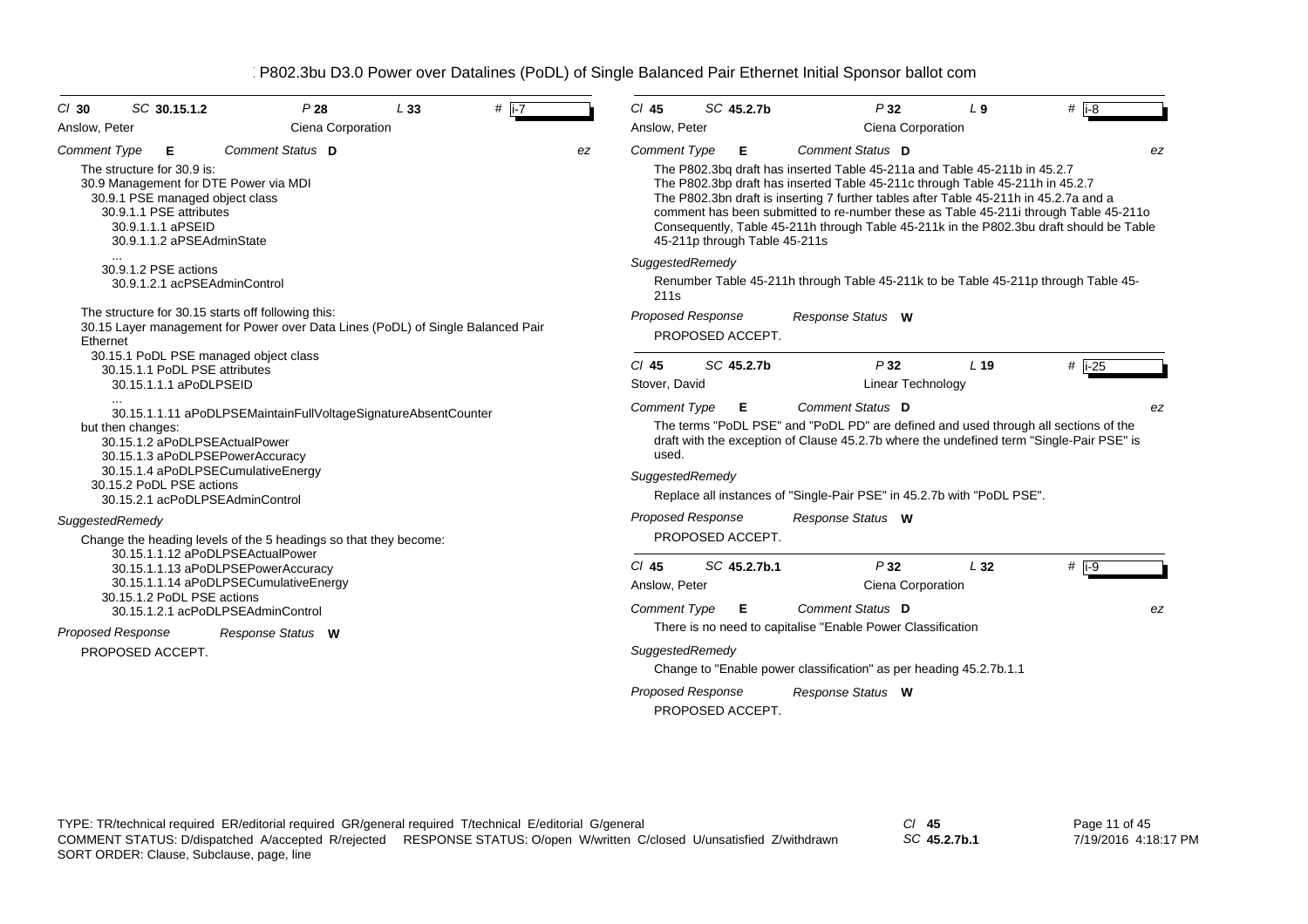| SC 45.2.7b.1<br>$CI$ 45<br>Anslow, Peter                                                                                                                                 | P32<br>Ciena Corporation                                                                                                                                                                                                                                                                                                                                                                                              | L34    | $#$ i-10            | $#$ i-12<br>$CI$ 45<br>SC 45.2.7b.2.1<br>P33<br>L45<br>Ciena Corporation<br>Anslow, Peter                                                                                                                                                                                                                                                                      |
|--------------------------------------------------------------------------------------------------------------------------------------------------------------------------|-----------------------------------------------------------------------------------------------------------------------------------------------------------------------------------------------------------------------------------------------------------------------------------------------------------------------------------------------------------------------------------------------------------------------|--------|---------------------|----------------------------------------------------------------------------------------------------------------------------------------------------------------------------------------------------------------------------------------------------------------------------------------------------------------------------------------------------------------|
| Comment Type<br>E<br>1= PSE Enabled<br>0= PSE Disabled<br>Has a spurious indent                                                                                          | Comment Status D                                                                                                                                                                                                                                                                                                                                                                                                      |        | ez                  | Comment Status D<br>Comment Type<br>- E<br>Space missing in "Denied(13.1.15)"<br>SuggestedRemedy                                                                                                                                                                                                                                                               |
| SuggestedRemedy<br>Remove the indent<br><b>Proposed Response</b>                                                                                                         | Response Status W                                                                                                                                                                                                                                                                                                                                                                                                     |        |                     | Change to "Denied (13.1.15)"<br><b>Proposed Response</b><br>Response Status W<br>PROPOSED ACCEPT.                                                                                                                                                                                                                                                              |
| PROPOSED ACCEPT.<br>SC 45.2.7b.2<br>$CI$ 45                                                                                                                              | P33                                                                                                                                                                                                                                                                                                                                                                                                                   | L21    |                     | $Cl$ 45<br>SC 45.2.7b.2.1<br>P33<br>$L$ 47<br># i-145<br>Linear Technology<br>Dove, Daniel                                                                                                                                                                                                                                                                     |
| Anslow, Peter<br><b>Comment Type</b><br>$\mathbf T$<br>SuggestedRemedy<br><b>Proposed Response</b>                                                                       | Ciena Corporation<br>Comment Status D<br>For table entries in Clause 45 that define the state of multiple bits, the columns are headed<br>with the bit number to clarify the order. See for example Table 45-7 bits 1.7.5:0<br>In Table 45-211 rows for bits 13.1.9:7, 13.1.6:3, and 13.1.2:0 and also in Table 45-211k<br>row for bits 13.2.2:0, add the bit number at the head of each column.<br>Response Status W |        | # $\sqrt{11}$<br>ez | <b>Comment Type</b><br>Comment Status D<br>E<br>DD: Two instances of the word "removed" were not replaced with "denied".<br>SuggestedRemedy<br>Replace "removed" and replace with "denied" maintaining capitalization as required.<br><b>Proposed Response</b><br>Response Status W<br>PROPOSED ACCEPT.<br>$Cl$ 45<br>SC 45.2.7b.2.1<br>P33<br>L48<br>$#$ i-13 |
| PROPOSED ACCEPT.                                                                                                                                                         |                                                                                                                                                                                                                                                                                                                                                                                                                       |        |                     | Ciena Corporation<br>Anslow, Peter                                                                                                                                                                                                                                                                                                                             |
| $CI$ 45<br>SC 45.2.7b.2.1<br>Stover, David<br>Comment Type<br>Е<br>Missing a space: "Power Denied(13.1.15)"<br>SuggestedRemedy<br>Replace with "Power Denied (13.1.15)". | P33<br>Linear Technology<br>Comment Status D                                                                                                                                                                                                                                                                                                                                                                          | $L$ 45 | # $i-27$<br>ez      | Comment Status D<br><b>Comment Type</b><br>$\mathbf{T}$<br>"The Power Removed bit shall be " should be "The Power Denied bit shall be "<br>SuggestedRemedy<br>Change "The Power Removed bit shall be " to "The Power Denied bit shall be "<br><b>Proposed Response</b><br>Response Status W<br>PROPOSED ACCEPT.                                                |
| Proposed Response<br>PROPOSED ACCEPT.                                                                                                                                    | Response Status W                                                                                                                                                                                                                                                                                                                                                                                                     |        |                     | $CI$ 45<br>SC 45.2.7b.2.4<br>P <sub>34</sub><br># $\overline{1-28}$<br>L <sub>14</sub><br>Stover, David<br>Linear Technology<br>Comment Status D<br><b>Comment Type</b><br>Е<br>Missing a space: "Class Timeout(13.1.12)"<br>SuggestedRemedy<br>Replace with "Class Timeout (13.1.12)".<br><b>Proposed Response</b><br>Response Status W<br>PROPOSED ACCEPT.   |

TYPE: TR/technical required ER/editorial required GR/general required T/technical E/editorial G/general *Cl* **45** *SC* **45.2.7b.2.4**SORT ORDER: Clause, Subclause, page, line COMMENT STATUS: D/dispatched A/accepted R/rejected RESPONSE STATUS: O/open W/written C/closed U/unsatisfied Z/withdrawn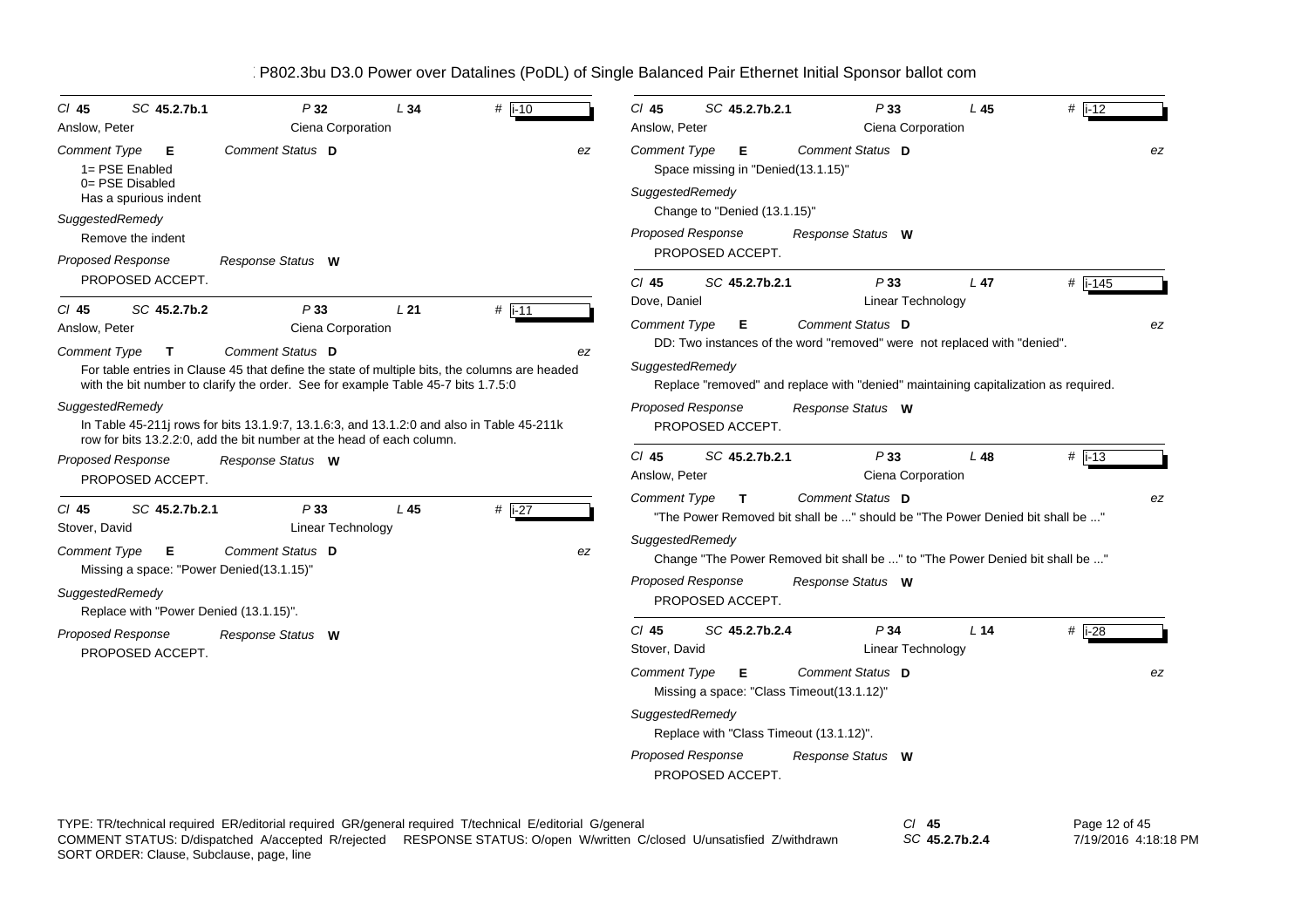| $CI$ 45<br>Dove, Daniel | SC 45.2.7b.2.7                                              | P34<br><b>Linear Technology</b>                                                                                                                                                                                                                                                                                                                       | L36    | $#$ i-146 | $Cl$ 45<br>Anslow, Peter | SC 45.2.7b.2.8                                             | P34                                                                                                                                                                                                         | L <sub>42</sub><br>Ciena Corporation        | $#$ i-14             |
|-------------------------|-------------------------------------------------------------|-------------------------------------------------------------------------------------------------------------------------------------------------------------------------------------------------------------------------------------------------------------------------------------------------------------------------------------------------------|--------|-----------|--------------------------|------------------------------------------------------------|-------------------------------------------------------------------------------------------------------------------------------------------------------------------------------------------------------------|---------------------------------------------|----------------------|
| <b>Comment Type</b>     | <b>TR</b>                                                   | Comment Status D<br>The PSE Type bits are explicitly defined, but do not include the values for reserved bits.                                                                                                                                                                                                                                        |        | ez        | <b>Comment Type</b>      | $\mathbf T$                                                | Comment Status D<br>To fit with the following text (which doesn't make sense) "When read as '0000' bits 13.1.2:0<br>a Class 0 PD is indicated," should be "When read as '0000' a Class 0 PD is indicated,". |                                             | nonez                |
|                         | SuggestedRemedy<br>Add "Values of 1xx and 011 are reserved. |                                                                                                                                                                                                                                                                                                                                                       |        |           |                          |                                                            | Also, in the parts that follow, "when read as a 'xxxx" should be "when read as 'xxxx".                                                                                                                      |                                             |                      |
|                         | <b>Proposed Response</b><br>PROPOSED ACCEPT.                | Response Status W                                                                                                                                                                                                                                                                                                                                     |        |           | SuggestedRemedy          | '0000' a Class 0 PD is indicated,".                        | Change "When read as '0000' bits 13.1.2:0 a Class 0 PD is indicated," to "When read as<br>Also, change "when read as a 'xxxx" to "when read as 'xxxx" (i.e. delete the "a") in 8                            |                                             |                      |
| $CI$ 45                 | SC 45.2.7b.2.8                                              | P34                                                                                                                                                                                                                                                                                                                                                   | $L$ 40 | $#$ i-147 | places.                  |                                                            |                                                                                                                                                                                                             |                                             |                      |
| Dove, Daniel            |                                                             | Linear Technology                                                                                                                                                                                                                                                                                                                                     |        |           |                          | <b>Proposed Response</b>                                   | Response Status W                                                                                                                                                                                           |                                             |                      |
| <b>Comment Type</b>     | <b>GR</b>                                                   | Comment Status D                                                                                                                                                                                                                                                                                                                                      |        | nonez     |                          | PROPOSED ACCEPT IN PRINCIPLE.                              |                                                                                                                                                                                                             |                                             |                      |
|                         |                                                             | If a PD does not classify, but the PSE is delivering power due to detection, etc; what would<br>the value of these bits be? I suggest a change to the register bits to include "1111 =                                                                                                                                                                |        |           |                          | Reconcile with i-147                                       |                                                                                                                                                                                                             |                                             |                      |
|                         |                                                             | Classification not valid", and instruction to address this change.                                                                                                                                                                                                                                                                                    |        |           | $Cl$ 45                  | SC 45.2.7b.2.9                                             | P34                                                                                                                                                                                                         | L <sub>52</sub>                             | # $i - 148$          |
|                         | SuggestedRemedy                                             |                                                                                                                                                                                                                                                                                                                                                       |        |           | Dove, Daniel             |                                                            |                                                                                                                                                                                                             | <b>Linear Technology</b>                    |                      |
|                         | entries to reconcile that change.                           | Update the table to include " $1111 =$ Classification not valid" and correct the adjacent                                                                                                                                                                                                                                                             |        |           | <b>Comment Type</b>      | Е                                                          | Comment Status D<br>DD: Semantic improvement required. See remedy.                                                                                                                                          |                                             | ez                   |
|                         |                                                             | Replace "Bits 13.1.6:3 report the PD Class of a detected PD as specified in 104.5.2. " with<br>"Bits 13.1.6:3 report a value of "1111" until a valid classification has taken place, or if no<br>PD is present. Once a valid classification has occurred, the value of these bits reflect the<br>PD Class of an attached PD as specified in 104.5.2." |        |           |                          | SuggestedRemedy<br>pi classifying is are asserted true."   | Replace "When read as '011', bits 13.1.2:0 indicate that pi_detecting or pi_classifying is<br>asserted true." with "When read as '011', bits 13.1.2:0 indicate that either pi_detecting or                  |                                             |                      |
|                         |                                                             | Delete "The value in this register is valid while a PD is connected, i.e., while the PSE<br>Status (13.1.2:0) bits are reporting "delivering power"."                                                                                                                                                                                                 |        |           |                          | <b>Proposed Response</b><br>PROPOSED ACCEPT.               | Response Status W                                                                                                                                                                                           |                                             |                      |
|                         | <b>Proposed Response</b>                                    | Response Status W                                                                                                                                                                                                                                                                                                                                     |        |           |                          |                                                            |                                                                                                                                                                                                             |                                             |                      |
|                         | PROPOSED ACCEPT IN PRINCIPLE.                               |                                                                                                                                                                                                                                                                                                                                                       |        |           | $CI$ 45<br>Dove, Daniel  | SC 45.2.7b.2.9                                             | P34                                                                                                                                                                                                         | L <sub>54</sub><br><b>Linear Technology</b> | # $\overline{1.149}$ |
|                         | Reconcile with i-14.                                        |                                                                                                                                                                                                                                                                                                                                                       |        |           | <b>Comment Type</b>      | Е                                                          | Comment Status D<br>The term "expression" may not be the best term.                                                                                                                                         |                                             | ez                   |
|                         |                                                             |                                                                                                                                                                                                                                                                                                                                                       |        |           |                          | SuggestedRemedy<br>Replace "expression" with "combination" |                                                                                                                                                                                                             |                                             |                      |
|                         |                                                             |                                                                                                                                                                                                                                                                                                                                                       |        |           |                          | <b>Proposed Response</b><br>PROPOSED ACCEPT.               | Response Status W                                                                                                                                                                                           |                                             |                      |
|                         |                                                             |                                                                                                                                                                                                                                                                                                                                                       |        |           |                          |                                                            |                                                                                                                                                                                                             |                                             |                      |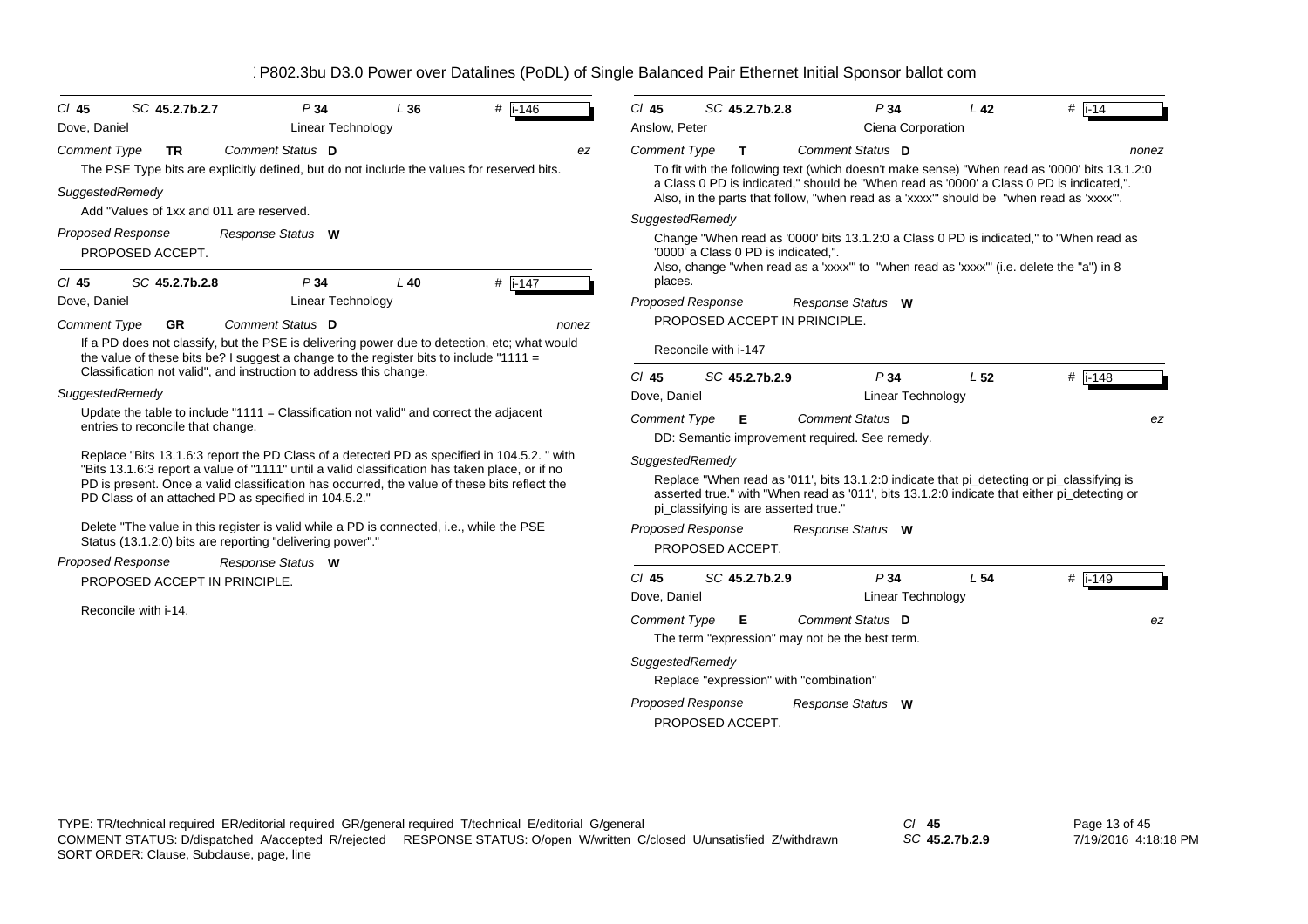| CI 45                           | SC 45.2.7b.2.9                           | P34                                                                                                                                                                                                                                                         | L <sub>54</sub> | $#$ i-117        |    | $CI$ 45                         | SC 45.2.7b.3.1                                       | P35                                                              | L <sub>27</sub> | $#$ i-15               |    |
|---------------------------------|------------------------------------------|-------------------------------------------------------------------------------------------------------------------------------------------------------------------------------------------------------------------------------------------------------------|-----------------|------------------|----|---------------------------------|------------------------------------------------------|------------------------------------------------------------------|-----------------|------------------------|----|
| Zimmerman, George               |                                          | Commscope and Line                                                                                                                                                                                                                                          |                 |                  |    | Anslow, Peter                   |                                                      | Ciena Corporation                                                |                 |                        |    |
| Comment Type<br>SuggestedRemedy | Е                                        | Comment Status D<br>All the states are described in binary order except for Sleeping (001), which is stuck<br>between 101 and 111. (it is OK that the reserved combination is last).                                                                        |                 |                  | ez | Comment Type<br>SuggestedRemedy | Е<br>Space missing in "indicated. The"               | Comment Status D                                                 |                 |                        | ez |
|                                 |                                          | Move sentence beginning with "When read as "001"" (L54) between sentences beginning                                                                                                                                                                         |                 |                  |    |                                 | Change to "indicated. The"                           |                                                                  |                 |                        |    |
|                                 |                                          | with "When read as "000"" and "When read as "010"" (L51)                                                                                                                                                                                                    |                 |                  |    |                                 | <b>Proposed Response</b>                             | Response Status W                                                |                 |                        |    |
| <b>Proposed Response</b>        |                                          | Response Status W                                                                                                                                                                                                                                           |                 |                  |    |                                 | PROPOSED ACCEPT.                                     |                                                                  |                 |                        |    |
|                                 | PROPOSED ACCEPT.                         |                                                                                                                                                                                                                                                             |                 |                  |    | $Cl$ 45                         | SC 45.2.7b1                                          | P32                                                              | L34             | # $\overline{1-26}$    |    |
| $CI$ 45                         | SC 45.2.7b.3.1                           | P35                                                                                                                                                                                                                                                         | $L$ 16          | # $\sqrt{1-151}$ |    | Stover, David                   |                                                      | <b>Linear Technology</b>                                         |                 |                        |    |
| Dove, Daniel                    |                                          | <b>Linear Technology</b>                                                                                                                                                                                                                                    |                 |                  |    | <b>Comment Type</b>             | Е                                                    | Comment Status D                                                 |                 |                        | ez |
| Comment Type                    | TR.                                      | Comment Status D                                                                                                                                                                                                                                            |                 |                  | ez |                                 |                                                      | Indentation of "Description" cell for row "13.0.0" is irregular. |                 |                        |    |
|                                 | essential to reporting this information. | Update required to address value of "111" and also the validity of classification being                                                                                                                                                                     |                 |                  |    | SuggestedRemedy                 | Fix indentation.                                     |                                                                  |                 |                        |    |
| SuggestedRemedy                 |                                          |                                                                                                                                                                                                                                                             |                 |                  |    |                                 | Proposed Response                                    | Response Status W                                                |                 |                        |    |
|                                 |                                          | Replace "Bits 13.2.2:0 report the PD Type of a detected PD as specified in 104.5.1." with<br>"Bits 13.2.2:0 report a value of ""111"" until a valid classification has taken place, or if no                                                                |                 |                  |    |                                 | PROPOSED ACCEPT.                                     |                                                                  |                 |                        |    |
|                                 |                                          | PD is present. Once a valid classification has occurred, the value of these bits reflect the<br>PD Type of an attached PD as specified in 104.5.1."                                                                                                         |                 |                  |    | $Cl$ 104                        | SC 104<br>Zimmerman, George                          | P37<br>Commscope and Line                                        | $L_3$           | # $\overline{1}$ i-118 |    |
|                                 |                                          | Delete "The value in this register is valid while a PD is connected, i.e., while the PSE<br>Status (13.1.2:0) bits are reporting "delivering power"."                                                                                                       |                 |                  |    | <b>Comment Type</b>             | E<br>Editor's note has served its purpose, delete it | Comment Status D                                                 |                 |                        | ez |
| <b>Proposed Response</b>        |                                          | Response Status W                                                                                                                                                                                                                                           |                 |                  |    | SuggestedRemedy                 |                                                      |                                                                  |                 |                        |    |
|                                 | PROPOSED ACCEPT.                         |                                                                                                                                                                                                                                                             |                 |                  |    |                                 |                                                      | Delete editors note indicating figures converted to frame        |                 |                        |    |
| $CI$ 45<br>Dove, Daniel         | SC 45.2.7b.3.1                           | P35<br>Linear Technology                                                                                                                                                                                                                                    | L <sub>16</sub> | $#$ i-150        |    |                                 | Proposed Response<br>PROPOSED ACCEPT.                | Response Status W                                                |                 |                        |    |
| <b>Comment Type</b>             | TR                                       | Comment Status D                                                                                                                                                                                                                                            |                 |                  | ez |                                 |                                                      |                                                                  |                 |                        |    |
|                                 |                                          | How does a PSE know what type of PD is attached? This can only be done via<br>classification. Without classification, this register does not have a defined value.                                                                                          |                 |                  |    |                                 |                                                      |                                                                  |                 |                        |    |
| SuggestedRemedy                 |                                          |                                                                                                                                                                                                                                                             |                 |                  |    |                                 |                                                      |                                                                  |                 |                        |    |
|                                 |                                          | Add a value of "111 = Unknown", adjust adjacent entries in the table, and add text<br>instructing the user that "a value of 111 indicates that the PSE has not performed<br>classification and therefore cannot indicate the proper value for the PD Type". |                 |                  |    |                                 |                                                      |                                                                  |                 |                        |    |
| <b>Proposed Response</b>        |                                          | Response Status W                                                                                                                                                                                                                                           |                 |                  |    |                                 |                                                      |                                                                  |                 |                        |    |
|                                 | PROPOSED ACCEPT.                         |                                                                                                                                                                                                                                                             |                 |                  |    |                                 |                                                      |                                                                  |                 |                        |    |
|                                 |                                          |                                                                                                                                                                                                                                                             |                 |                  |    |                                 |                                                      |                                                                  |                 |                        |    |

TYPE: TR/technical required ER/editorial required GR/general required T/technical E/editorial G/general *Cl* **104** SORT ORDER: Clause, Subclause, page, line COMMENT STATUS: D/dispatched A/accepted R/rejected RESPONSE STATUS: O/open W/written C/closed U/unsatisfied Z/withdrawn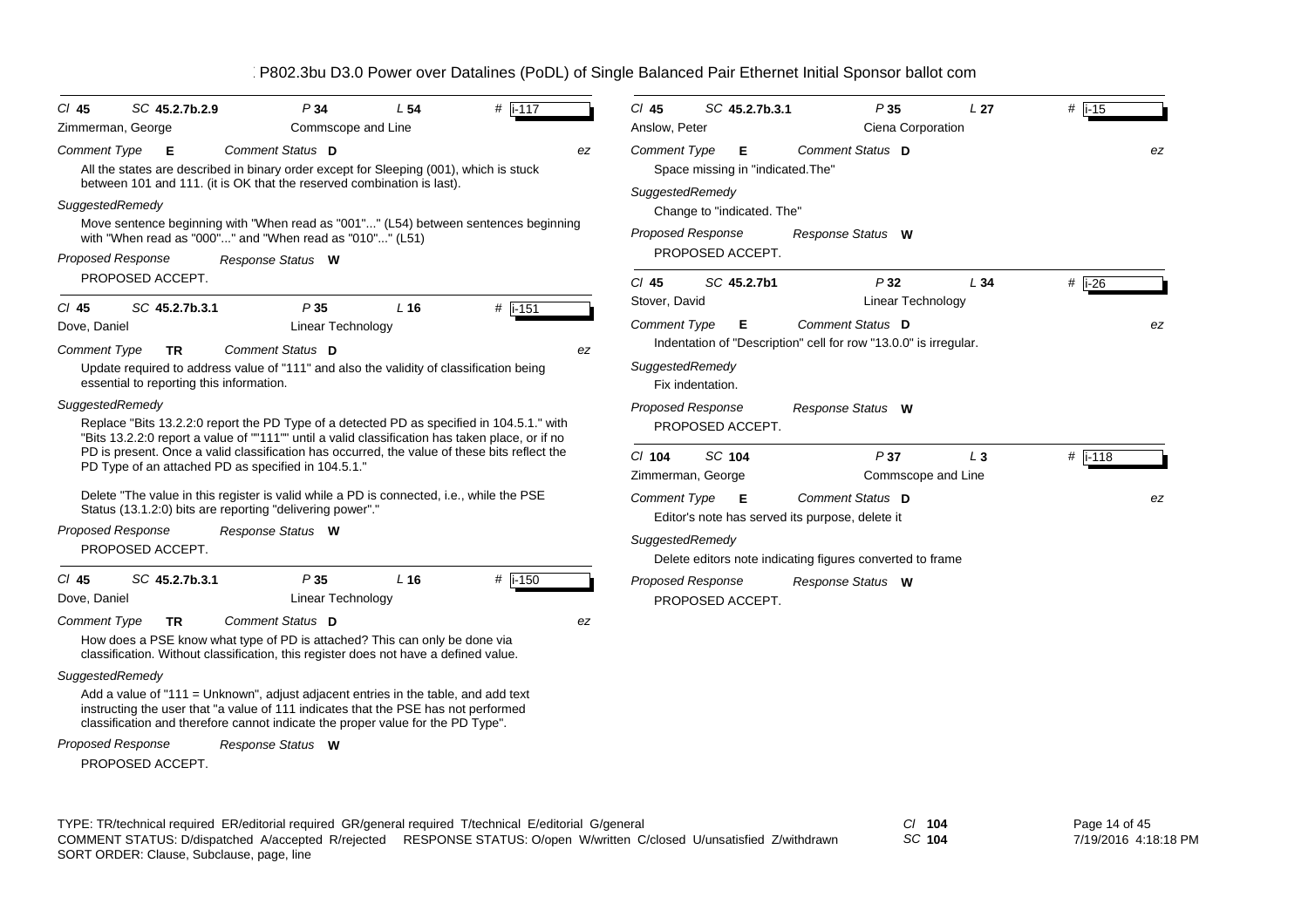| SC 104.1<br>$CI$ 104                                                                    | P37                                                                                                                                                                                                                                                                                                                                                                                                                                                                                                                                                                                                                                                                                                                                                                                                        | $L$ 10 | $#$ i-152 | $Cl$ 104                 | SC 104.1.3                                       | P38                                                                                                                                                                                                                                                                                                                                                                                                                                                                                                                                                                                                                                                                                                                                                                                                                                                                                                                                                                                                                                                                                                                                                            | L44 | # i-155   |
|-----------------------------------------------------------------------------------------|------------------------------------------------------------------------------------------------------------------------------------------------------------------------------------------------------------------------------------------------------------------------------------------------------------------------------------------------------------------------------------------------------------------------------------------------------------------------------------------------------------------------------------------------------------------------------------------------------------------------------------------------------------------------------------------------------------------------------------------------------------------------------------------------------------|--------|-----------|--------------------------|--------------------------------------------------|----------------------------------------------------------------------------------------------------------------------------------------------------------------------------------------------------------------------------------------------------------------------------------------------------------------------------------------------------------------------------------------------------------------------------------------------------------------------------------------------------------------------------------------------------------------------------------------------------------------------------------------------------------------------------------------------------------------------------------------------------------------------------------------------------------------------------------------------------------------------------------------------------------------------------------------------------------------------------------------------------------------------------------------------------------------------------------------------------------------------------------------------------------------|-----|-----------|
| Dove, Daniel                                                                            | <b>Linear Technology</b>                                                                                                                                                                                                                                                                                                                                                                                                                                                                                                                                                                                                                                                                                                                                                                                   |        |           | Dove, Daniel             |                                                  | <b>Linear Technology</b>                                                                                                                                                                                                                                                                                                                                                                                                                                                                                                                                                                                                                                                                                                                                                                                                                                                                                                                                                                                                                                                                                                                                       |     |           |
| <b>Comment Type</b><br>Е                                                                | Comment Status D                                                                                                                                                                                                                                                                                                                                                                                                                                                                                                                                                                                                                                                                                                                                                                                           |        | ez        | <b>Comment Type</b>      | TR.                                              | Comment Status D                                                                                                                                                                                                                                                                                                                                                                                                                                                                                                                                                                                                                                                                                                                                                                                                                                                                                                                                                                                                                                                                                                                                               |     | nonez     |
| SuggestedRemedy<br><b>Proposed Response</b><br>PROPOSED ACCEPT.<br>SC 104.1<br>$CI$ 104 | Some minor editorial changes are required to be more accurate.<br>replace "balanced pair" with "balanced twisted-pair"<br>replace "These entities allow devices to draw/supply power using the same cabling that is<br>used for data transmission. PoDL is intended to provide an Ethernet Physical Layer device<br>with a single interface to both the data it requires and the power to process this data." with<br>"These entities allow devices to *supply/draw* power using the same cabling that *may be*<br>used for data transmission. PoDL is intended to provide a *single balanced twisted-pair*<br>Ethernet Physical Layer device with a single interface to both the data it requires and the<br>power to process this data." (Remove the *'s from this sentence)<br>Response Status W<br>P37 | L28    | $#$ i-153 | SuggestedRemedy          | system is compatible with                        | DL: Subclause 104.1.3 'PoDL system types' states that 'A PoDL system, consisting of<br>PHYs, PSE, MDIs, link segment, and a PD is defined as Type A, Type B, or Type C.'. It<br>then states that 'A Type A system is compatible with 100BASE-T1 PHYs, and a Type B<br>1000BASE-T1 PHYs.'. If Type is an attribute of a complete system, how can the system<br>then be compatible with a particular PHY?<br>Subclause 104.4.6.3 'Power feeding ripple and transients' then states that 'When<br>measuring the ripple voltage for a Type A PSE as specified by Table 104-3 item (4a) '<br>and that 'When measuring the ripple voltage for a Type B PSE as specified in Table 104-3<br>item (4a) ' and subclause 104.5.6.3 'PD ripple and transients' states that 'The ripple and<br>transient specifications for a Type A PD shall be met for all operating ' and 'The ripple<br>and transient specifications for a Type B PD shall be met for all operating '. This implies<br>that the Type is not defined by the system, but instead an attribute of the PSE and PD.<br>Either Type is an attribute of the complete system, and can only be determined by the |     |           |
| Dove, Daniel                                                                            | <b>Linear Technology</b>                                                                                                                                                                                                                                                                                                                                                                                                                                                                                                                                                                                                                                                                                                                                                                                   |        |           |                          |                                                  | complete system, or is an attribute of a PSE and PD, and can be determined in isolation.<br>Please clarify which it is and then update text as necessary.                                                                                                                                                                                                                                                                                                                                                                                                                                                                                                                                                                                                                                                                                                                                                                                                                                                                                                                                                                                                      |     |           |
| <b>Comment Type</b><br>Е<br>SuggestedRemedy<br><b>Proposed Response</b>                 | Comment Status D<br>I propose an addition to the sentence to make it more complete.<br>replace "related devices." with "related devices within a PoDL System".<br>Response Status W                                                                                                                                                                                                                                                                                                                                                                                                                                                                                                                                                                                                                        |        | ez        | <b>Proposed Response</b> | PROPOSED REJECT.<br>Duplicate comment with i-80. | Response Status Z<br>This comment was WITHDRAWN by the commenter.                                                                                                                                                                                                                                                                                                                                                                                                                                                                                                                                                                                                                                                                                                                                                                                                                                                                                                                                                                                                                                                                                              |     |           |
| PROPOSED ACCEPT.                                                                        |                                                                                                                                                                                                                                                                                                                                                                                                                                                                                                                                                                                                                                                                                                                                                                                                            |        |           | $Cl$ 104                 | SC 104.1.3                                       | P38                                                                                                                                                                                                                                                                                                                                                                                                                                                                                                                                                                                                                                                                                                                                                                                                                                                                                                                                                                                                                                                                                                                                                            | L44 | $#$ i-119 |
| SC 104.1<br>$Cl$ 104                                                                    | P37                                                                                                                                                                                                                                                                                                                                                                                                                                                                                                                                                                                                                                                                                                                                                                                                        | L33    | $#$ i-154 | Zimmerman, George        |                                                  | Commscope and Line                                                                                                                                                                                                                                                                                                                                                                                                                                                                                                                                                                                                                                                                                                                                                                                                                                                                                                                                                                                                                                                                                                                                             |     |           |
| Dove, Daniel                                                                            | <b>Linear Technology</b>                                                                                                                                                                                                                                                                                                                                                                                                                                                                                                                                                                                                                                                                                                                                                                                   |        |           | <b>Comment Type</b>      | $\mathbf{T}$                                     | Comment Status D                                                                                                                                                                                                                                                                                                                                                                                                                                                                                                                                                                                                                                                                                                                                                                                                                                                                                                                                                                                                                                                                                                                                               |     | nonez     |
| Comment Type<br>Е<br>Incorrect use of the word "systems"<br>SuggestedRemedy             | Comment Status D                                                                                                                                                                                                                                                                                                                                                                                                                                                                                                                                                                                                                                                                                                                                                                                           |        | nonez     |                          | D. which has no PHY?                             | Under this definition, a PoDL system MUST have a PHY. This was not my understanding<br>from other discussions. If a PoDL system can exist without a PHY, the text needs<br>modification to allow for that. Additionally, for consideration, perhaps there is also a Type                                                                                                                                                                                                                                                                                                                                                                                                                                                                                                                                                                                                                                                                                                                                                                                                                                                                                       |     |           |
|                                                                                         | replace "systems" with "devices" or "components" or "elements". The system includes all                                                                                                                                                                                                                                                                                                                                                                                                                                                                                                                                                                                                                                                                                                                    |        |           | SuggestedRemedy          |                                                  |                                                                                                                                                                                                                                                                                                                                                                                                                                                                                                                                                                                                                                                                                                                                                                                                                                                                                                                                                                                                                                                                                                                                                                |     |           |
| of them.<br>Proposed Response                                                           | Response Status W                                                                                                                                                                                                                                                                                                                                                                                                                                                                                                                                                                                                                                                                                                                                                                                          |        |           |                          |                                                  | Change "A PoDL system, consisting of PHYs, PSE,  Is defined" to "A PoDL system,<br>consisting of PSE, MDIs, link segment, a PD, and optionally a PHY is defined"                                                                                                                                                                                                                                                                                                                                                                                                                                                                                                                                                                                                                                                                                                                                                                                                                                                                                                                                                                                               |     |           |
| PROPOSED ACCEPT IN PRINCIPLE.                                                           |                                                                                                                                                                                                                                                                                                                                                                                                                                                                                                                                                                                                                                                                                                                                                                                                            |        |           | <b>Proposed Response</b> |                                                  | Response Status W                                                                                                                                                                                                                                                                                                                                                                                                                                                                                                                                                                                                                                                                                                                                                                                                                                                                                                                                                                                                                                                                                                                                              |     |           |
|                                                                                         | Replace " of PD and PSE systems" with " of a PD and a PSE"                                                                                                                                                                                                                                                                                                                                                                                                                                                                                                                                                                                                                                                                                                                                                 |        |           |                          | PROPOSED ACCEPT IN PRINCIPLE.                    |                                                                                                                                                                                                                                                                                                                                                                                                                                                                                                                                                                                                                                                                                                                                                                                                                                                                                                                                                                                                                                                                                                                                                                |     |           |
|                                                                                         |                                                                                                                                                                                                                                                                                                                                                                                                                                                                                                                                                                                                                                                                                                                                                                                                            |        |           |                          |                                                  |                                                                                                                                                                                                                                                                                                                                                                                                                                                                                                                                                                                                                                                                                                                                                                                                                                                                                                                                                                                                                                                                                                                                                                |     |           |

TYPE: TR/technical required ER/editorial required GR/general required T/technical E/editorial G/general *Cl* **104** *SC* **104.1.3** SORT ORDER: Clause, Subclause, page, line COMMENT STATUS: D/dispatched A/accepted R/rejected RESPONSE STATUS: O/open W/written C/closed U/unsatisfied Z/withdrawn

Page 15 of 45 7/19/2016 4:18:18 PM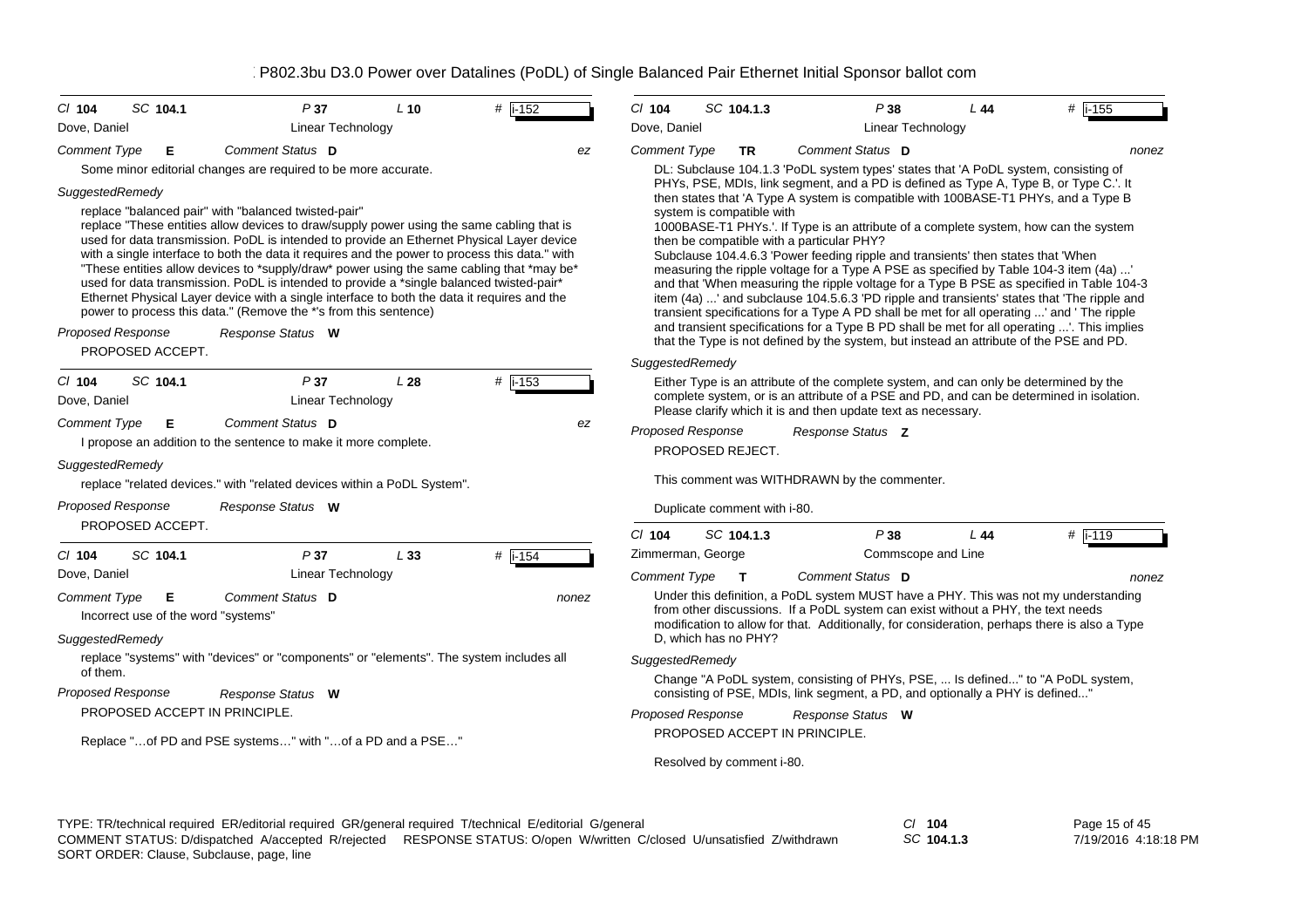| $Cl$ 104            |                    | SC 104.1.3 | P38                                                                                                                                                                                                                                                                   | L44 | # $\overline{1}$ -80 | $Cl$ 104                 | SC 104.1.3       | P38                                                                                                                                                                                                                                   | L44             | $\#$ i-219       |
|---------------------|--------------------|------------|-----------------------------------------------------------------------------------------------------------------------------------------------------------------------------------------------------------------------------------------------------------------------|-----|----------------------|--------------------------|------------------|---------------------------------------------------------------------------------------------------------------------------------------------------------------------------------------------------------------------------------------|-----------------|------------------|
| Law, David          |                    |            | <b>Hewlett Packard Enter</b>                                                                                                                                                                                                                                          |     |                      | Gardner, Andrew          |                  | Linear Technology                                                                                                                                                                                                                     |                 |                  |
| <b>Comment Type</b> |                    | <b>TR</b>  | Comment Status D                                                                                                                                                                                                                                                      |     | nonez                | Comment Type             | <b>TR</b>        | Comment Status D                                                                                                                                                                                                                      |                 | nonez            |
|                     |                    |            | Subclause 104.1.3 'PoDL system types' states that 'A PoDL system, consisting of PHYs,<br>PSE, MDIs, link segment, and a PD is defined as Type A, Type B, or Type C.'. It then<br>states that 'A Type A system is compatible with 100BASE-T1 PHYs, and a Type B system |     |                      |                          |                  | While there are PoDL types for 100BASE-T1, 1000BASE-T1, and both 100BASE-<br>T1/1000BASE-T1 PSEs and PDs, there is no Type for PoDL PSEs and PDs without a data<br>entity or with a data entity other than 100BASE-T1 or 1000BASE-T1. |                 |                  |
|                     | is compatible with |            | 1000BASE-T1 PHYs.'. If Type is an attribute of a complete system, how can the system                                                                                                                                                                                  |     |                      | SuggestedRemedy          |                  |                                                                                                                                                                                                                                       |                 |                  |
|                     |                    |            | then be compatible with a particular PHY?<br>Subclause 104.4.6.3 'Power feeding ripple and transients' then states that 'When                                                                                                                                         |     |                      |                          |                  | Add a Type D for PoDL PSEs and PDs without a data entity or with a data entity other than<br>100BASE-T1 or 1000BASE-T1. See gardner_3bu_02_0716.pdf for complete remedy.                                                              |                 |                  |
|                     |                    |            | measuring the ripple voltage for a Type A PSE as specified by Table 104-3 item (4a) '<br>and that 'When measuring the ripple voltage for a Type B PSE as specified in Table 104-3                                                                                     |     |                      | <b>Proposed Response</b> |                  | Response Status W                                                                                                                                                                                                                     |                 |                  |
|                     |                    |            | item (4a) ' and subclause 104.5.6.3 'PD ripple and transients' states that 'The ripple and                                                                                                                                                                            |     |                      |                          |                  | PROPOSED ACCEPT IN PRINCIPLE.                                                                                                                                                                                                         |                 |                  |
|                     |                    |            | transient specifications for a Type A PD shall be met for all operating ' and ' The ripple<br>and transient specifications for a Type B PD shall be met for all operating '. This implies                                                                             |     |                      |                          |                  | TFTD after presentation gardner_3bu_02_0716.pdf.                                                                                                                                                                                      |                 |                  |
|                     |                    |            | that the Type is not defined by the system, but instead an attribute of the PSE and PD.                                                                                                                                                                               |     |                      | $Cl$ 104                 | SC 104.1.3       | P39                                                                                                                                                                                                                                   | L <sub>15</sub> | $\#$ i-120       |
| SuggestedRemedy     |                    |            |                                                                                                                                                                                                                                                                       |     |                      | Zimmerman, George        |                  | Commscope and Line                                                                                                                                                                                                                    |                 |                  |
|                     |                    |            | Either Type is an attribute of the complete system, and can only be determined by the<br>complete system, or is an attribute of a PSE and PD, and can be determined in isolation.<br>Please clarify which it is and then update text as necessary.                    |     |                      | <b>Comment Type</b>      | E                | Comment Status D<br>Note says "PSE interface elements", but aren't these both on the PSE and on the PD?                                                                                                                               |                 | ez               |
| Proposed Response   |                    |            | Response Status W                                                                                                                                                                                                                                                     |     |                      | SuggestedRemedy          |                  |                                                                                                                                                                                                                                       |                 |                  |
|                     |                    |            | PROPOSED ACCEPT IN PRINCIPLE.                                                                                                                                                                                                                                         |     |                      |                          |                  | Change "PSE interface elements" to "PI interface elements"                                                                                                                                                                            |                 |                  |
|                     | See comment i-219. |            |                                                                                                                                                                                                                                                                       |     |                      | <b>Proposed Response</b> | PROPOSED ACCEPT. | Response Status W                                                                                                                                                                                                                     |                 |                  |
|                     | Propose changing:  |            |                                                                                                                                                                                                                                                                       |     |                      | $Cl$ 104                 | SC 104.2         | P39                                                                                                                                                                                                                                   | L <sub>22</sub> | # $\sqrt{1-122}$ |
|                     |                    |            | "A PoDL system, consisting of PHYs, PSE, MDIs, link segment, and a PD is defined as                                                                                                                                                                                   |     |                      | Zimmerman, George        |                  | Commscope and Line                                                                                                                                                                                                                    |                 |                  |
|                     |                    |            | Type A, Type B, or Type C. A Type A system is compatible with 100BASE-T1 PHYs, and a                                                                                                                                                                                  |     |                      | <b>Comment Type</b>      | <b>TR</b>        | Comment Status D                                                                                                                                                                                                                      |                 |                  |
|                     |                    |            | Type B system is compatible with 1000BASE-T1 PHYs. A Type C system is compatible<br>with both 100BASE-T1 and 1000BASE-T1 PHYs."                                                                                                                                       |     |                      |                          |                  | Equation 104-1 and its description confuse the requirement on loop resistance, which is in                                                                                                                                            |                 | nonez            |
|                     |                    |            |                                                                                                                                                                                                                                                                       |     |                      |                          |                  | the following paragraph (lines 32-35). The inclusion of the equation adds no requirements                                                                                                                                             |                 |                  |
| to                  |                    |            |                                                                                                                                                                                                                                                                       |     |                      |                          |                  | and introduces confusion with the actual requirement for loop resistance. The extra tutorial<br>text is not useful, since it is dependent on parameters not used in this standard, such as                                            |                 |                  |
|                     |                    |            | "A PoDL system consists of a PSE, link segment, and a PD. A Type A or Type C PSE and                                                                                                                                                                                  |     |                      | R PSE.                   |                  |                                                                                                                                                                                                                                       |                 |                  |
|                     |                    |            | Type A or Type C PD is compatible with 100BASE-T1 PHYs. A Type B or Type C PSE and<br>Type B or Type C PD is compatible with 1000BASE-T1 PHYs. A Type C PSE and Type C                                                                                                |     |                      | SuggestedRemedy          |                  |                                                                                                                                                                                                                                       |                 |                  |
|                     |                    |            | PD is compatible with both 100BASE-T1 and 1000BASE-T1 PHYs."                                                                                                                                                                                                          |     |                      |                          |                  | Delete equation 104-1 and descriptive text on page 39 lines 22-27.                                                                                                                                                                    |                 |                  |
|                     |                    |            |                                                                                                                                                                                                                                                                       |     |                      | Proposed Response        |                  | Response Status W                                                                                                                                                                                                                     |                 |                  |
|                     |                    |            |                                                                                                                                                                                                                                                                       |     |                      |                          |                  |                                                                                                                                                                                                                                       |                 |                  |

*SC* **104.2**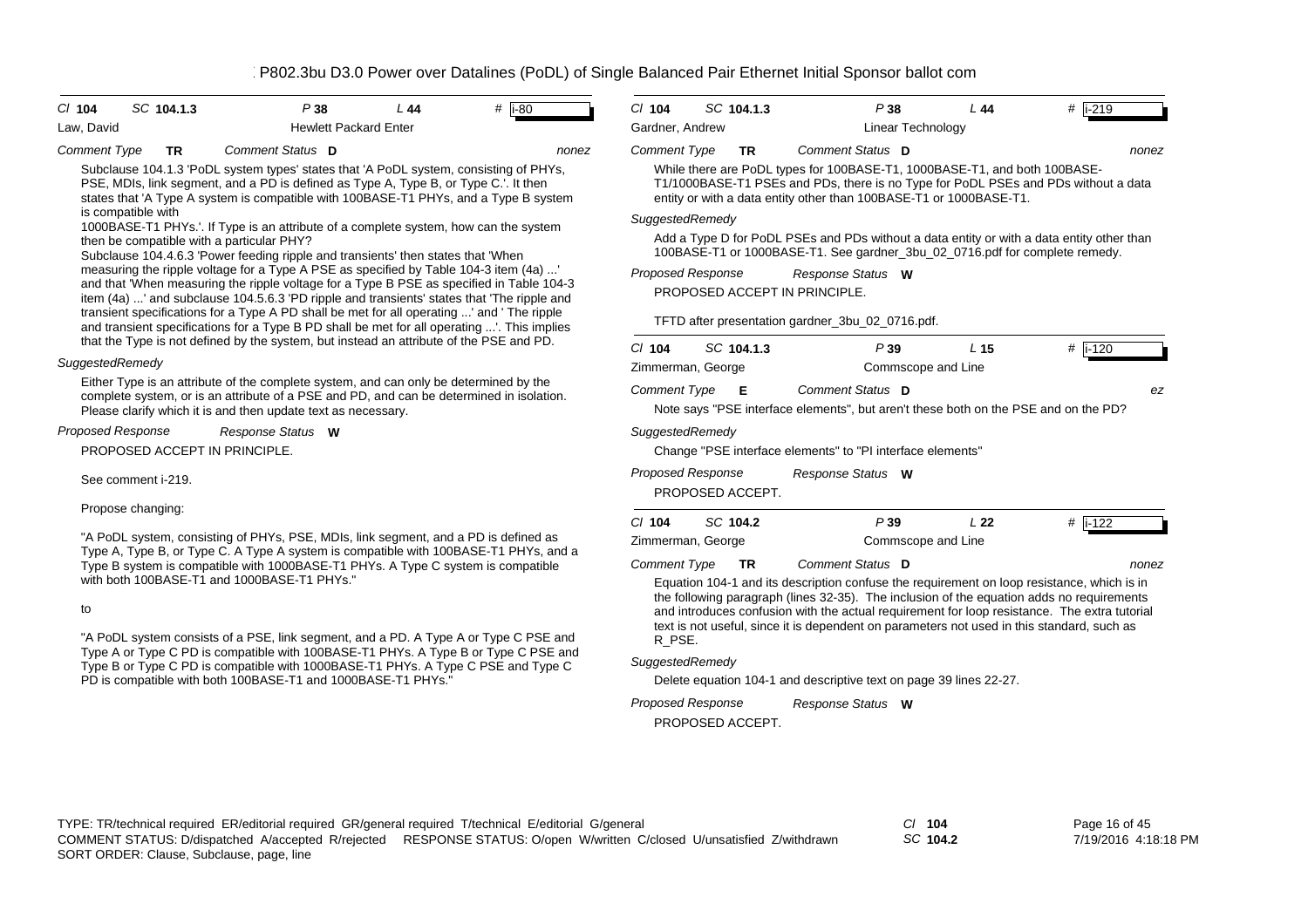| SC 104.2<br>P39<br>$#$ i-121<br>$CI$ 104<br>L <sub>22</sub><br>Zimmerman, George<br>Commscope and Line                                                                                                                                                                                                                                                                                                                                                                                                                                                                                                                                                                                                                                                                                                                                                                                                                                                                         | SC 104.2<br>P39<br>$#$   i-82<br>$Cl$ 104<br>L30<br>Law, David<br><b>Hewlett Packard Enter</b>                                                                                                                                                                                                                                                                                                                                                                                                                                                                                                             |  |  |  |  |  |  |
|--------------------------------------------------------------------------------------------------------------------------------------------------------------------------------------------------------------------------------------------------------------------------------------------------------------------------------------------------------------------------------------------------------------------------------------------------------------------------------------------------------------------------------------------------------------------------------------------------------------------------------------------------------------------------------------------------------------------------------------------------------------------------------------------------------------------------------------------------------------------------------------------------------------------------------------------------------------------------------|------------------------------------------------------------------------------------------------------------------------------------------------------------------------------------------------------------------------------------------------------------------------------------------------------------------------------------------------------------------------------------------------------------------------------------------------------------------------------------------------------------------------------------------------------------------------------------------------------------|--|--|--|--|--|--|
| Comment Status D<br><b>Comment Type</b><br>$\mathbf{T}$<br>nonez<br>Equation 104-1 and the descriptive text really don't describe the maximum resistance of<br>the wire pair per unit length, but rather the average maximum per unit length (the wire<br>could have higher resistances at some places and lower others and still satisfy Eq 104-1).<br>The length actually falls out of the equation entirely and its inclusion only serves to confuse<br>the reader. What this equation really describes is the relationship of the maximum DC loop<br>resistance to the power system parameters.<br>SuggestedRemedy<br>Change "The maximum DC loop resistance of the link segment wire pair (per unit length)<br>as a function of power system parameters" to "The relationship of the maximum DC loop<br>resistance of the link segment to the power system parameters" and change Equation 104-<br>1 by deleting the 1/2L term and changing the units from Ohms/m to Ohms | Comment Status D<br><b>Comment Type</b><br>т<br>I don't believe that [Greek letter omega]/m is the result of the equation, instead it is the<br>units of the result of the equation. However if K is a ratio as stated on line 25, then K x (1-<br>K) x VPSE_OC(min) on the numerator will result in a voltage, when then divided by the<br>power PPD on the denominator, will result in the inverse of current, not a resistance.<br>SuggestedRemedy<br>Please verify if the equation is correct.<br><b>Proposed Response</b><br>Response Status W<br>PROPOSED ACCEPT IN PRINCIPLE.<br>See comment i-122. |  |  |  |  |  |  |
| Proposed Response<br>Response Status W<br>PROPOSED ACCEPT IN PRINCIPLE.<br>See comment i-122.                                                                                                                                                                                                                                                                                                                                                                                                                                                                                                                                                                                                                                                                                                                                                                                                                                                                                  | SC 104.2<br>P39<br>$#$ i-158<br>$Cl$ 104<br>L30<br>Dove, Daniel<br><b>Linear Technology</b><br><b>Comment Type</b><br>Comment Status D<br>T.<br>nonez                                                                                                                                                                                                                                                                                                                                                                                                                                                      |  |  |  |  |  |  |
| $#$ i-156<br>SC 104.2<br>P39<br>L29<br>$CI$ 104<br>Dove, Daniel<br><b>Linear Technology</b><br>Comment Status D<br><b>Comment Type</b><br><b>TR</b><br>nonez<br>The use of (ohm/m) is lacking a parameter name.                                                                                                                                                                                                                                                                                                                                                                                                                                                                                                                                                                                                                                                                                                                                                                | DL: I don't believe that [Greek letter omega]/m is the result of the equation, instead it is the<br>units of the result of the equation. However if K is a ratio as stated on line 25, then K x (1-<br>K) x VPSE_OC(min) on the numerator will result in a voltage, when then divided by the<br>power PPD on the denominator, will result in the inverse of current, not a resistance.<br>SuggestedRemedy<br>Please verify if the equation is correct.                                                                                                                                                     |  |  |  |  |  |  |
| SuggestedRemedy<br>Replace "(ohm/m)" with "Loop Resistance (ohm/m)"<br>Proposed Response<br>Response Status W<br>PROPOSED ACCEPT IN PRINCIPLE.                                                                                                                                                                                                                                                                                                                                                                                                                                                                                                                                                                                                                                                                                                                                                                                                                                 | <b>Proposed Response</b><br>Response Status Z<br>PROPOSED REJECT.<br>This comment was WITHDRAWN by the commenter.                                                                                                                                                                                                                                                                                                                                                                                                                                                                                          |  |  |  |  |  |  |
| See comment i-122.                                                                                                                                                                                                                                                                                                                                                                                                                                                                                                                                                                                                                                                                                                                                                                                                                                                                                                                                                             | Duplicate comment with i-82.                                                                                                                                                                                                                                                                                                                                                                                                                                                                                                                                                                               |  |  |  |  |  |  |

*SC* **104.2**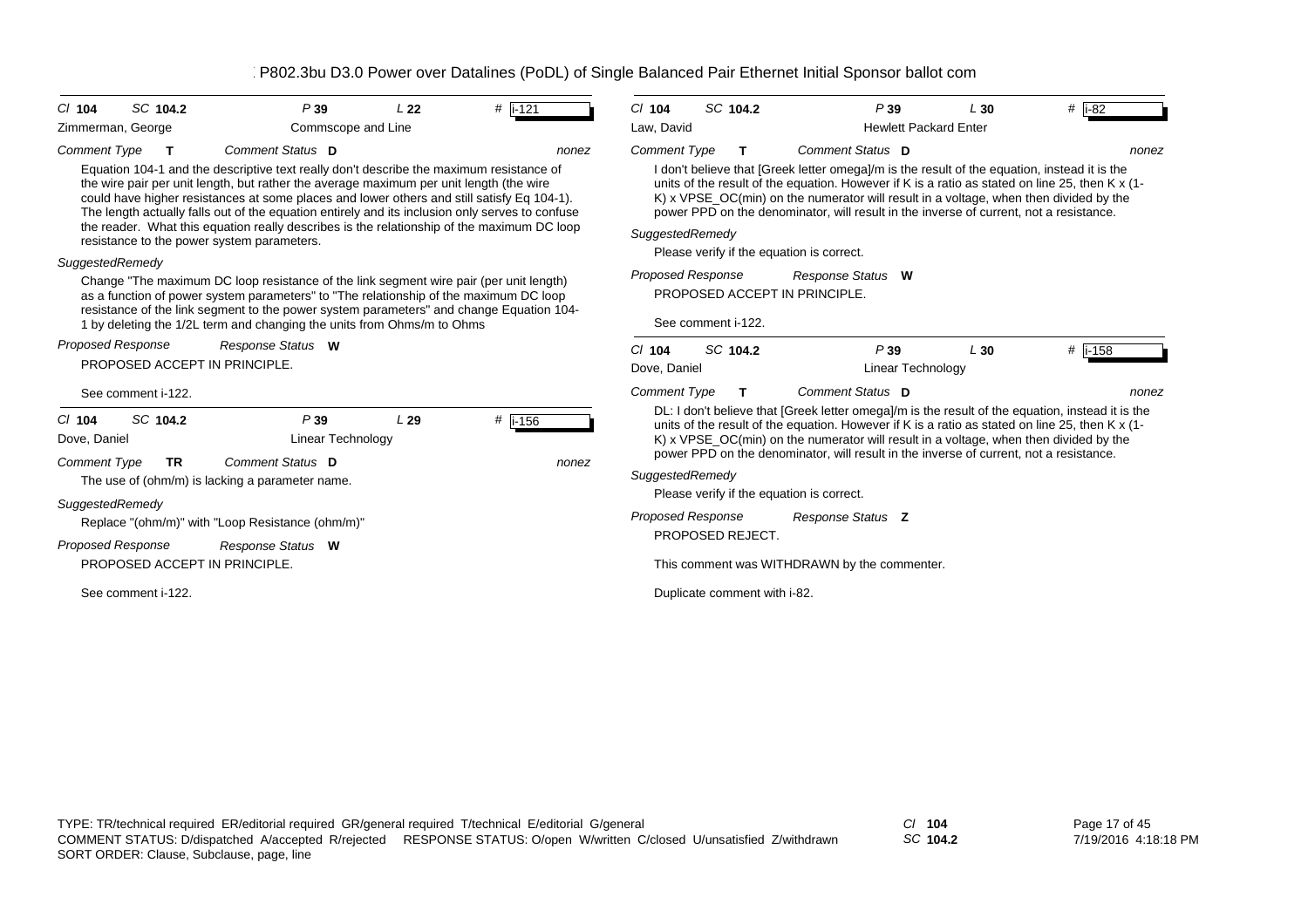| SC 104.2<br># $\sqrt{1-157}$<br>P39<br>$Cl$ 104<br>L30                                                                                                                                                                                                                                                                                                                                                                                                                                                                                                                                                                                                           | SC 104.2<br>$Cl$ 104                                                                                                                                                                                                                                                                                                                                                                                                                                                                                                                                                                                                                                                         | P39                                          | L32 | $#$ i-159     |
|------------------------------------------------------------------------------------------------------------------------------------------------------------------------------------------------------------------------------------------------------------------------------------------------------------------------------------------------------------------------------------------------------------------------------------------------------------------------------------------------------------------------------------------------------------------------------------------------------------------------------------------------------------------|------------------------------------------------------------------------------------------------------------------------------------------------------------------------------------------------------------------------------------------------------------------------------------------------------------------------------------------------------------------------------------------------------------------------------------------------------------------------------------------------------------------------------------------------------------------------------------------------------------------------------------------------------------------------------|----------------------------------------------|-----|---------------|
| Dove, Daniel<br><b>Linear Technology</b>                                                                                                                                                                                                                                                                                                                                                                                                                                                                                                                                                                                                                         | Dove, Daniel                                                                                                                                                                                                                                                                                                                                                                                                                                                                                                                                                                                                                                                                 | <b>Linear Technology</b>                     |     |               |
| Comment Status D<br><b>Comment Type</b><br>Е<br>nonez                                                                                                                                                                                                                                                                                                                                                                                                                                                                                                                                                                                                            | <b>Comment Type</b><br>$\mathbf{T}$                                                                                                                                                                                                                                                                                                                                                                                                                                                                                                                                                                                                                                          | Comment Status D                             |     | ez            |
| DL: Please format the equation following subclause 15.3 'Presentation of equations' found<br>in the '2014 IEEE-SA Standards Style Manual'<br><https: development.standards.ieee.org="" draft="" myproject="" mytools="" public="" styleman.pdf="">, that<br/>is the equation is presented followed by the text 'where' and then the variables are defined</https:>                                                                                                                                                                                                                                                                                               | The term 'system power Class' (page 39, line 32), 'system class' (page 40, line 49) and<br>'Class Code' (page 40, line 12) all seem to be used interchangeably.<br>SuggestedRemedy                                                                                                                                                                                                                                                                                                                                                                                                                                                                                           |                                              |     |               |
| in a list.<br>SuggestedRemedy<br>See comment.                                                                                                                                                                                                                                                                                                                                                                                                                                                                                                                                                                                                                    | I believe 'system class' is the correct term as Table 104-1 defines more than just power,<br>and while there can be a power associated with a system class, there are other parameters<br>associated with a system class. Please update text as required.                                                                                                                                                                                                                                                                                                                                                                                                                    |                                              |     |               |
| <b>Proposed Response</b><br>Response Status Z<br>PROPOSED REJECT.                                                                                                                                                                                                                                                                                                                                                                                                                                                                                                                                                                                                | <b>Proposed Response</b><br>PROPOSED ACCEPT IN PRINCIPLE.                                                                                                                                                                                                                                                                                                                                                                                                                                                                                                                                                                                                                    | Response Status W                            |     |               |
| This comment was WITHDRAWN by the commenter.                                                                                                                                                                                                                                                                                                                                                                                                                                                                                                                                                                                                                     | Editor to replace all instances of 'system power Class' and 'Class Code' with 'system class'.                                                                                                                                                                                                                                                                                                                                                                                                                                                                                                                                                                                |                                              |     |               |
| Duplicate comment with i-81.                                                                                                                                                                                                                                                                                                                                                                                                                                                                                                                                                                                                                                     | $Cl$ 104<br>SC 104.2<br>Law, David                                                                                                                                                                                                                                                                                                                                                                                                                                                                                                                                                                                                                                           | P39<br><b>Hewlett Packard Enter</b>          | L32 | # i-83        |
| $#$ i-81<br>SC 104.2<br>P39<br>L30<br>$Cl$ 104<br>Law, David<br><b>Hewlett Packard Enter</b><br>Comment Status D<br><b>Comment Type</b><br>Е<br>nonez<br>Please format the equation following subclause 15.3 'Presentation of equations' found in<br>the '2014 IEEE-SA Standards Style Manual'<br><https: development.standards.ieee.org="" draft="" myproject="" mytools="" public="" styleman.pdf="">, that<br/>is the equation is presented followed by the text 'where' and then the variables are defined<br/>in a list.<br/>SuggestedRemedy<br/>See comment.<br/><b>Proposed Response</b><br/>Response Status W<br/>PROPOSED ACCEPT IN PRINCIPLE.</https:> | <b>Comment Type</b><br>$\mathbf{T}$<br>The term 'system power Class' (page 39, line 32), 'system class' (page 40, line 49) and<br>'Class Code' (page 40, line 12) all seem to be used interchangeably.<br>SuggestedRemedy<br>I believe 'system class' is the correct term as Table 104-1 defines more than just power,<br>and while there can be a power associated with a system class, there are other parameters<br>associated with a system class. Please update text as required.<br><b>Proposed Response</b><br>PROPOSED ACCEPT IN PRINCIPLE.<br>Editor to replace all instances of 'system power Class' and 'Class Code' with 'system class'.<br>SC 104.2<br>$CI$ 104 | Comment Status D<br>Response Status W<br>P39 | L34 | ez<br># i-160 |
| See comment i-122.                                                                                                                                                                                                                                                                                                                                                                                                                                                                                                                                                                                                                                               | Dove, Daniel<br><b>Comment Type</b><br>Е<br>The term "system power classes" is not used in Table 104-1. I recommend using<br>consistent terminology.<br>SuggestedRemedy<br>Replace "system power classes" with "system classes".                                                                                                                                                                                                                                                                                                                                                                                                                                             | Linear Technology<br>Comment Status D        |     | ez            |
|                                                                                                                                                                                                                                                                                                                                                                                                                                                                                                                                                                                                                                                                  | Proposed Response<br>PROPOSED ACCEPT.                                                                                                                                                                                                                                                                                                                                                                                                                                                                                                                                                                                                                                        | Response Status W                            |     |               |

Page 18 of 45 7/19/2016 4:18:18 PM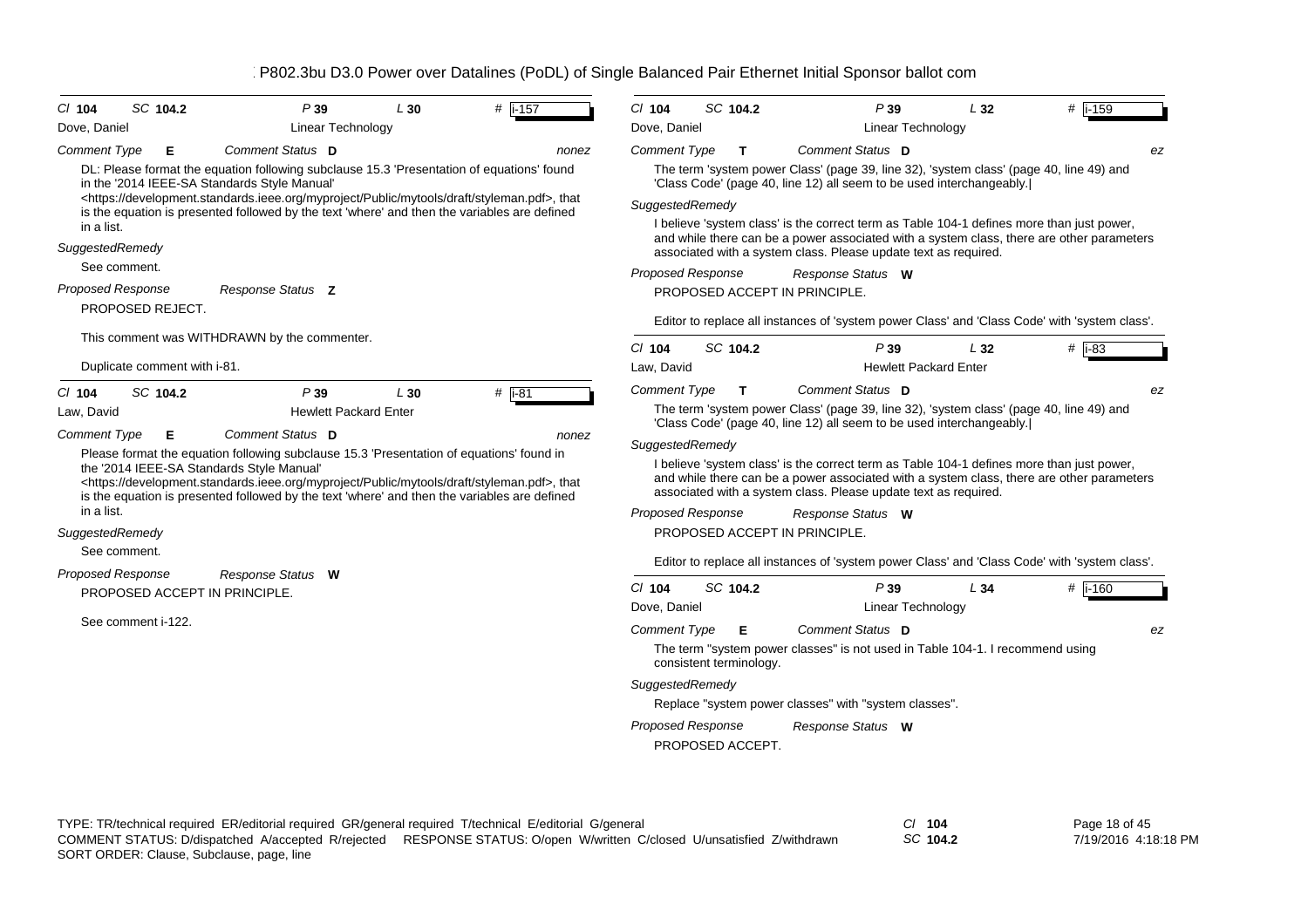| SC 104.2<br>$Cl$ 104                                                                           | P39                                                                                                                                                                                                                                                                                | L34            | #   i-89         |       | $Cl$ 104                               | SC 104.3                                     | $P$ 40                                                                                                                                                                                                                                                                                           | L6              | # $\overline{1}$ -87 |
|------------------------------------------------------------------------------------------------|------------------------------------------------------------------------------------------------------------------------------------------------------------------------------------------------------------------------------------------------------------------------------------|----------------|------------------|-------|----------------------------------------|----------------------------------------------|--------------------------------------------------------------------------------------------------------------------------------------------------------------------------------------------------------------------------------------------------------------------------------------------------|-----------------|----------------------|
| Stover, David                                                                                  | Linear Technology                                                                                                                                                                                                                                                                  |                |                  |       | Goergen, Joel                          |                                              | Cisco Systems, Inc.                                                                                                                                                                                                                                                                              |                 |                      |
| <b>Comment Type</b><br><b>TR</b><br>There is no 48V unregulated power class<br>SuggestedRemedy | Comment Status D<br>Change the last part of the sentence to "and 48V regulated system power classes"                                                                                                                                                                               |                |                  | ez    | <b>Comment Type</b>                    | <b>TR</b><br>defined in 840.160 of 60 watts. | Comment Status D<br>The table lists several ampacities that are outside safe operation for multiple bundles or<br>24 awg cables still meeting the maximum loop resistance. Class 3, 7, 8, and 9 all are<br>outside the ampacity defined in NEC 725.144, even though all meet the power exclusion |                 | nonez                |
| <b>Proposed Response</b>                                                                       | Response Status W                                                                                                                                                                                                                                                                  |                |                  |       | SuggestedRemedy                        |                                              |                                                                                                                                                                                                                                                                                                  |                 |                      |
| PROPOSED ACCEPT.<br>SC 104.3<br>$CI$ 104<br>Abramson, David                                    | $P$ 40<br>Texas Instruments Inc                                                                                                                                                                                                                                                    | L <sub>2</sub> | # $\sqrt{1-108}$ |       |                                        |                                              | There is no environmental section describing limits and other standards to reference.<br>Section similar to .3bt must be added.<br>There is no limitation on gauge and wire sizing, or reference to NEC for guidance.<br>Presentation to address possible text will be provided.                 |                 |                      |
| <b>Comment Type</b><br>ER                                                                      | Comment Status D<br>There is not a single sentence in the section, just Table 104-1 with no description. We<br>should add a sentence so the reader understand what the table is trying to convey.                                                                                  |                |                  | nonez | Proposed Response                      |                                              | Response Status W<br>PROPOSED ACCEPT IN PRINCIPLE.<br>Add the following note to Table 104-1:                                                                                                                                                                                                     |                 |                      |
| SuggestedRemedy<br>104.3.<br>more correct name.                                                | Add text: "PSEs and PDs are further categorized by their system class. These classes<br>and the relevant electrical specifications are shown in Table 104-1." to beginning of section<br>Note: "sytem class" may not be the correct phrase, editorial licesense is given to pick a |                |                  |       |                                        |                                              | "NOTE - Users are cautioned to be aware of the ampacity of cabling, as installed, and local<br>codes and regulations, e.g., ANSI/NFPA 70 - National Electric Code® (NEC®), relevant to<br>the maximum class supported."<br>TFTD after presentation zimmerman_3bu_1_0716.pdf.                     |                 |                      |
| <b>Proposed Response</b>                                                                       | Response Status W                                                                                                                                                                                                                                                                  |                |                  |       | $CI$ 104                               | SC 104.3                                     | $P$ 40                                                                                                                                                                                                                                                                                           | L <sub>18</sub> | #  i-161             |
| PROPOSED ACCEPT IN PRINCIPLE.                                                                  |                                                                                                                                                                                                                                                                                    |                |                  |       | Dove, Daniel                           |                                              | <b>Linear Technology</b>                                                                                                                                                                                                                                                                         |                 |                      |
| 104.3.                                                                                         | Add text: "PSEs and PDs are further categorized by their system class. These classes<br>and the relevant electrical specifications are shown in Table 104-1." to beginning of section                                                                                              |                |                  |       | <b>Comment Type</b><br>SuggestedRemedy | ER                                           | Comment Status D<br>AB: In Table 104-1, the numeric entry "1360" does not comply with the IEEE 802.3<br>numeric formatting convention.<br>Change to "1 360" (i.e. add a space between "1" and "3"                                                                                                |                 | ez                   |

*Response Status* **W** *Proposed Response*

PROPOSED ACCEPT.

*SC* **104.3**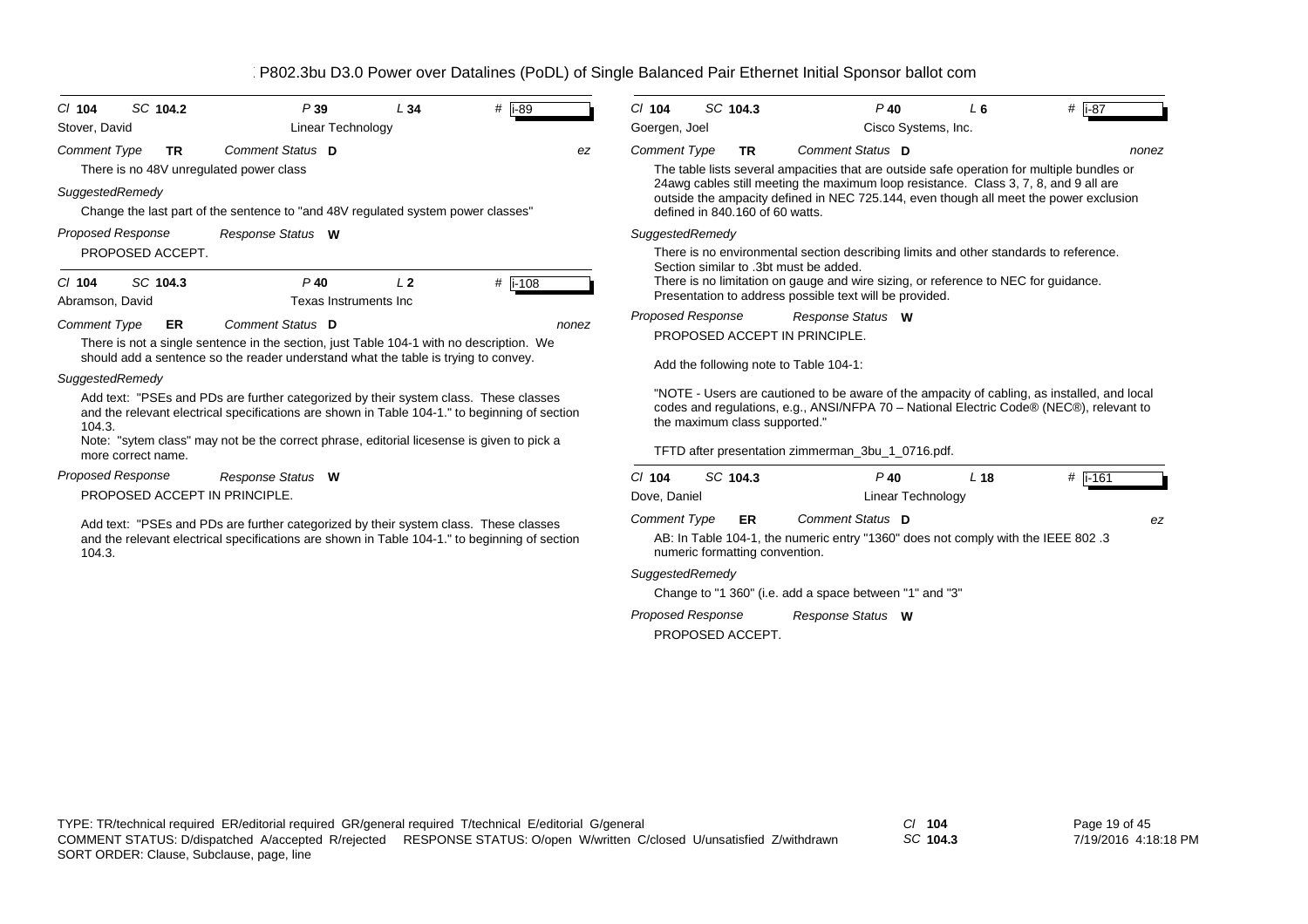| $CI$ 104<br>Stover, David | SC 104.3                                                  | $P$ 40<br>Linear Technology                                                                                                                                                                                                                                                        | L21             | # $\overline{1-90}$                                                                                     | $Cl$ 104<br>Dove, Daniel      | SC 104.4            | $P$ 40                                                                                                                                                                                                                                                                                | L34<br>Linear Technology  | # i-163                                                                                       |
|---------------------------|-----------------------------------------------------------|------------------------------------------------------------------------------------------------------------------------------------------------------------------------------------------------------------------------------------------------------------------------------------|-----------------|---------------------------------------------------------------------------------------------------------|-------------------------------|---------------------|---------------------------------------------------------------------------------------------------------------------------------------------------------------------------------------------------------------------------------------------------------------------------------------|---------------------------|-----------------------------------------------------------------------------------------------|
| <b>Comment Type</b>       | $\mathbf{T}$                                              | Comment Status D                                                                                                                                                                                                                                                                   |                 | ez                                                                                                      | <b>Comment Type</b>           | Е                   | Comment Status D                                                                                                                                                                                                                                                                      |                           | ez                                                                                            |
|                           |                                                           | Table 104-3 indicates P Class (PSE sourced power) is defined in Table 104-1; it is not.                                                                                                                                                                                            |                 |                                                                                                         |                               |                     | some minor editorial suggestions are warranted.                                                                                                                                                                                                                                       |                           |                                                                                               |
| SuggestedRemedy           |                                                           |                                                                                                                                                                                                                                                                                    |                 |                                                                                                         | SuggestedRemedy               |                     |                                                                                                                                                                                                                                                                                       |                           |                                                                                               |
|                           | references of P_PD to P_Class_PD.                         | In Table 104-1, add P_Class and populate the values in the table (TFTD). Also, change all                                                                                                                                                                                          |                 |                                                                                                         |                               |                     | item b) replace "the detected" with "a detected"<br>item c) replace" power on the" with "power applied to a"                                                                                                                                                                          |                           |                                                                                               |
| Proposed Response         |                                                           | Response Status W                                                                                                                                                                                                                                                                  |                 |                                                                                                         | <b>Proposed Response</b>      |                     | Response Status W                                                                                                                                                                                                                                                                     |                           |                                                                                               |
|                           | PROPOSED ACCEPT IN PRINCIPLE.                             |                                                                                                                                                                                                                                                                                    |                 |                                                                                                         |                               | PROPOSED ACCEPT.    |                                                                                                                                                                                                                                                                                       |                           |                                                                                               |
|                           | PSE PI is 11.7V X 0.339A = 3.97W.                         | Editor to add row to Table 104-1 for P_Class and populate with PPSE max. PPSE max is<br>the product of VPSE min and IPI max. For example in Class 5 the power sourced at the                                                                                                       |                 |                                                                                                         | $CI$ 104<br>Zimmerman, George | SC 104.4            | $P$ 40                                                                                                                                                                                                                                                                                | L36<br>Commscope and Line | $#$ i-123                                                                                     |
|                           |                                                           |                                                                                                                                                                                                                                                                                    |                 |                                                                                                         | <b>Comment Type</b>           | <b>TR</b>           | Comment Status D                                                                                                                                                                                                                                                                      |                           | ez                                                                                            |
| $CI$ 104                  | No change to P_PD.<br>SC 104.3                            | $P$ 40                                                                                                                                                                                                                                                                             | L <sub>25</sub> | # i-162                                                                                                 |                               |                     | Here's why explanatory text gets you into trouble If one of the main function sof the PSE<br>is to monitor the power, I assume a main function is also to remove power in case of an<br>overload, short circuit or other fault. (also, the sentence doesn't have a period at the end) |                           |                                                                                               |
| Dove, Daniel              |                                                           | Linear Technology                                                                                                                                                                                                                                                                  |                 |                                                                                                         | SuggestedRemedy               |                     |                                                                                                                                                                                                                                                                                       |                           |                                                                                               |
| <b>Comment Type</b>       | <b>TR</b>                                                 | Comment Status D<br>The word "guaranteed" seems to be an inappropriate term to include in an international<br>standard. It suggests a warranty or promise. In addition, this term is referred to in another<br>section as "maximum average power", which I think is a better term. |                 | ez                                                                                                      | <b>Proposed Response</b>      |                     | the SLEEP state" to "To remove the operating voltage when no longer required, when<br>transition to the SLEEP state, or when a short-circuit or other fault is detected."<br>Response Status W                                                                                        |                           | Change "To remove the operating voltage when no longer required or when transitioning to      |
| SuggestedRemedy           |                                                           |                                                                                                                                                                                                                                                                                    |                 |                                                                                                         |                               | PROPOSED ACCEPT.    |                                                                                                                                                                                                                                                                                       |                           |                                                                                               |
|                           |                                                           | replace "guaranteed" with "maximum average".                                                                                                                                                                                                                                       |                 |                                                                                                         | $Cl$ 104                      | SC 104.4.3.1        | $P$ 41                                                                                                                                                                                                                                                                                | $L_3$                     | $#$ i-164                                                                                     |
|                           | <b>Proposed Response</b><br>PROPOSED ACCEPT.              | Response Status W                                                                                                                                                                                                                                                                  |                 |                                                                                                         | Dove, Daniel                  |                     | Linear Technology                                                                                                                                                                                                                                                                     |                           |                                                                                               |
| $Cl$ 104                  | SC 104.3.3                                                | $P$ 43                                                                                                                                                                                                                                                                             | L <sub>6</sub>  | $#$ i-216                                                                                               | <b>Comment Type</b>           | <b>TR</b>           | Comment Status D                                                                                                                                                                                                                                                                      |                           | ez                                                                                            |
| Gardner, Andrew           |                                                           | Linear Technology                                                                                                                                                                                                                                                                  |                 |                                                                                                         |                               |                     | I see an inconsistent use of the term "full voltage" or "operating voltage" in the text when<br>"full operating voltage" has a clear meaning. Other operating voltages for instance include                                                                                           |                           |                                                                                               |
| <b>Comment Type</b>       | TR                                                        | Comment Status D                                                                                                                                                                                                                                                                   |                 | nonez                                                                                                   | Vsleep.                       |                     |                                                                                                                                                                                                                                                                                       |                           |                                                                                               |
|                           |                                                           | The definition of power_available which is true when "the PSE is able to source the                                                                                                                                                                                                |                 |                                                                                                         | SuggestedRemedy               |                     |                                                                                                                                                                                                                                                                                       |                           |                                                                                               |
|                           |                                                           | required power to the attached PD" needs to include the definition of valid PSE-PD pairings.                                                                                                                                                                                       |                 |                                                                                                         |                               |                     | replace "Prior to application of operating voltage" with "Prior to application of full operating                                                                                                                                                                                      |                           |                                                                                               |
| SuggestedRemedy           |                                                           | Propose adding a PSE-PD compatibility matrix that clearly defines what class of PSE is                                                                                                                                                                                             |                 |                                                                                                         | voltage"                      | ensure consistency. |                                                                                                                                                                                                                                                                                       |                           | search & replace for other instances of "operating voltage" and "full voltage" and replace to |
|                           |                                                           | allowed to power the attached PD. See gardner_3bu_01_0716.pdf for complete remedy.                                                                                                                                                                                                 |                 |                                                                                                         | Proposed Response             |                     | Response Status W                                                                                                                                                                                                                                                                     |                           |                                                                                               |
|                           | <b>Proposed Response</b><br>PROPOSED ACCEPT IN PRINCIPLE. | Response Status W                                                                                                                                                                                                                                                                  |                 |                                                                                                         |                               | PROPOSED ACCEPT.    |                                                                                                                                                                                                                                                                                       |                           |                                                                                               |
|                           |                                                           | Suggested remedy is on page x of gardner_3bu_1_0716.pdf.                                                                                                                                                                                                                           |                 |                                                                                                         |                               |                     |                                                                                                                                                                                                                                                                                       |                           |                                                                                               |
|                           |                                                           |                                                                                                                                                                                                                                                                                    |                 | TYPE: TR/technical required ER/editorial required GR/general required T/technical E/editorial G/general |                               |                     |                                                                                                                                                                                                                                                                                       | $CI$ 104                  | Page 20 of 45                                                                                 |

*SC* **104.4.3.1** SORT ORDER: Clause, Subclause, page, line COMMENT STATUS: D/dispatched A/accepted R/rejected RESPONSE STATUS: O/open W/written C/closed U/unsatisfied Z/withdrawn

7/19/2016 4:18:18 PM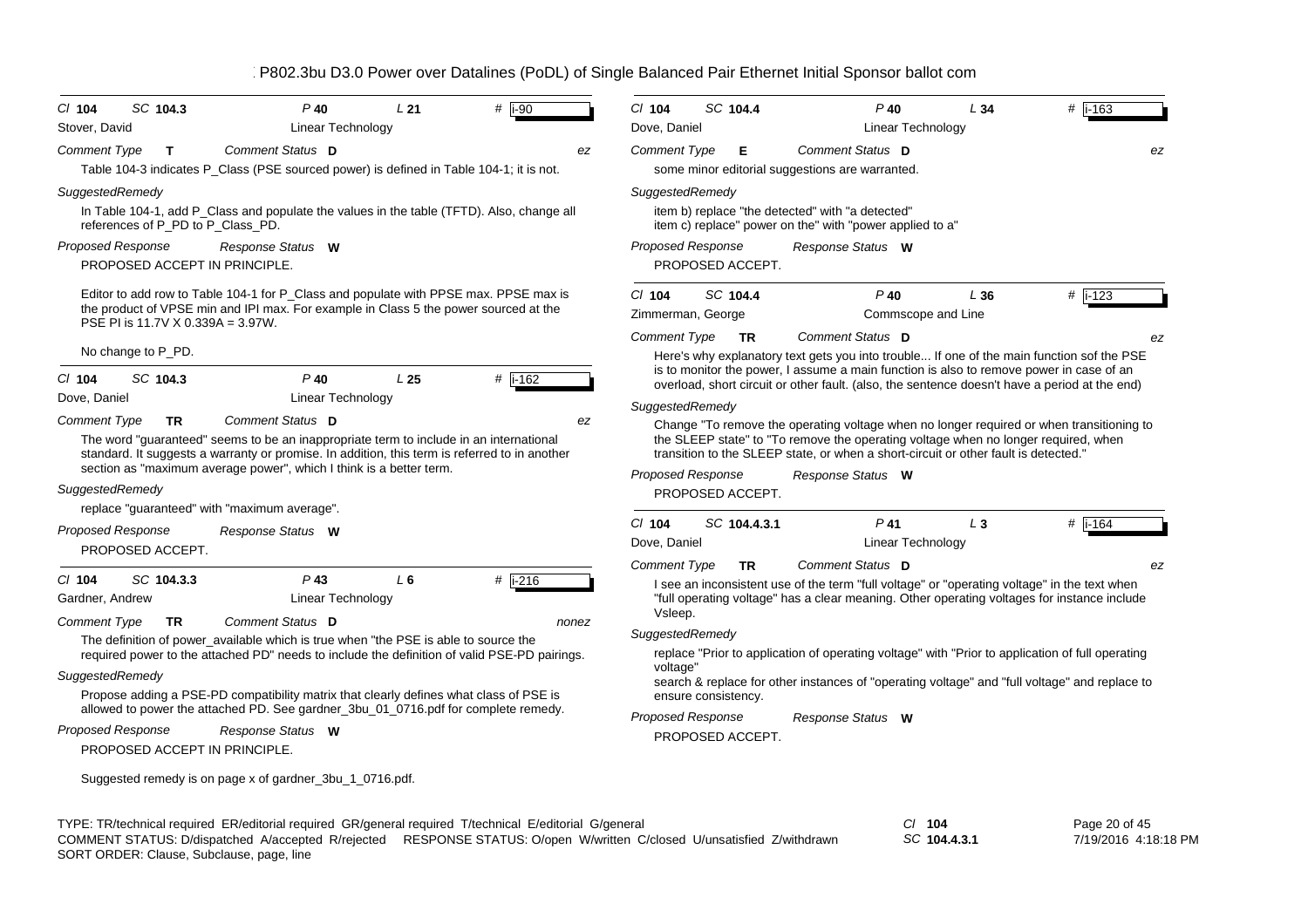| SC 104.4.3.1<br>$P$ 41<br>$#$ i-124<br>$CI$ 104<br>L <sub>11</sub><br>Zimmerman, George<br>Commscope and Line                                                                                                                                                                   | C/ 104<br># i-166<br>SC 104.4.3.3<br>$P$ 41<br>L29<br>Dove, Daniel<br>Linear Technology                                                                                                                                           |
|---------------------------------------------------------------------------------------------------------------------------------------------------------------------------------------------------------------------------------------------------------------------------------|-----------------------------------------------------------------------------------------------------------------------------------------------------------------------------------------------------------------------------------|
| Comment Status D<br><b>Comment Type</b><br><b>TR</b><br>ez<br>It is important to say that the state diagram monitors the current draw as well and removes<br>power in case of a fault.                                                                                          | Comment Status D<br><b>Comment Type</b><br>G<br>ez<br>Super-Nit-Picky - The "information byte" is not a technically correct term given that the<br>information is a word (16 bits)?!?                                             |
| SuggestedRemedy<br>Insert new paragraph at end of 104.4.3.1 before 104.4.3.2 "Additionally, while operating<br>voltage is applied, the PSE monitors the current drawn and removes power if it detects an<br>overload, short-circuit or other fault."                            | SuggestedRemedy<br>delete "-byte". I think the sentence stands that way.<br><b>Proposed Response</b><br>Response Status W<br>PROPOSED ACCEPT.                                                                                     |
| Proposed Response<br>Response Status W<br>PROPOSED ACCEPT.                                                                                                                                                                                                                      | # i-167<br>$Cl$ 104<br>SC 104.4.3.3<br>$P$ 41<br>$L$ 41                                                                                                                                                                           |
| SC 104.4.3.3<br>$P$ 41<br>L22<br>$#$ i-125<br>$CI$ 104<br>Zimmerman, George<br>Commscope and Line<br>Comment Status D<br><b>Comment Type</b><br><b>TR</b><br>ez<br>there is no "idle sequence" defined in the text or diagram, but there is an "idle state".<br>SuggestedRemedy | Dove, Daniel<br>Linear Technology<br>Comment Type<br>Comment Status D<br>Е<br>ez<br>There is a reference on the TRUE description, but lacking on the FALSE description?<br>SuggestedRemedy<br>add a reference "(see 104.4.6.2.3)" |
| change "since the last idle sequence" to "since the last entry to the IDLE state", make<br>change on P41 L22 and L24; P42 L6 and L11                                                                                                                                            | <b>Proposed Response</b><br>Response Status W<br>PROPOSED ACCEPT.                                                                                                                                                                 |
| Proposed Response<br>Response Status W<br>PROPOSED ACCEPT.                                                                                                                                                                                                                      | $Cl$ 104<br>SC 104.4.3.3<br>$P$ 41<br>L45<br># i-168<br>Dove, Daniel<br>Linear Technology                                                                                                                                         |
| $CI$ 104<br>SC 104.4.3.3<br>P 41<br>L23<br># $\overline{1.165}$<br>Linear Technology<br>Dove, Daniel                                                                                                                                                                            | Comment Status D<br><b>Comment Type</b><br>Е<br>ez<br>missing space                                                                                                                                                               |
| Comment Status D<br>Comment Type<br><b>TR</b><br>ez<br>A required term is missing.<br>SuggestedRemedy<br>replace "result of a valid 22 signature being detected or the tdet_timer timing out." with                                                                             | SuggestedRemedy<br>insert a space between" FALSE:" and "the"<br><b>Proposed Response</b><br>Response Status W<br>PROPOSED ACCEPT.                                                                                                 |
| "result of a valid signature being detected, an invalid signature being detected, or the<br>tdet_timer timing out." in both the TRUE and FALSE definitions.<br>Proposed Response<br>Response Status W                                                                           | $Cl$ 104<br>$P$ 42<br>SC 104.4.3.3<br>$L$ 16<br>#  i-169<br>Dove, Daniel<br>Linear Technology                                                                                                                                     |
| PROPOSED ACCEPT.                                                                                                                                                                                                                                                                | Comment Status D<br><b>Comment Type</b><br><b>TR</b><br>ez<br>I believe that a change to terminology is required.                                                                                                                 |
|                                                                                                                                                                                                                                                                                 | SuggestedRemedy<br>Replace "short circuit" with "overload".                                                                                                                                                                       |
|                                                                                                                                                                                                                                                                                 | <b>Proposed Response</b><br>Response Status W<br>PROPOSED ACCEPT.                                                                                                                                                                 |
| TYPE: TR/technical required ER/editorial required GR/general required T/technical E/editorial G/general<br>COMMENT STATUS: D/dispatched A/accepted R/rejected RESPONSE STATUS: O/open W/written C/closed U/unsatisfied Z/withdrawn                                              | Page 21 of 45<br>$CI$ 104<br>SC 104.4.3.3<br>7/19/2016 4:18:18 PM                                                                                                                                                                 |

SORT ORDER: Clause, Subclause, page, line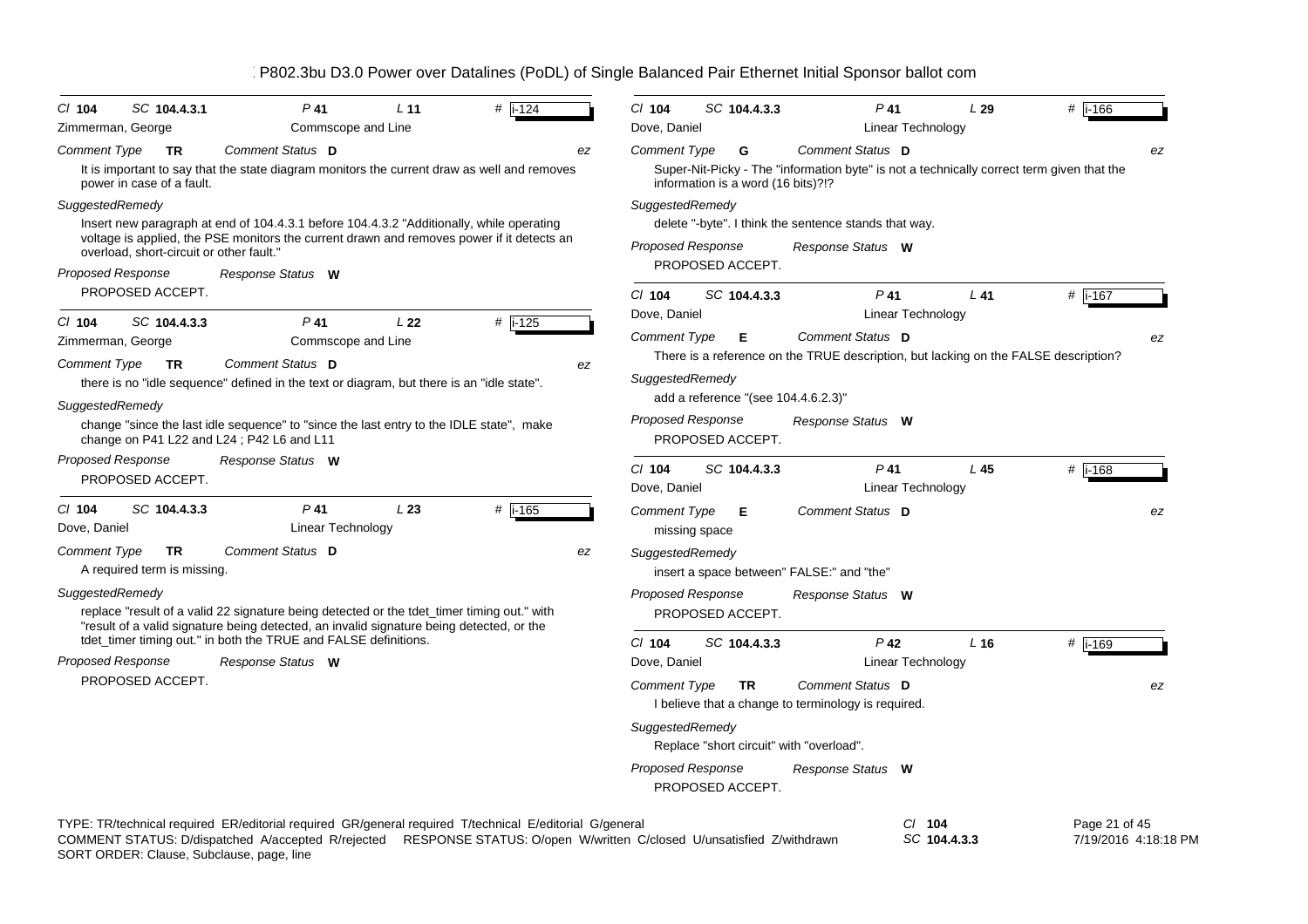| $Cl$ 104                 | SC 104.4.3.3                         | $P$ 42                                                                                                                                                                      | L <sub>22</sub> | #  i-126  |    | $Cl$ 104                                     | SC 104.4.3.3                                           | $P$ 43                   | L20                                                             | #  i-109                                                                                                                                                                                  |
|--------------------------|--------------------------------------|-----------------------------------------------------------------------------------------------------------------------------------------------------------------------------|-----------------|-----------|----|----------------------------------------------|--------------------------------------------------------|--------------------------|-----------------------------------------------------------------|-------------------------------------------------------------------------------------------------------------------------------------------------------------------------------------------|
| Zimmerman, George        |                                      | Commscope and Line                                                                                                                                                          |                 |           |    | Abramson, David                              |                                                        | Texas Instruments Inc.   |                                                                 |                                                                                                                                                                                           |
| <b>Comment Type</b>      | Е                                    | Comment Status D                                                                                                                                                            |                 |           | ez | <b>Comment Type</b>                          | <b>TR</b>                                              | Comment Status D         |                                                                 | nonez                                                                                                                                                                                     |
|                          |                                      | Definition of overload_held simply says "latched", not giving any indication when it is<br>released, and isn't in normal TRUE/FALSE style.                                  |                 |           |    |                                              |                                                        |                          |                                                                 | The current PSE state diagram (and associated text) never checks to see if both the PSE<br>and PD are the same voltage before powering on. We should add the check. We may                |
| SuggestedRemedy          |                                      |                                                                                                                                                                             |                 |           |    | regulated).                                  |                                                        |                          |                                                                 | even want to make sure the PD and PSE are in the same system class category (e.g. 12V                                                                                                     |
|                          |                                      | Change "Latched high version of overload_detected" to describe both TRUE and FALSE<br>values as "overload_detected has been TRUE/FALSE since last entry to the IDLE state." |                 |           |    |                                              | variable and add it to the state diagram.              |                          |                                                                 | I have chosen to fix this by changing a variable definition, we could also create a new                                                                                                   |
| <b>Proposed Response</b> |                                      | Response Status W                                                                                                                                                           |                 |           |    | SuggestedRemedy                              |                                                        |                          |                                                                 |                                                                                                                                                                                           |
|                          | PROPOSED ACCEPT.                     |                                                                                                                                                                             |                 |           |    |                                              | Change definitions for variable "valid class" to:      |                          |                                                                 |                                                                                                                                                                                           |
| $Cl$ 104                 | SC 104.4.3.3                         | P <sub>42</sub>                                                                                                                                                             | L23             | # i-170   |    |                                              | PD voltage levels match.                               |                          |                                                                 | TRUE: valid class information was received from the PD during SCCP and the PSE and                                                                                                        |
| Dove, Daniel             |                                      | Linear Technology                                                                                                                                                           |                 |           |    |                                              |                                                        |                          |                                                                 | FALSE: valid class information was not receivedf rom the PD during SCCP or the PSE                                                                                                        |
| <b>Comment Type</b>      | TR.                                  | Comment Status D                                                                                                                                                            |                 |           | ez | <b>Proposed Response</b>                     | and PD voltage levels do not match.                    | Response Status W        |                                                                 |                                                                                                                                                                                           |
|                          | The term "PSE is sleeping" is vague. |                                                                                                                                                                             |                 |           |    |                                              | PROPOSED ACCEPT IN PRINCIPLE.                          |                          |                                                                 |                                                                                                                                                                                           |
| SuggestedRemedy          |                                      |                                                                                                                                                                             |                 |           |    |                                              |                                                        |                          |                                                                 |                                                                                                                                                                                           |
|                          |                                      | Replace "PSE is sleeping" with "PSE is in the SLEEP state".                                                                                                                 |                 |           |    |                                              | Add the following new paragraph to the end of 104.4.5: |                          |                                                                 |                                                                                                                                                                                           |
| <b>Proposed Response</b> | PROPOSED ACCEPT.                     | Response Status W                                                                                                                                                           |                 |           |    |                                              | class in Table 104-1."                                 |                          |                                                                 | "Valid class information is one which returns one of the defined bit patterns in Table 104-8<br>with a valid CRC8 result and the PSE is able to source the voltage associated with the PD |
| $Cl$ 104                 | SC 104.4.3.3                         | P <sub>42</sub>                                                                                                                                                             | L <sub>27</sub> | # $i-171$ |    | $Cl$ 104                                     | SC 104.4.3.3                                           | $P$ 43                   | L23                                                             |                                                                                                                                                                                           |
| Dove, Daniel             |                                      | <b>Linear Technology</b>                                                                                                                                                    |                 |           |    | Dove, Daniel                                 |                                                        | <b>Linear Technology</b> |                                                                 | $#$ i-172                                                                                                                                                                                 |
| <b>Comment Type</b>      | Е                                    | Comment Status D                                                                                                                                                            |                 |           | ez |                                              |                                                        | Comment Status D         |                                                                 |                                                                                                                                                                                           |
|                          |                                      | Super-Nit-Picky - A PSE performs classification AT the PI, not through it. The PI is a point                                                                                |                 |           |    | <b>Comment Type</b>                          | TR.                                                    |                          |                                                                 | ez<br>An odd sentence/structure "the device that contains the PSE overall state diagrams" I                                                                                               |
|                          |                                      | on a line. The channel/link-segment is a line.                                                                                                                              |                 |           |    |                                              |                                                        |                          |                                                                 | think the issue is "contains". A page contains the state diagrams. A device implements the                                                                                                |
| SuggestedRemedy          |                                      |                                                                                                                                                                             |                 |           |    |                                              |                                                        |                          | state diagrams or state machines based upon the state diagrams. |                                                                                                                                                                                           |
|                          |                                      | Replace "through" with "at" in both definitions.                                                                                                                            |                 |           |    | SuggestedRemedy                              |                                                        |                          |                                                                 |                                                                                                                                                                                           |
| <b>Proposed Response</b> |                                      | Response Status W                                                                                                                                                           |                 |           |    |                                              | Replace "contains" with "implements".                  |                          |                                                                 |                                                                                                                                                                                           |
|                          | PROPOSED ACCEPT.                     |                                                                                                                                                                             |                 |           |    | <b>Proposed Response</b><br>PROPOSED ACCEPT. |                                                        | Response Status W        |                                                                 |                                                                                                                                                                                           |

*SC* **104.4.3.3**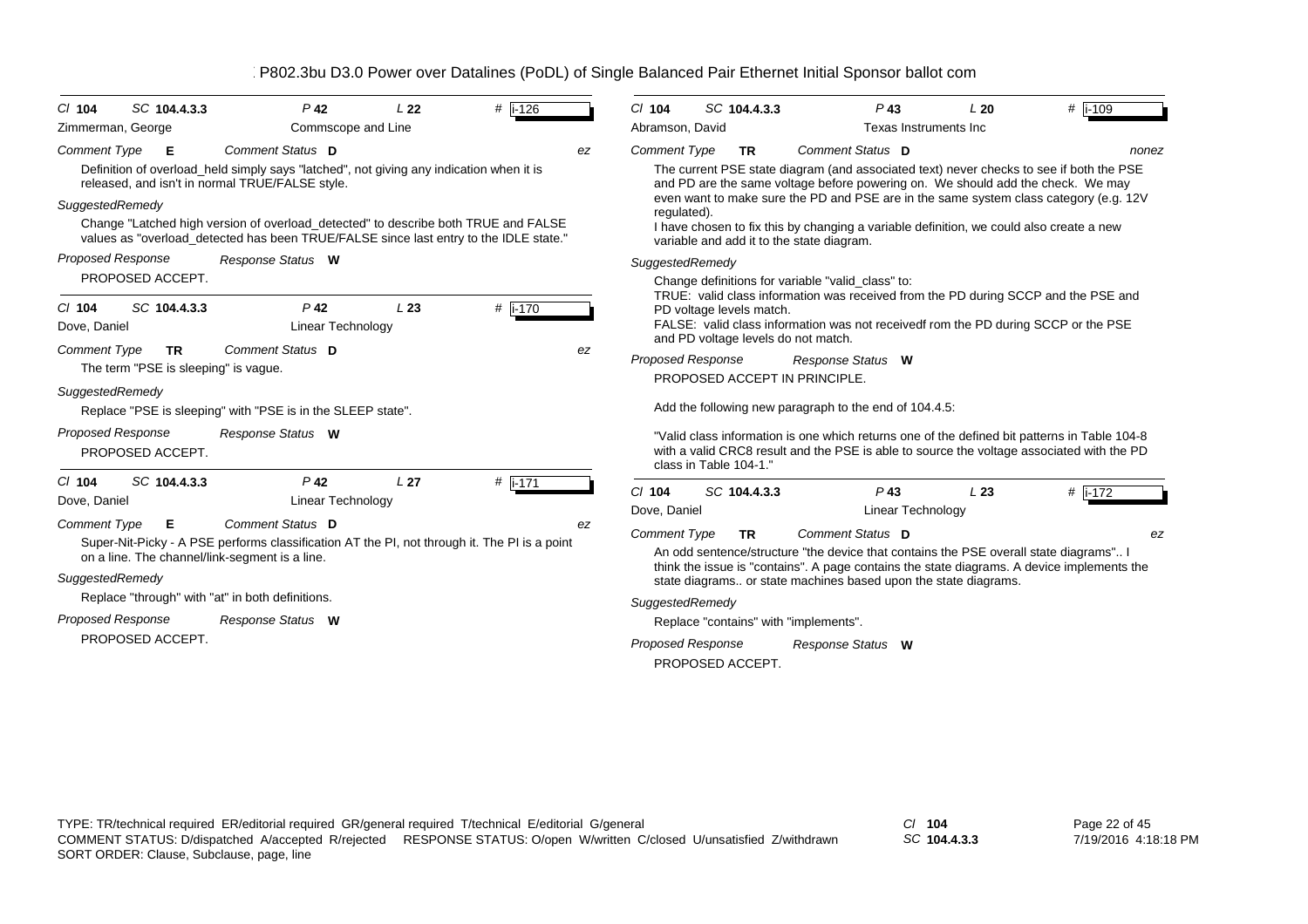| SC 104.4.3.3<br>$\#$   i-92<br>$Cl$ 104<br>$P$ 43<br>L28                                                                                                                                 | SC 104.4.3.4<br>$#$  i-33<br>$Cl$ 104<br>$P$ 43<br>L31                                                                                                                                                                                                                                                                          |
|------------------------------------------------------------------------------------------------------------------------------------------------------------------------------------------|---------------------------------------------------------------------------------------------------------------------------------------------------------------------------------------------------------------------------------------------------------------------------------------------------------------------------------|
| <b>Linear Technology</b><br>Stover, David                                                                                                                                                | Stover, David<br>Linear Technology                                                                                                                                                                                                                                                                                              |
| Comment Status D<br><b>Comment Type</b><br>T<br>ez                                                                                                                                       | Comment Status D<br><b>Comment Type</b><br>E.<br>ez                                                                                                                                                                                                                                                                             |
| V_good, a PD parameter, is referenced here. I believe V_good_PSE is the intended<br>reference.                                                                                           | Timers do not reference the symbol of the specific parameter to which they refer. In some<br>cases (e.g., tod timer), the intended symbol is never referenced elsewhere in the                                                                                                                                                  |
| SuggestedRemedy                                                                                                                                                                          | document.                                                                                                                                                                                                                                                                                                                       |
| Change both references to "V_good" with "V_good_PSE".                                                                                                                                    | SuggestedRemedy                                                                                                                                                                                                                                                                                                                 |
| <b>Proposed Response</b><br>Response Status W<br>PROPOSED ACCEPT.                                                                                                                        | Modify Table references in all PSE timer definitions to include the specific symbol of the<br>parameter to which they refer. For example, modify tod_timer definition as follows:<br>"A timer used to regulate a subsequent attempt to power a PD after an overload condition<br>that causes a fault; see T od in Table 104-3." |
| $#$ i-91<br>SC 104.4.3.3<br>$P$ 43<br>L28<br>$Cl$ 104                                                                                                                                    | Proposed Response<br>Response Status W                                                                                                                                                                                                                                                                                          |
| Linear Technology<br>Stover, David                                                                                                                                                       | PROPOSED ACCEPT IN PRINCIPLE.                                                                                                                                                                                                                                                                                                   |
| <b>Comment Type</b><br>Comment Status D<br><b>TR</b><br>ez<br>No DO_DETECTION state in PSE state diagram, but it is referenced here.                                                     | Editor to add symbols next to Table cross references in all timer definitions in PSE<br>subclause.                                                                                                                                                                                                                              |
| SuggestedRemedy                                                                                                                                                                          | SC 104.4.3.4<br>$Cl$ 104<br>$P$ 43<br>L36                                                                                                                                                                                                                                                                                       |
| Change both references to "DO_DETECTION" with "DETECTION".                                                                                                                               | #  i-231<br>Dove, Daniel<br><b>Linear Technology</b>                                                                                                                                                                                                                                                                            |
| <b>Proposed Response</b><br>Response Status W                                                                                                                                            |                                                                                                                                                                                                                                                                                                                                 |
| PROPOSED ACCEPT.                                                                                                                                                                         | <b>Comment Type</b><br>Comment Status D<br>E.<br>ez<br>ROGUE: tclass should read tClass, according to Table 104-3                                                                                                                                                                                                               |
| $P$ 43<br>L <sub>52</sub><br>$#$ i-93<br>SC 104.4.3.3<br>$CI$ 104                                                                                                                        |                                                                                                                                                                                                                                                                                                                                 |
| Stover, David<br>Linear Technology                                                                                                                                                       | SuggestedRemedy<br>Replace tclass with tClass                                                                                                                                                                                                                                                                                   |
| Comment Status D<br><b>Comment Type</b><br>TR.<br>ez                                                                                                                                     | Proposed Response<br>Response Status W                                                                                                                                                                                                                                                                                          |
| TLIM_timer is not mentioned in the state diagram                                                                                                                                         | PROPOSED ACCEPT.                                                                                                                                                                                                                                                                                                                |
| SuggestedRemedy                                                                                                                                                                          |                                                                                                                                                                                                                                                                                                                                 |
| T LIM is the time duration used to derive the short circuit (overload) condition which in turn<br>decides the state of the variable overload_detected. The variable overload_detected is | $P$ 43<br># i-232<br>$Cl$ 104<br>SC 104.4.3.4<br>L 46<br>Dove, Daniel<br><b>Linear Technology</b>                                                                                                                                                                                                                               |
| used in the state diagram. Thus the description of TLIM_timer should be removed from the                                                                                                 | Comment Status D                                                                                                                                                                                                                                                                                                                |
| Timers section (104.4.3.4).                                                                                                                                                              | <b>Comment Type</b><br>E.<br>ez<br>ROGUE: tinrush should read tinrush, according to Table 104-3                                                                                                                                                                                                                                 |
| <b>Proposed Response</b><br>Response Status W                                                                                                                                            |                                                                                                                                                                                                                                                                                                                                 |
| PROPOSED ACCEPT.                                                                                                                                                                         | SuggestedRemedy<br>Replace tinrush with tInrush                                                                                                                                                                                                                                                                                 |
|                                                                                                                                                                                          | <b>Proposed Response</b><br>Response Status W                                                                                                                                                                                                                                                                                   |

PROPOSED ACCEPT.

*SC* **104.4.3.4**

Page 23 of 45 7/19/2016 4:18:18 PM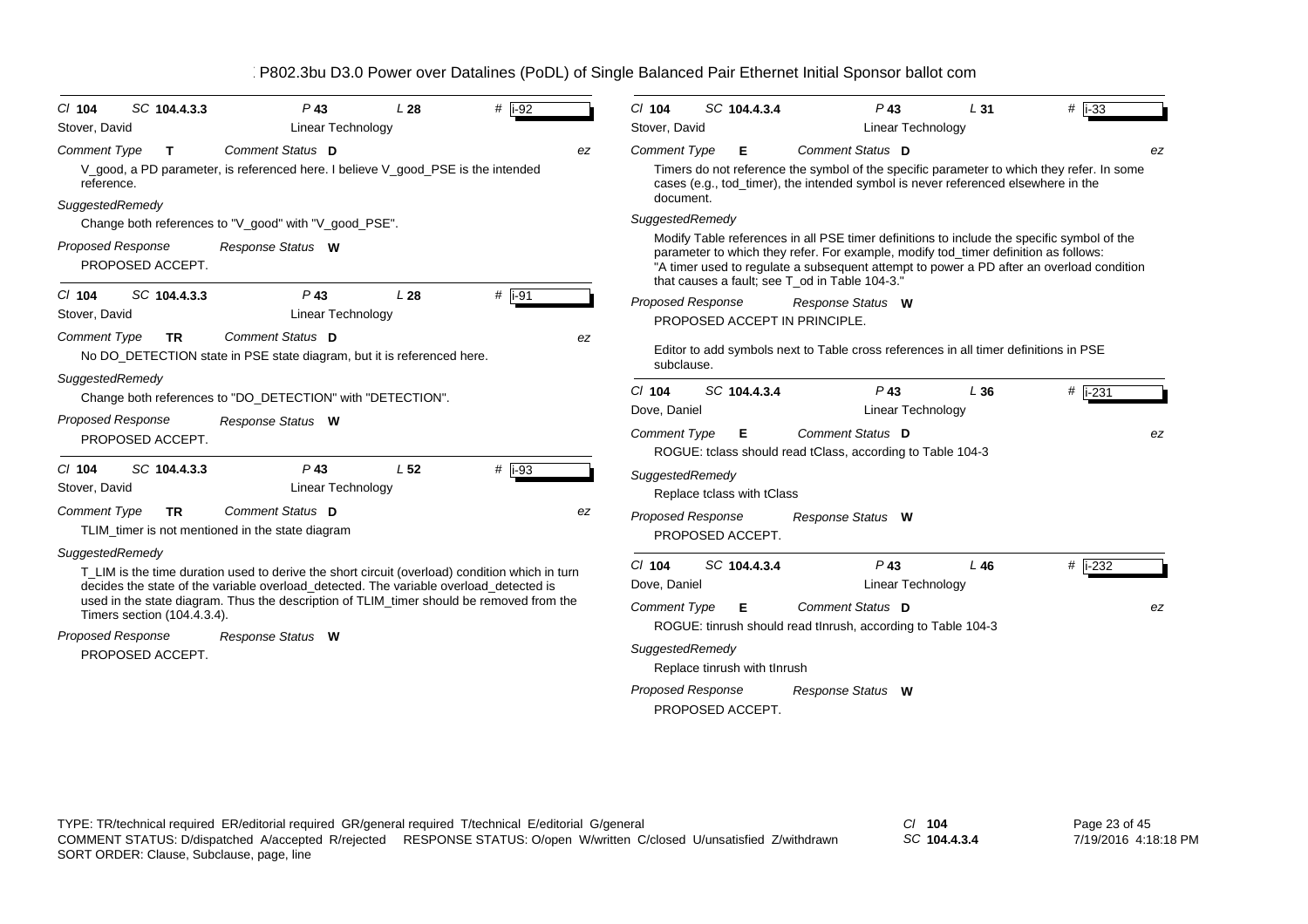| SC 104.4.3.4<br>$P$ 43<br>$Cl$ 104<br>$L$ 49                                                                | #   i-233 | # $\overline{1174}$<br>$Cl$ 104<br>SC 104.4.3.6<br>$P$ 45                                                                                                                                                                                                                             |
|-------------------------------------------------------------------------------------------------------------|-----------|---------------------------------------------------------------------------------------------------------------------------------------------------------------------------------------------------------------------------------------------------------------------------------------|
| Dove, Daniel<br>Linear Technology                                                                           |           | Dove, Daniel<br><b>Linear Technology</b>                                                                                                                                                                                                                                              |
| Comment Status D<br>Comment Type<br>Е                                                                       | ez        | Comment Status D<br><b>Comment Type</b><br>ER<br>nonez                                                                                                                                                                                                                                |
| ROGUE: tmfvdo should read tMFVDO, according to Table 104-3<br>SuggestedRemedy<br>Replace tmfvdo with tMFVDO |           | AB: When in the POWER UP state, the lack of a transition when power is stable<br>concurrent with the In-rush timer expiring (i.e. power_stable * tinrush_timer_done) indicates<br>the state machine remains in the POWER_UP state. Such behavior appears to hang the<br>state machine |
| <b>Proposed Response</b><br>Response Status W                                                               |           | SuggestedRemedy                                                                                                                                                                                                                                                                       |
| PROPOSED ACCEPT.                                                                                            |           | Define the expected behavior when this situation occurs - For example, add this as another<br>condition for the POWER_UP to POWER_ON transition                                                                                                                                       |
| L <sub>1</sub><br>$P$ 44<br>$CI$ 104<br>SC 104.4.3.4<br>Dove, Daniel<br>Linear Technology                   | # i-234   | <b>Proposed Response</b><br>Response Status W<br>PROPOSED ACCEPT IN PRINCIPLE                                                                                                                                                                                                         |
| Comment Status D<br><b>Comment Type</b><br>Е<br>ROGUE: toff should read tOFF, according to Table 104-3      | ez        | Propose changing the condition on the arc from the POWER_UP state to the RESTART<br>state from "tinrush_timer_done*!power_stable" to "tinrush_timer_done"                                                                                                                             |
| SuggestedRemedy                                                                                             |           | # i-106<br>$Cl$ 104<br>SC 104.4.3.6<br>$P$ 45<br>L 15                                                                                                                                                                                                                                 |
| Replace toff with tOFF                                                                                      |           | Abramson, David<br>Texas Instruments Inc                                                                                                                                                                                                                                              |
| Proposed Response<br>Response Status W<br>PROPOSED ACCEPT IN PRINCIPLE.                                     |           | Comment Status X<br><b>Comment Type</b><br><b>TR</b><br>nonez                                                                                                                                                                                                                         |
| Editor to replace all instances of toff with tOff.                                                          |           | We should allow a PD that requires classification prior to the application of power to be<br>compliant in order for PDs to be optimized (not all PDs will want to be able to withstand<br>50V).                                                                                       |
| SC 104.4.3.4<br>$P$ 44<br>$L_6$<br>$CI$ 104                                                                 | $#$ i-235 | SuggestedRemedy                                                                                                                                                                                                                                                                       |
| Dove, Daniel<br><b>Linear Technology</b><br>Comment Status D<br><b>Comment Type</b><br>Е                    | ez        | See abramson_01bu_0716.pdf for text and state diagram markups. Many changes are<br>required to implement this comment.                                                                                                                                                                |
| ROGUE: trestart should read tRestart according to Table 104-3                                               |           | Proposed Response<br>Response Status W                                                                                                                                                                                                                                                |
| SuggestedRemedy                                                                                             |           | TFTD.                                                                                                                                                                                                                                                                                 |
| Replace trestart with tRestart                                                                              |           | SC 104.4.3.6<br>P <sub>45</sub><br>L <sub>16</sub><br>$Cl$ 104<br># $\overline{1-94}$                                                                                                                                                                                                 |
| <b>Proposed Response</b><br>Response Status W                                                               |           | Stover, David<br>Linear Technology                                                                                                                                                                                                                                                    |
| PROPOSED ACCEPT.                                                                                            |           | Comment Status D<br><b>Comment Type</b><br>TR.<br>nonez                                                                                                                                                                                                                               |
|                                                                                                             |           | The state machine can proceed to POWER_UP state only when power is available                                                                                                                                                                                                          |
|                                                                                                             |           | SuggestedRemedy                                                                                                                                                                                                                                                                       |
|                                                                                                             |           | change the exit condition from DETECTION_EVAL to RESTART to "(mr_invalid_signature<br>+ !power_available) * !mr_sccp_enabled". Refer to presentation for additional details                                                                                                           |
|                                                                                                             |           | Proposed Response<br>Response Status W                                                                                                                                                                                                                                                |
|                                                                                                             |           | PROPOSED ACCEPT IN PRINCIPLE.                                                                                                                                                                                                                                                         |
|                                                                                                             |           | See gardner_3bu_1_0716.pdf for complete remedy.                                                                                                                                                                                                                                       |

| TYPE: TR/technical required ER/editorial required GR/general required T/technical E/editorial G/general |                                                                                                                         | 104          | Page 24 of 45        |
|---------------------------------------------------------------------------------------------------------|-------------------------------------------------------------------------------------------------------------------------|--------------|----------------------|
|                                                                                                         | COMMENT STATUS: D/dispatched A/accepted R/rejected RESPONSE STATUS: O/open W/written C/closed U/unsatisfied Z/withdrawn | SC 104.4.3.6 | 7/19/2016 4:18:18 PM |
| SORT ORDER: Clause, Subclause, page, line                                                               |                                                                                                                         |              |                      |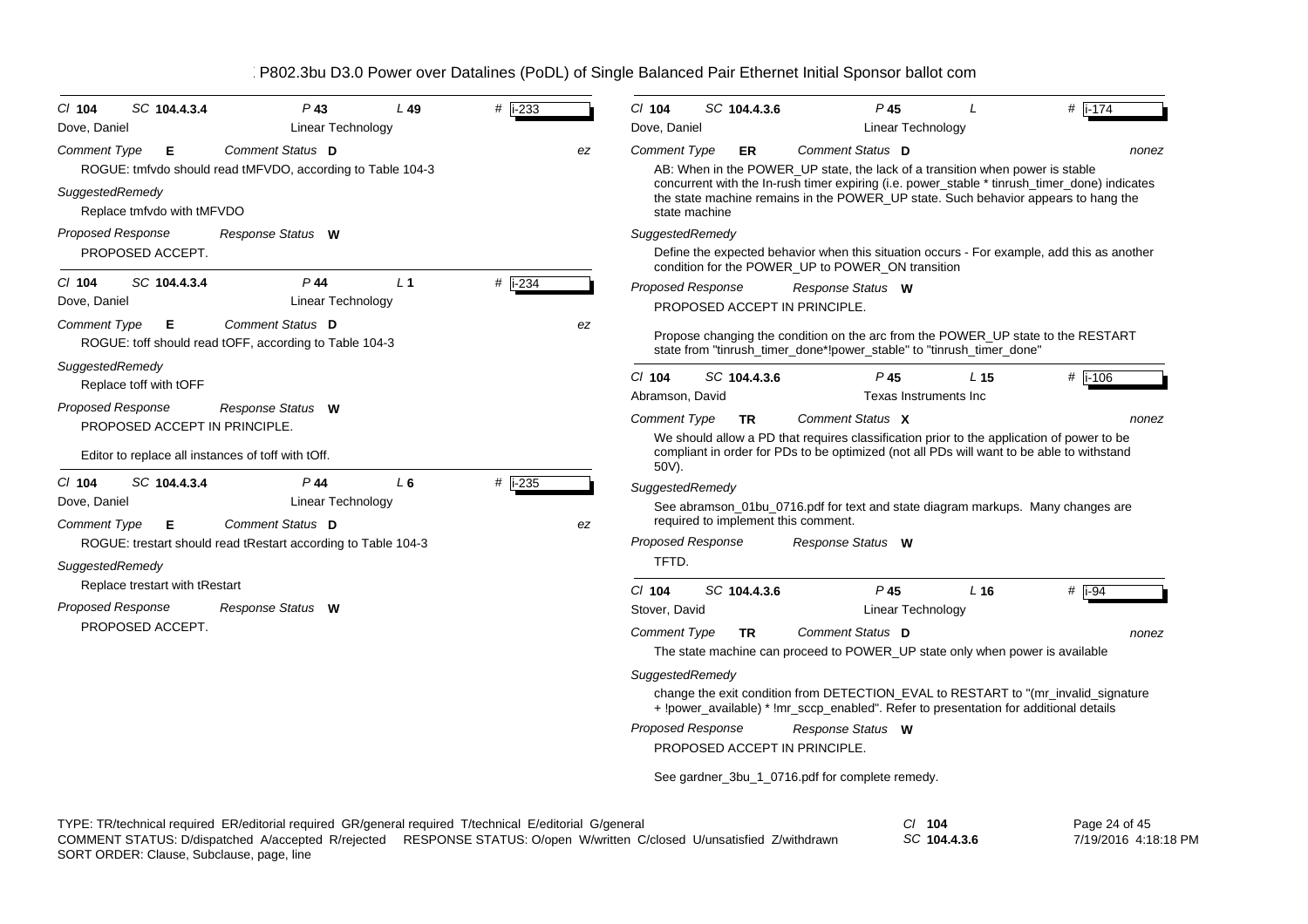| SC 104.4.3.6<br>$CI$ 104                           | $P$ 45                                                                                                                                                                    | L <sub>16</sub> | $#$ i-225  | $CI$ 104                 | SC 104.4.4              | $P$ 47                                                                                                                                                                                       | L <sub>3</sub>  | $#$ i-128 |
|----------------------------------------------------|---------------------------------------------------------------------------------------------------------------------------------------------------------------------------|-----------------|------------|--------------------------|-------------------------|----------------------------------------------------------------------------------------------------------------------------------------------------------------------------------------------|-----------------|-----------|
| Stover, David                                      | Linear Technology                                                                                                                                                         |                 |            | Zimmerman, George        |                         | Commscope and Line                                                                                                                                                                           |                 |           |
| <b>Comment Type</b><br><b>TR</b>                   | Comment Status D                                                                                                                                                          |                 | nonez      | <b>Comment Type</b>      | $\mathbf{T}$            | Comment Status D                                                                                                                                                                             |                 | nonez     |
|                                                    | The state machine can proceed to POWER_UP state only when power is available.                                                                                             |                 |            |                          |                         | "The PSE shall probe the PI as described in 104.4.4.1." 104.4.4.1 does not describe any                                                                                                      |                 |           |
| SuggestedRemedy                                    |                                                                                                                                                                           |                 |            |                          |                         | probing. It simply states the current requirements for detection and introduces table 104-<br>2. It contains its own Shall. Not clear what additionally is meant by this shall. It may be to |                 |           |
|                                                    | change the exit condition from DETECTION_EVAL to POWER_UP to "mr_valid_signature"<br>* !mr_sccp_enabled * power_available". Refer to presentation for additional details. |                 |            |                          |                         | include the electrical parameters of the probing current not called out specifically by the<br>other shall. See comment marked GZ1 on Table 104-2.                                           |                 |           |
| Proposed Response                                  | Response Status W                                                                                                                                                         |                 |            | SuggestedRemedy          |                         |                                                                                                                                                                                              |                 |           |
| PROPOSED ACCEPT IN PRINCIPLE.                      |                                                                                                                                                                           |                 |            |                          |                         | Delete "The PSE shall probe the PI as described in 104.4.4.1."                                                                                                                               |                 |           |
|                                                    | See gardner_3bu_01_0716.pdf for complete remedy.                                                                                                                          |                 |            | <b>Proposed Response</b> | PROPOSED ACCEPT.        | Response Status W                                                                                                                                                                            |                 |           |
| SC 104.4.3.6<br>$CI$ 104                           | $P$ 45                                                                                                                                                                    | L28             | $#$ i-173  |                          |                         |                                                                                                                                                                                              |                 |           |
| Dove, Daniel                                       | Linear Technology                                                                                                                                                         |                 |            | $Cl$ 104                 | SC 104.4.4              | $P$ 47                                                                                                                                                                                       | $L_4$           | # i-175   |
| <b>Comment Type</b><br>ER.                         | Comment Status D                                                                                                                                                          |                 | ez         | Dove, Daniel             |                         | Linear Technology                                                                                                                                                                            |                 |           |
| head                                               | AB: The far left transition from DETECTION_EVAL to POWER_UP is missing an arrow                                                                                           |                 |            | <b>Comment Type</b>      | <b>TR</b>               | Comment Status D<br>The sentence doesn't clarify WHEN detection takes place.                                                                                                                 |                 | ez        |
| SuggestedRemedy                                    |                                                                                                                                                                           |                 |            | SuggestedRemedy          |                         |                                                                                                                                                                                              |                 |           |
| Add an arrow head to this transition.              |                                                                                                                                                                           |                 |            |                          |                         | Insert "When in the DETECTION state," prior to "The PSE shall"                                                                                                                               |                 |           |
| Proposed Response<br>PROPOSED ACCEPT IN PRINCIPLE. | Response Status W                                                                                                                                                         |                 |            | <b>Proposed Response</b> |                         | Response Status W                                                                                                                                                                            |                 |           |
|                                                    |                                                                                                                                                                           |                 |            |                          | PROPOSED ACCEPT.        |                                                                                                                                                                                              |                 |           |
| format for D3.0.                                   | The arrow head was replaced when the PSE SD was redrawn in Framemaker native                                                                                              |                 |            | $Cl$ 104                 | SC 104.4.4              | $P$ 47                                                                                                                                                                                       | L <sub>28</sub> | #  i-176  |
|                                                    |                                                                                                                                                                           |                 |            | Dove, Daniel             |                         | Linear Technology                                                                                                                                                                            |                 |           |
| $Cl$ 104<br>SC 104.4.3.6<br>Stover, David          | $P$ 45<br><b>Linear Technology</b>                                                                                                                                        | L34             | $#$   i-98 | <b>Comment Type</b>      | Е                       | Comment Status D<br>The values of 4.05 and 5.15 in the table are of the wrong font/style                                                                                                     |                 | ez        |
| <b>Comment Type</b><br><b>TR</b>                   | Comment Status D                                                                                                                                                          |                 | nonez      | SuggestedRemedy          |                         |                                                                                                                                                                                              |                 |           |
| POWER_ON state                                     | The state machine should proceed to RESTART if the power is unavailable when in                                                                                           |                 |            |                          | Correct the font/style. |                                                                                                                                                                                              |                 |           |
| SuggestedRemedy                                    |                                                                                                                                                                           |                 |            | Proposed Response        |                         | Response Status W                                                                                                                                                                            |                 |           |
| "!power_available"                                 | Add a branch from POWER ON to RESTART state with an exit condition -                                                                                                      |                 |            |                          | PROPOSED ACCEPT.        |                                                                                                                                                                                              |                 |           |
| Proposed Response                                  | Response Status W                                                                                                                                                         |                 |            |                          |                         |                                                                                                                                                                                              |                 |           |
| PROPOSED ACCEPT IN PRINCIPLE.                      |                                                                                                                                                                           |                 |            |                          |                         |                                                                                                                                                                                              |                 |           |
|                                                    | See gardner_3bu_1_0716.pdf for complete remedy.                                                                                                                           |                 |            |                          |                         |                                                                                                                                                                                              |                 |           |

*SC* **104.4.4**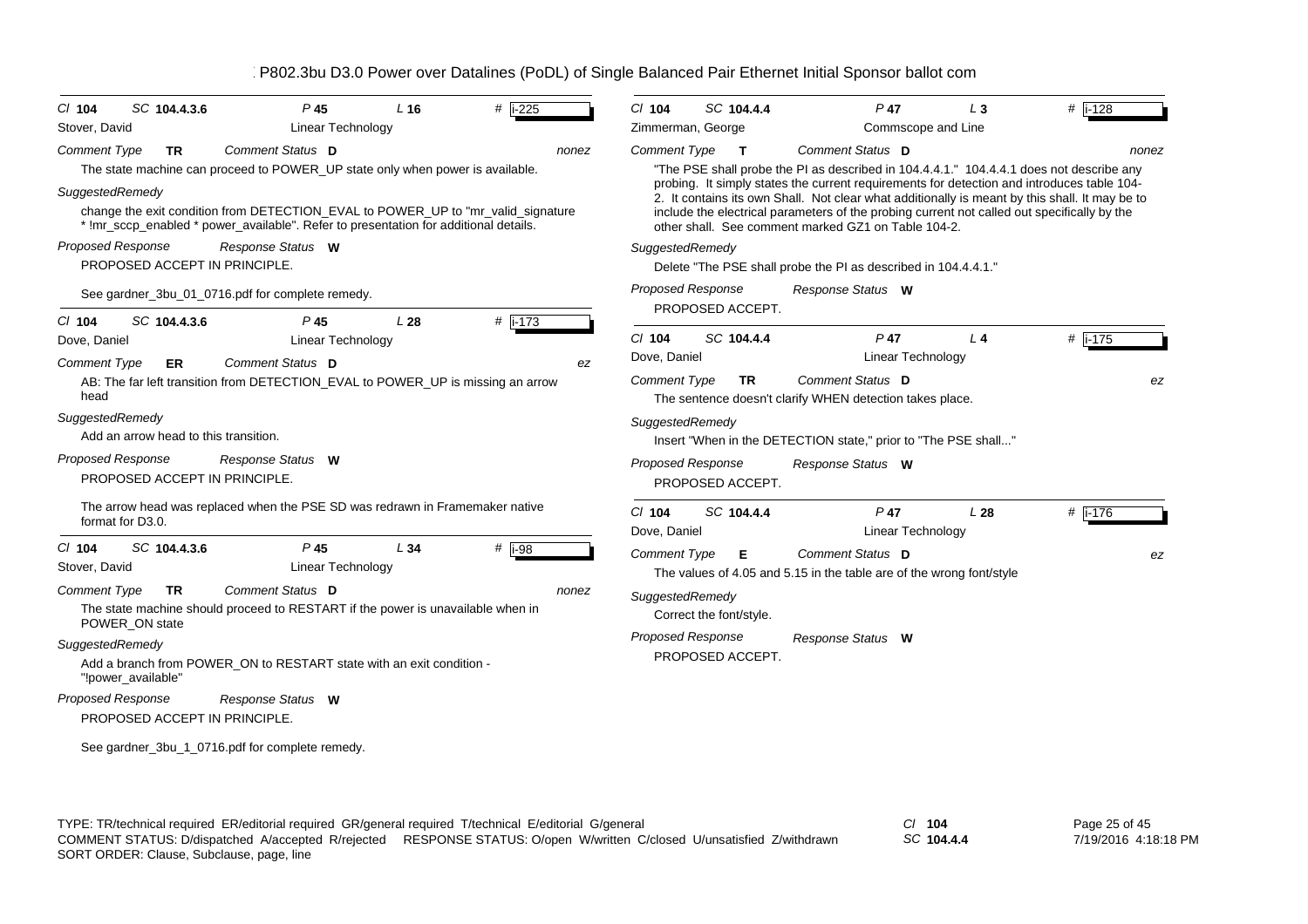| CI 104<br>SC 104.4.4.1<br>Zimmerman, George                                                                                                                                                                                                   | $P$ 47<br>Commscope and Line                 | L <sub>12</sub> | # i-129                                                                                                                                                                                                                                                                                   | $Cl$ 104<br>Anslow, Peter                   | SC 104.4.5                                                  |                                                                                                                                        | $P$ 48<br>Ciena Corporation | L <sub>9</sub>                                                                              | $#$ i-16      |    |
|-----------------------------------------------------------------------------------------------------------------------------------------------------------------------------------------------------------------------------------------------|----------------------------------------------|-----------------|-------------------------------------------------------------------------------------------------------------------------------------------------------------------------------------------------------------------------------------------------------------------------------------------|---------------------------------------------|-------------------------------------------------------------|----------------------------------------------------------------------------------------------------------------------------------------|-----------------------------|---------------------------------------------------------------------------------------------|---------------|----|
| <b>Comment Type</b><br>T                                                                                                                                                                                                                      | Comment Status D                             |                 | nonez                                                                                                                                                                                                                                                                                     | <b>Comment Type</b>                         | Е                                                           | Comment Status D                                                                                                                       |                             |                                                                                             |               | ez |
| shall statement. The statement "shall be within the Ivalid current range, as specified in<br>not output characteristics, but are the characteristics of a valid signature - these might<br>need their own table, not addressed in my remedy). |                                              |                 | (comment GZ1) There are many parameters in Table 104-2 which are not covered by any<br>Table 104-2" covers only the Ivalid range in the table, but looks intended to cover the whole<br>set of characteristics. (additionally, some of the "output characteristics" in Table 104-2 are    | Page 71 line 12                             | Page 48 line 9, Page 50, line 33<br>Page 59 lines 10 and 13 | "Table 104-3" should be a cross-reference:<br>"Table 104-6" should be a cross-reference:<br>"Table 104-2" should be a cross-reference: |                             |                                                                                             |               |    |
| SuggestedRemedy                                                                                                                                                                                                                               |                                              |                 |                                                                                                                                                                                                                                                                                           | SuggestedRemedy                             |                                                             |                                                                                                                                        |                             |                                                                                             |               |    |
| Change "All detection currents at the PI shall be within the Ivalid current range, as<br>Table 104-4." to read "The PSE PI detection state will have the electrical output<br>signature as specified in Table 104-4."                         |                                              |                 | specified in Table 104-2, when connected to a valid PD detection signature as specified in<br>characteristics specified in Table 104-2. All detection currents at the PI shall be within the<br>Ivalid current range, as specified in Table 104-2, when connected to a valid PD detection | Page 71 line 12                             | Page 48 line 9, Page 50, line 33<br>Page 59 lines 10 and 13 | Make "Table 104-3" a cross-reference:<br>Make "Table 104-6" a cross-reference:<br>Make "Table 104-2" a cross-reference:                |                             |                                                                                             |               |    |
| <b>Proposed Response</b><br>PROPOSED REJECT.                                                                                                                                                                                                  | Response Status <b>Z</b>                     |                 |                                                                                                                                                                                                                                                                                           | <b>Proposed Response</b>                    | PROPOSED ACCEPT.                                            | Response Status W                                                                                                                      |                             |                                                                                             |               |    |
|                                                                                                                                                                                                                                               | This comment was WITHDRAWN by the commenter. |                 |                                                                                                                                                                                                                                                                                           | $Cl$ 104                                    | SC 104.4.6                                                  |                                                                                                                                        | P 48                        | L34                                                                                         | # $i-177$     |    |
| SC 104.4.4.1<br>CI 104                                                                                                                                                                                                                        | $P$ 47                                       | L <sub>12</sub> | # $\sqrt{1-107}$                                                                                                                                                                                                                                                                          | Dove, Daniel                                |                                                             |                                                                                                                                        | Linear Technology           |                                                                                             |               |    |
| Abramson, David                                                                                                                                                                                                                               | Texas Instruments Inc                        |                 |                                                                                                                                                                                                                                                                                           | <b>Comment Type</b>                         | <b>TR</b>                                                   | Comment Status D<br>Output Voltage dv/dt is an inaccurate parameter name.                                                              |                             |                                                                                             |               | ez |
| <b>Comment Type</b><br>TR<br>table.                                                                                                                                                                                                           | Comment Status D                             |                 | nonez<br>There are items in Table 104-2 that are never referenced in the text. These parameters do<br>not currently have a "shall" associated with them since there is not a general "shall" for the                                                                                      | SuggestedRemedy<br><b>Proposed Response</b> |                                                             | Replace "Output Voltage dv/dt" with "Output Slew Rate (dv/dt)"<br>Response Status W                                                    |                             |                                                                                             |               |    |
| <b>SuggestedRemedy</b><br>Table 104-2."                                                                                                                                                                                                       |                                              |                 | Add text: "The detection probe shall conform to Voc, Isc, Islew, and Cout as specified in                                                                                                                                                                                                 | $CI$ 104                                    | PROPOSED ACCEPT.<br>SC 104.4.6                              |                                                                                                                                        | P 48                        | L34                                                                                         | # $i-29$      |    |
| at end of section 104.4.4.1                                                                                                                                                                                                                   |                                              |                 |                                                                                                                                                                                                                                                                                           | Stover, David                               |                                                             |                                                                                                                                        | Linear Technology           |                                                                                             |               |    |
| Proposed Response<br>PROPOSED ACCEPT.                                                                                                                                                                                                         | Response Status W                            |                 |                                                                                                                                                                                                                                                                                           | <b>Comment Type</b><br>referenced.          | Е                                                           | Comment Status D                                                                                                                       |                             | "Output voltage dV/dt" parameter is used in the draft but the symbol " dV_PSE/dt " is never |               | ez |
|                                                                                                                                                                                                                                               |                                              |                 |                                                                                                                                                                                                                                                                                           | SuggestedRemedy                             |                                                             |                                                                                                                                        |                             |                                                                                             |               |    |
|                                                                                                                                                                                                                                               |                                              |                 |                                                                                                                                                                                                                                                                                           |                                             |                                                             | Remove unused symbol " dV_PSE/dt "                                                                                                     |                             |                                                                                             |               |    |
|                                                                                                                                                                                                                                               |                                              |                 |                                                                                                                                                                                                                                                                                           | <b>Proposed Response</b>                    | PROPOSED ACCEPT.                                            | Response Status W                                                                                                                      |                             |                                                                                             |               |    |
|                                                                                                                                                                                                                                               |                                              |                 | TYPE: TR/technical required ER/editorial required GR/general required T/technical E/editorial G/general                                                                                                                                                                                   |                                             |                                                             |                                                                                                                                        | $CI$ 104                    |                                                                                             | Page 26 of 45 |    |

SORT ORDER: Clause, Subclause, page, line COMMENT STATUS: D/dispatched A/accepted R/rejected RESPONSE STATUS: O/open W/written C/closed U/unsatisfied Z/withdrawn

*SC* **104.4.6**

Page 26 of 45 7/19/2016 4:18:18 PM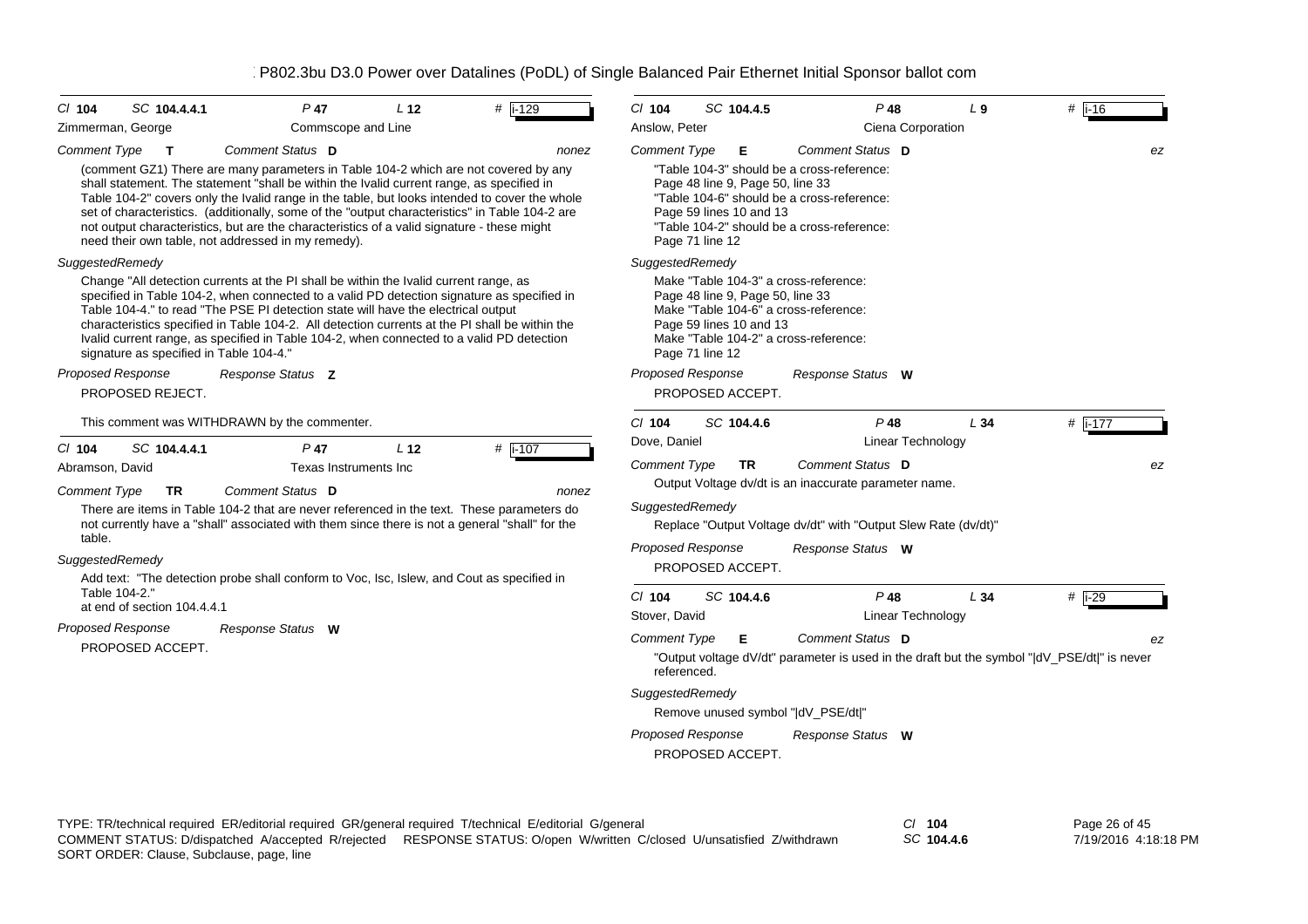| $CI$ 104                 | SC 104.4.6 | $P$ 48                                                                                             | L 44 | #   i-178 |    | $Cl$ 104                  | SC 104.4.6                | $P$ 49                                                                                                                                                                                                                                                                     | $L_{\rm 8}$     | # $\overline{1\cdot 32}$ |
|--------------------------|------------|----------------------------------------------------------------------------------------------------|------|-----------|----|---------------------------|---------------------------|----------------------------------------------------------------------------------------------------------------------------------------------------------------------------------------------------------------------------------------------------------------------------|-----------------|--------------------------|
| Dove, Daniel             |            | Linear Technology                                                                                  |      |           |    | Stover, David             |                           | Linear Technology                                                                                                                                                                                                                                                          |                 |                          |
| <b>Comment Type</b>      | <b>TR</b>  | Comment Status D                                                                                   |      |           | ez | <b>Comment Type</b>       | Е                         | Comment Status D                                                                                                                                                                                                                                                           |                 | ez                       |
|                          |            | Item 5 Maximum value refers to a non-existent parameter IPI_Class(max).                            |      |           |    |                           |                           | Mixed case usage in draft, "V_Sleep", "V_Sleep_PD" and "V_sleep", "V_sleep_PD".<br>"V_Sleep" and "V_Sleep_PD" are the defined symbols.                                                                                                                                     |                 |                          |
| SuggestedRemedy          |            | Replace "IPI_Class(max)" with "IPI(max)                                                            |      |           |    | SuggestedRemedy           |                           |                                                                                                                                                                                                                                                                            |                 |                          |
| <b>Proposed Response</b> |            | Response Status W                                                                                  |      |           |    | respectively.             |                           | Replace all instances of "V_sleep" and "V_sleep_PD" with "V_Sleep" and "V_Sleep_PD",                                                                                                                                                                                       |                 |                          |
| PROPOSED ACCEPT.         |            |                                                                                                    |      |           |    | <b>Proposed Response</b>  |                           | Response Status W                                                                                                                                                                                                                                                          |                 |                          |
| $CI$ 104                 | SC 104.4.6 | $P$ 48                                                                                             | L49  | $#$ i-30  |    |                           | PROPOSED ACCEPT.          |                                                                                                                                                                                                                                                                            |                 |                          |
| Stover, David            |            | Linear Technology                                                                                  |      |           |    | $Cl$ 104                  | SC 104.4.6                | $P$ 49                                                                                                                                                                                                                                                                     | L <sub>9</sub>  | $#$ i-217                |
| <b>Comment Type</b>      | Е.         | <b>Comment Status D</b>                                                                            |      |           | ez | Gardner, Andrew           |                           | <b>Linear Technology</b>                                                                                                                                                                                                                                                   |                 |                          |
|                          |            | Mixed case usage in draft, "T_Inrush" and "T_inrush". "T_Inrush" is the defined symbol.            |      |           |    | <b>Comment Type</b>       | TR.                       | Comment Status D                                                                                                                                                                                                                                                           |                 | nonez                    |
| SuggestedRemedy          |            |                                                                                                    |      |           |    |                           |                           | The PSE output range during SLEEP is currently specified as 3.1V to 3.45V which                                                                                                                                                                                            |                 |                          |
|                          |            | Replace all instances of "T_inrush" with "T_Inrush".                                               |      |           |    |                           |                           | translates to a +/-5% range. Suggest opening up the max limit in order reduce burden on                                                                                                                                                                                    |                 |                          |
| <b>Proposed Response</b> |            | Response Status W                                                                                  |      |           |    |                           | PSE implementation.       |                                                                                                                                                                                                                                                                            |                 |                          |
| PROPOSED ACCEPT.         |            |                                                                                                    |      |           |    | SuggestedRemedy           |                           |                                                                                                                                                                                                                                                                            |                 |                          |
| C/104<br>Stover, David   | SC 104.4.6 | $P$ 49<br><b>Linear Technology</b>                                                                 | L6   | $#$ i-31  |    |                           | Vsig_disable min of 3.6V. | Propose relaxing the output range max requirement from 3.45V to 3.575V which yields a $+/-$<br>7% range for item 10 (VSleep) in Table 104-3 and corresponding item 10 (VSleep PD) in<br>Table 104-6. VSleep max of 3.575V still leaves adequate margin for differentiating |                 |                          |
| <b>Comment Type</b>      | -E         | Comment Status D<br>Mixed case usage in draft, "T_OFF" and "T_Off". "T_OFF" is the defined symbol. |      |           | ez | <b>Proposed Response</b>  | PROPOSED ACCEPT.          | Response Status W                                                                                                                                                                                                                                                          |                 |                          |
| SuggestedRemedy          |            | Replace all instances of "T_Off" with "T_OFF".                                                     |      |           |    | $Cl$ 104<br>Stover, David | SC 104.4.6                | $P$ 49<br>Linear Technology                                                                                                                                                                                                                                                | L <sub>14</sub> | $#$ i-34                 |
| <b>Proposed Response</b> |            | Response Status W                                                                                  |      |           |    |                           |                           |                                                                                                                                                                                                                                                                            |                 |                          |
| PROPOSED ACCEPT.         |            |                                                                                                    |      |           |    | <b>Comment Type</b>       | Е                         | Comment Status D<br>Mixed case usage in draft, "T_Restart" and "T_restart". "T_Restart" is the defined symbol.                                                                                                                                                             |                 | ez                       |
|                          |            |                                                                                                    |      |           |    | SuggestedRemedy           |                           |                                                                                                                                                                                                                                                                            |                 |                          |
|                          |            |                                                                                                    |      |           |    |                           |                           | Replace all instances of "T restart" with "T Restart".                                                                                                                                                                                                                     |                 |                          |
|                          |            |                                                                                                    |      |           |    | <b>Proposed Response</b>  | PROPOSED ACCEPT.          | Response Status W                                                                                                                                                                                                                                                          |                 |                          |

*SC* **104.4.6**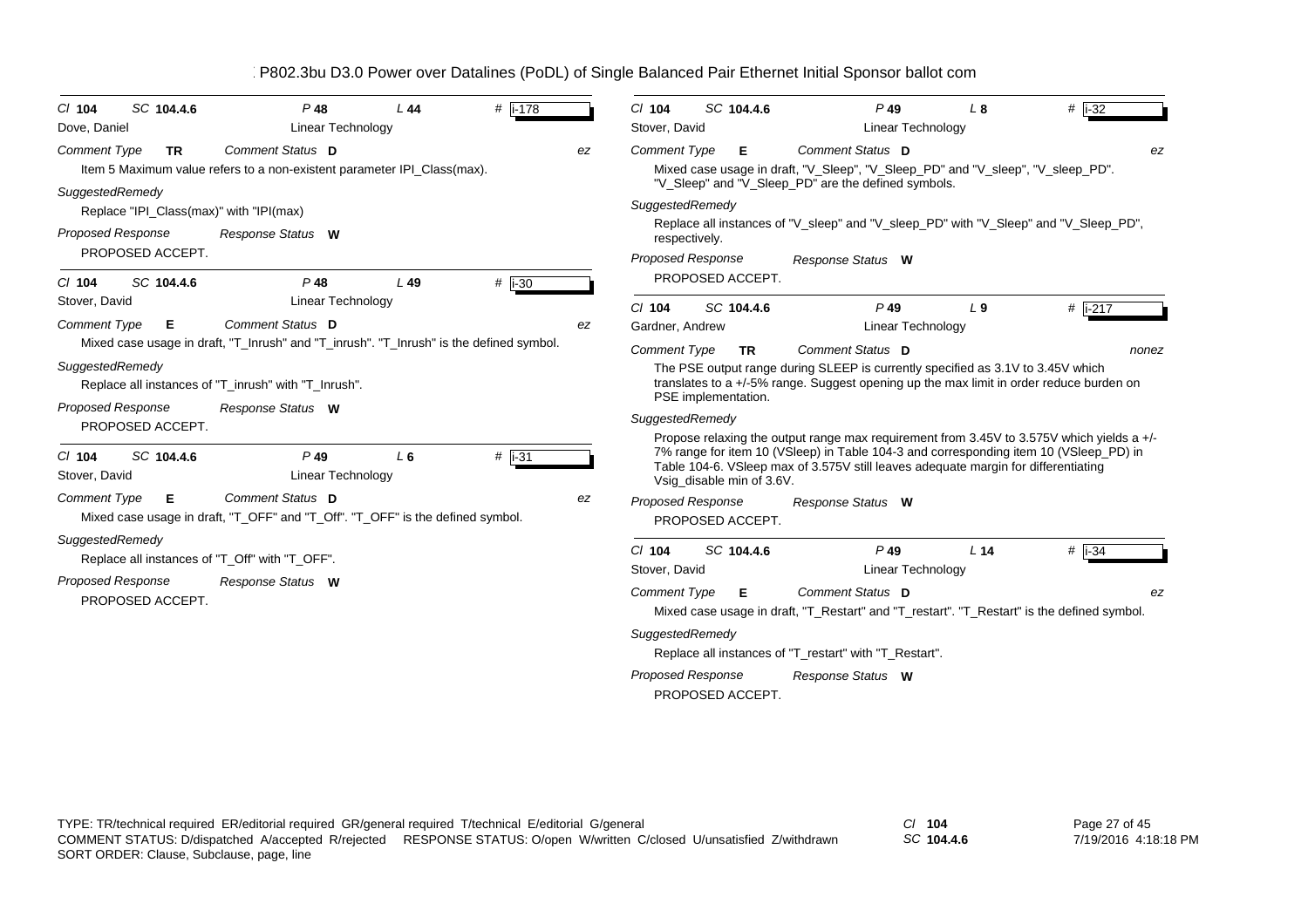| SC 104.4.6<br>$CI$ 104<br>Stover, David                                                 | $P$ 49<br><b>Linear Technology</b>                                                                          | L22             | # $ -35 $ | $Cl$ 104<br>SC 104.4.6.1<br>Stover, David                 | $P$ 49<br><b>Linear Technology</b>                                                                                                          | L44            | $#$   i-99 |
|-----------------------------------------------------------------------------------------|-------------------------------------------------------------------------------------------------------------|-----------------|-----------|-----------------------------------------------------------|---------------------------------------------------------------------------------------------------------------------------------------------|----------------|------------|
| <b>Comment Type</b><br>Е                                                                | Comment Status D<br>Mixed case usage in draft, "I_Wakeup" and "I_wakeup". "I_Wakeup" is the defined symbol. |                 | ez        | <b>Comment Type</b><br><b>ER</b><br>document              | Comment Status D<br>PSE states SETTLE_SLEEP is referred as SLEEP_SETTLE in error in a few places in the                                     |                | ez         |
| SuggestedRemedy                                                                         | Replace all instances of "I_wakeup" with "I_Wakeup".                                                        |                 |           | SuggestedRemedy                                           |                                                                                                                                             |                |            |
|                                                                                         |                                                                                                             |                 |           |                                                           | Do a global search-and-replace of SLEEP_SETTLE to SETTLE_SLEEP                                                                              |                |            |
| <b>Proposed Response</b><br>PROPOSED ACCEPT.                                            | Response Status W                                                                                           |                 |           | <b>Proposed Response</b><br>PROPOSED ACCEPT.              | Response Status W                                                                                                                           |                |            |
| SC 104.4.6<br>$CI$ 104<br>Stover, David                                                 | $P$ 49<br>Linear Technology                                                                                 | L <sub>27</sub> | # $i-36$  | SC 104.4.6.1<br>$Cl$ 104<br>Dove, Daniel                  | $P$ 49<br>Linear Technology                                                                                                                 | L44            | # i-179    |
| <b>Comment Type</b><br>Е<br>"I wakeup bad hi" is the defined symbol.<br>SuggestedRemedy | Comment Status D<br>Mixed case usage in draft, "I_wakeup_bad_hi" and "I_Wakeup_bad_hi".                     |                 | ez        | <b>Comment Type</b><br><b>TR</b><br>"SETTLE SLEEP" state. | Comment Status D<br>In this subclause, there are multiple instances of "SLEEP_SETTLE" referring to the                                      |                | ez         |
|                                                                                         | Replace all instances of "I_Wakeup_bad_hi" with "I_wakeup_bad_hi".                                          |                 |           | SuggestedRemedy                                           |                                                                                                                                             |                |            |
| <b>Proposed Response</b>                                                                | Response Status W                                                                                           |                 |           | document.                                                 | Do a Search & Replace "SLEEP_SETTLE" with "SETTLE_SLEEP" throughout the                                                                     |                |            |
| PROPOSED ACCEPT.                                                                        |                                                                                                             |                 |           | <b>Proposed Response</b>                                  | Response Status W                                                                                                                           |                |            |
| SC 104.4.6.1<br>$Cl$ 104                                                                | $P$ 49                                                                                                      | L39             | $#$ i-220 | PROPOSED ACCEPT.                                          |                                                                                                                                             |                |            |
| Gardner, Andrew                                                                         | <b>Linear Technology</b>                                                                                    |                 |           | $Cl$ 104<br>SC 104.4.6.2                                  | P <sub>50</sub>                                                                                                                             | L <sub>1</sub> | $#$ i-37   |
| <b>Comment Type</b><br><b>TR</b>                                                        | Comment Status D                                                                                            |                 | nonez     | Stover, David                                             | Linear Technology                                                                                                                           |                |            |
|                                                                                         | There is no spec for VPSE when a PSE is not delivering any power to the PI, i.e.                            |                 |           | <b>Comment Type</b><br>Е                                  | Comment Status D                                                                                                                            |                | ez         |
|                                                                                         | pi_powered, pi_sleeping, pi_detecting, pi_prebiased, and pi_classifying are all FALSE.                      |                 |           |                                                           | "I_inrush is the PSE output current during the POWER_UP state". The symbol "I_inrush" is                                                    |                |            |
| SuggestedRemedy                                                                         | Insert the following sentence after the first sentence in this subclause. "A PSE shall apply a              |                 |           |                                                           | defined here, but never used anywhere in the draft. This sentence is purely explanatory,<br>and has no purpose when the symbol is not used. |                |            |
|                                                                                         | voltage at the PI in the range of VDisable when in the OVERLOAD, OVERLOAD DELAY,                            |                 |           | SuggestedRemedy                                           |                                                                                                                                             |                |            |
|                                                                                         | and DISABLED states (see 104.4.6.5)." Add new line item to Table 104-3 as follows: '21,                     |                 |           |                                                           | Strike the aforementioned sentence from the draft.                                                                                          |                |            |
| VDisable, V, -, 1, All, All, See 104.4.6.1'                                             | DC output voltage during the DISABLED, OVERLOAD, and OVERLOAD_DELAY states,                                 |                 |           | <b>Proposed Response</b>                                  | Response Status W                                                                                                                           |                |            |
| <b>Proposed Response</b>                                                                | Response Status W                                                                                           |                 |           | PROPOSED ACCEPT.                                          |                                                                                                                                             |                |            |
| PROPOSED ACCEPT.                                                                        |                                                                                                             |                 |           |                                                           |                                                                                                                                             |                |            |

*SC* **104.4.6.2**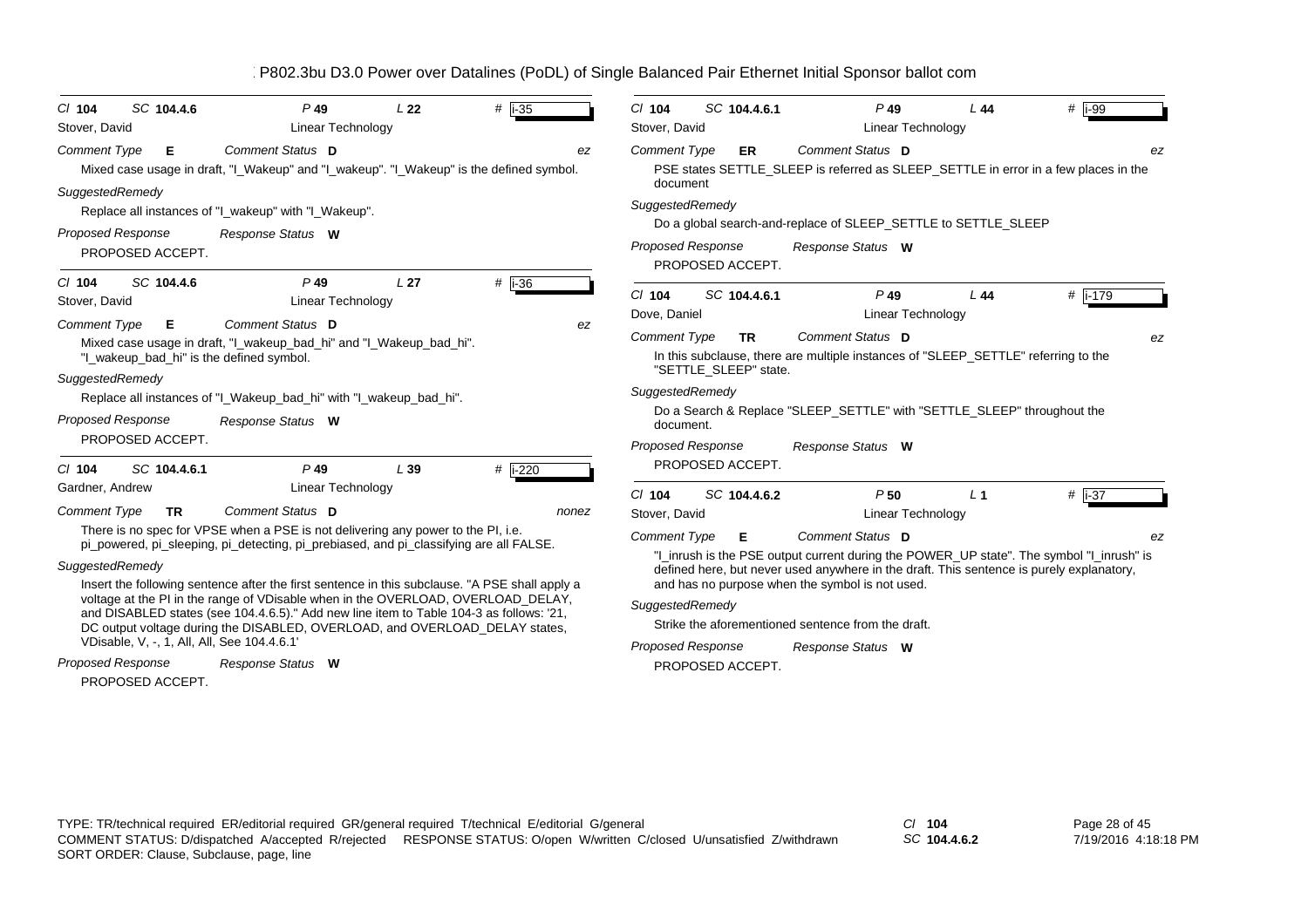| $Cl$ 104<br>Gardner, Andrew                                                                    | SC 104.4.6.2.1                                                                                                                                                                                                                                                                                                                                                                      | $P$ 48<br><b>Linear Technology</b>                                       | L 47  | $#$ i-215           | $Cl$ 104<br>Stover, David                                          | SC 104.4.6.2.1                                                                                                                   |                   | P50<br>Linear Technology                            | L <sub>9</sub>                                                                                                                                                                          | $#$ i-100                                                                                                                                                                                                                                                                                                                                                                                                                                                                                       |
|------------------------------------------------------------------------------------------------|-------------------------------------------------------------------------------------------------------------------------------------------------------------------------------------------------------------------------------------------------------------------------------------------------------------------------------------------------------------------------------------|--------------------------------------------------------------------------|-------|---------------------|--------------------------------------------------------------------|----------------------------------------------------------------------------------------------------------------------------------|-------------------|-----------------------------------------------------|-----------------------------------------------------------------------------------------------------------------------------------------------------------------------------------------|-------------------------------------------------------------------------------------------------------------------------------------------------------------------------------------------------------------------------------------------------------------------------------------------------------------------------------------------------------------------------------------------------------------------------------------------------------------------------------------------------|
| <b>Comment Type</b><br>SuggestedRemedy<br><b>Proposed Response</b>                             | <b>TR</b><br>The 50ms minimum value for TLIM in Table 104-3 is too restrictive, 10ms should be<br>sufficiently large.<br>Change the minimum value of TLIM from 50ms to 10ms<br>PROPOSED ACCEPT.                                                                                                                                                                                     | Comment Status D<br>Response Status W                                    |       | nonez               | <b>Comment Type</b><br>SuggestedRemedy                             | Е<br>I_PORT is same as current sourced by PSE<br>Change I_PORT to I_PSE globally<br><b>Proposed Response</b><br>PROPOSED ACCEPT. | Response Status W | Comment Status D                                    |                                                                                                                                                                                         | ez                                                                                                                                                                                                                                                                                                                                                                                                                                                                                              |
| $CI$ 104<br>Dove, Daniel<br><b>Comment Type</b><br>SuggestedRemedy<br><b>Proposed Response</b> | SC 104.4.6.2.1<br>TR.<br>The name of this subclause is innaccurate.<br>Replace "short circuit" with "overload".<br>PROPOSED ACCEPT.                                                                                                                                                                                                                                                 | P50<br><b>Linear Technology</b><br>Comment Status D<br>Response Status W | $L$ 4 | #  i-180<br>ez      | $Cl$ 104<br>Dove, Daniel<br><b>Comment Type</b><br>SuggestedRemedy | SC 104.4.6.2.1<br>T.                                                                                                             |                   | P50<br><b>Linear Technology</b><br>Comment Status D | L <sub>15</sub><br>variable to TRUE, and that makes the State Diagram more difficult to implement.<br>limiting, Overload_Detect is set true and power removal from the PI shall begin." | # $i - 181$<br>ez<br>This subclause does not provide direction on how the PSE sets the Overload_Detected<br>Replace "If the PSE is limiting current in the POWER_UP state, POWER_ON state, or any<br>state when VSIeep is 15 applied at the PI, power removal from the PI shall begin within<br>TLIM of the initiation of current limiting." with "If the PSE is limiting current in any state<br>when pi_powered, pi_sleeping or pi_prebias are true, within TLIM of the initiation of current |
| $Cl$ 104<br>Nikolich, Paul                                                                     | SC 104.4.6.2.1                                                                                                                                                                                                                                                                                                                                                                      | P50<br>IEEE member / Self E                                              | L7    | # $\overline{1-23}$ | <b>Proposed Response</b>                                           | PROPOSED ACCEPT.                                                                                                                 | Response Status W |                                                     |                                                                                                                                                                                         |                                                                                                                                                                                                                                                                                                                                                                                                                                                                                                 |
| <b>Comment Type</b><br>SuggestedRemedy                                                         | Е<br>The "Table 104-3" instance in this line has a link to the Table (which is a useful feature, but<br>the other instances of "Table 104-3" in the document don't have the link.<br>Why are the instances of "Table 104-3" treated differently?<br>As a side note, it appears that the instance of "Table 104-3" with the link is not searchable<br>using the PDF search function. | Comment Status D                                                         |       | ez                  | $CI$ 104<br>Stover, David<br><b>Comment Type</b><br>subscript.     | SC 104.4.6.2.2<br>Е                                                                                                              |                   | P50<br>Linear Technology<br>Comment Status D        | L28                                                                                                                                                                                     | $#$ i-38<br>ez<br>When referencing "min" and "max" corners of symbols, "min" and "max" should not be                                                                                                                                                                                                                                                                                                                                                                                            |
| <b>Proposed Response</b>                                                                       | With respect to linking instances of "Table 104-3", please make them consistent.<br>Either do it for all of them or none of them. Your choice.<br>PROPOSED ACCEPT IN PRINCIPLE.                                                                                                                                                                                                     | Response Status W                                                        |       |                     | SuggestedRemedy<br><b>Proposed Response</b>                        | Remove subscript formatting from "min" and "max" on this line.<br>PROPOSED ACCEPT.                                               | Response Status W |                                                     |                                                                                                                                                                                         |                                                                                                                                                                                                                                                                                                                                                                                                                                                                                                 |
|                                                                                                | Editor will link all instances of Table 104-3. Editor to check all cross references and correct<br>linkages as necessary.                                                                                                                                                                                                                                                           |                                                                          |       |                     |                                                                    |                                                                                                                                  |                   |                                                     |                                                                                                                                                                                         |                                                                                                                                                                                                                                                                                                                                                                                                                                                                                                 |

*SC* **104.4.6.2.2**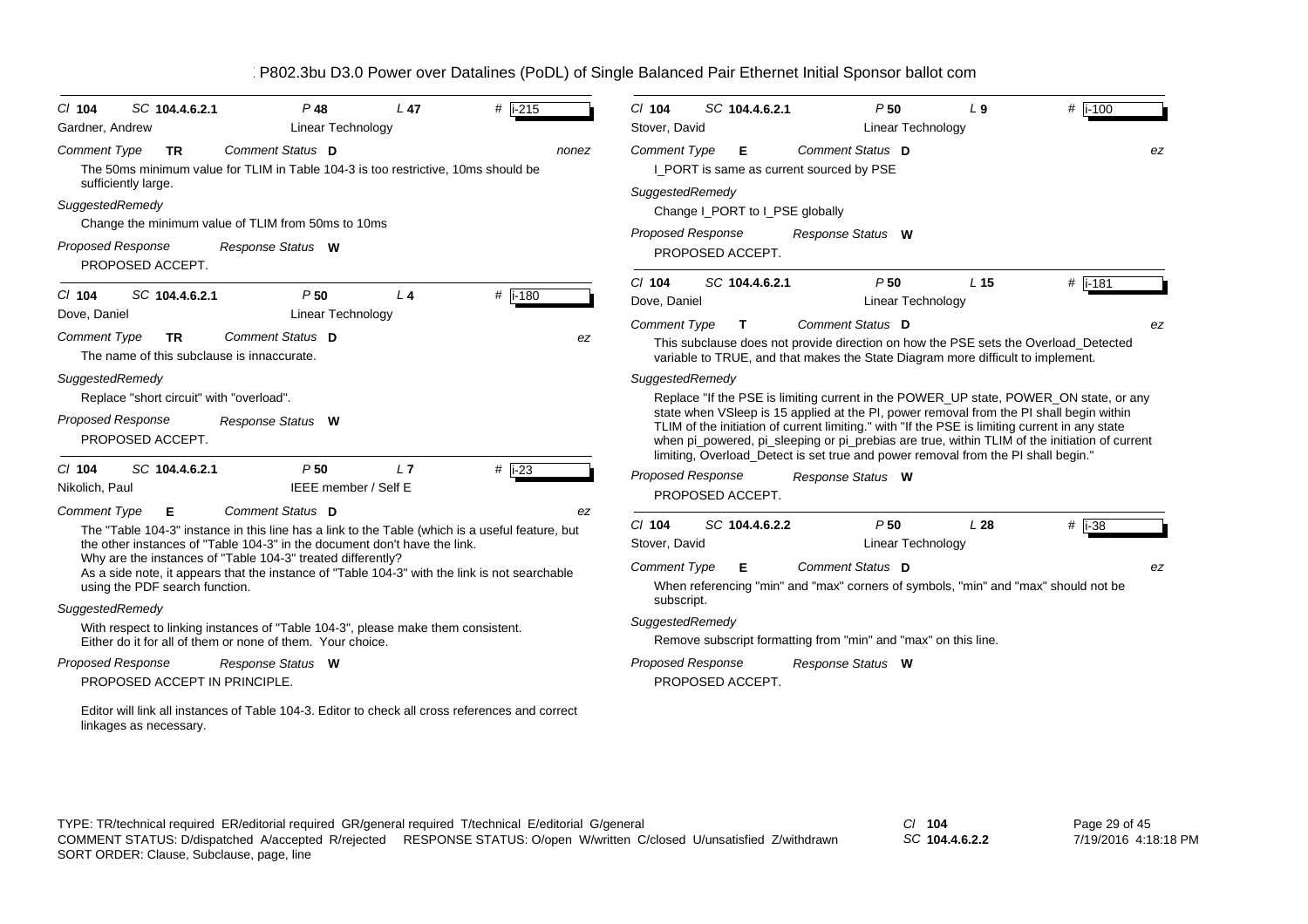| $CI$ 104<br>Dove, Daniel                                                                                    | SC 104.4.6.3              | P50<br><b>Linear Technology</b>                                                                                                         | L46 | $#$ i-182                                                                                                                                                                                                                                                                             | CI 104<br>Dove, Daniel                          | SC 104.4.6.5                   | P <sub>52</sub><br>Linear Technology                                                                                                                                                                                                                                                                                                  | L <sub>2</sub>  | $#$ i-184      |
|-------------------------------------------------------------------------------------------------------------|---------------------------|-----------------------------------------------------------------------------------------------------------------------------------------|-----|---------------------------------------------------------------------------------------------------------------------------------------------------------------------------------------------------------------------------------------------------------------------------------------|-------------------------------------------------|--------------------------------|---------------------------------------------------------------------------------------------------------------------------------------------------------------------------------------------------------------------------------------------------------------------------------------------------------------------------------------|-----------------|----------------|
| <b>Comment Type</b>                                                                                         | ER                        | Comment Status D<br>AB: The first usage of the term "DUT" is not defined.                                                               |     | ez                                                                                                                                                                                                                                                                                    | <b>Comment Type</b>                             | Е                              | Comment Status D<br>The term "cleared" is not consistent with the logic definitions.                                                                                                                                                                                                                                                  |                 | ez             |
| SuggestedRemedy<br>under test (DUT)".                                                                       |                           | Based on similar instances in 802.3-2015, change the first instance of "DUT" to "device                                                 |     |                                                                                                                                                                                                                                                                                       | SuggestedRemedy<br><b>Proposed Response</b>     |                                | Replace "cleared" with "set to FALSE".<br>Response Status W                                                                                                                                                                                                                                                                           |                 |                |
| Proposed Response<br>PROPOSED ACCEPT.                                                                       |                           | Response Status W                                                                                                                       |     |                                                                                                                                                                                                                                                                                       |                                                 | PROPOSED ACCEPT.               |                                                                                                                                                                                                                                                                                                                                       |                 |                |
| $Cl$ 104<br>Dove, Daniel<br><b>Comment Type</b>                                                             | SC 104.4.6.3<br><b>TR</b> | P50<br>Linear Technology<br>Comment Status D                                                                                            | L48 | #  i-183<br>ez                                                                                                                                                                                                                                                                        | $CI$ 104<br>Dove, Daniel<br><b>Comment Type</b> | SC 104.4.7<br><b>TR</b>        | P <sub>52</sub><br>Linear Technology<br>Comment Status D                                                                                                                                                                                                                                                                              | L <sub>15</sub> | #  i-185<br>ez |
|                                                                                                             |                           |                                                                                                                                         |     | There are descriptions of requirements for Type A and Type B PSEs, but not for Type C.                                                                                                                                                                                                | SuggestedRemedy                                 |                                | The organization of this sentence is not optimal, and lacking some required logic.                                                                                                                                                                                                                                                    |                 |                |
| SuggestedRemedy<br>Replace "Type A" with "Type A or Type C"<br><b>Proposed Response</b><br>PROPOSED ACCEPT. |                           | Response Status W                                                                                                                       |     |                                                                                                                                                                                                                                                                                       |                                                 |                                | Replace "Operating voltage shall be removed from the PSE PI in the absence of the PD<br>MFVS while the PSE is operating in the POWER_ON state." with "While the PSE is<br>operating in the POWER ON state, full operating voltage shall be removed from the PSE<br>PI in the absence of the PD MFVS or if Overload_Detected is true." |                 |                |
| $Cl$ 104                                                                                                    | SC 104.4.6.5              | $\mathsf{P}$                                                                                                                            | L   | # $\sqrt{1-221}$                                                                                                                                                                                                                                                                      | <b>Proposed Response</b>                        | PROPOSED ACCEPT.               | Response Status W                                                                                                                                                                                                                                                                                                                     |                 |                |
| Gardner, Andrew<br><b>Comment Type</b>                                                                      | <b>TR</b>                 | Linear Technology<br>Comment Status D                                                                                                   |     | nonez                                                                                                                                                                                                                                                                                 | CI 104                                          | SC 104.4.7                     | P <sub>52</sub>                                                                                                                                                                                                                                                                                                                       | L32             | #  i-187       |
|                                                                                                             |                           |                                                                                                                                         |     | There is no disable time spec for VPSE when a PSE is not delivering any power to the PI,<br>i.e. pi_powered, pi_sleeping, pi_detecting, pi_prebiased, and pi_classifying are all FALSE.                                                                                               | Dove, Daniel<br><b>Comment Type</b>             | <b>TR</b><br>Missing condition | Linear Technology<br>Comment Status D                                                                                                                                                                                                                                                                                                 |                 | ez             |
| SuggestedRemedy<br>See 104.4.6.6'.                                                                          |                           | Add line item to Table 104-3 as follows: '22, Disable time, TDisable, ms, -, 500, All, All,                                             |     |                                                                                                                                                                                                                                                                                       | SuggestedRemedy<br>algorithms."                 |                                | Replace "in the PD detection algorithm." with "in the PD detection or classification                                                                                                                                                                                                                                                  |                 |                |
| as follows:                                                                                                 |                           |                                                                                                                                         |     | Increment existing sub-clause 104.4.6.6 to 104.4.6.7 and insert new sub-clause 104.4.6.6                                                                                                                                                                                              | <b>Proposed Response</b>                        | PROPOSED ACCEPT.               | Response Status W                                                                                                                                                                                                                                                                                                                     |                 |                |
| '104.4.6.6 Disable time                                                                                     |                           | pi_prebiased, and pi_sleeping variables are cleared (see Figure 104-4). TDisable ends<br>when VPSE less than or equal to VDisable max.' |     | The specification for TDisable in Table 104-3 shall apply to the discharge time from VPSE<br>to VDisable with a test resistor of 320 kohm attached to the PI. TDisable starts when VPSE<br>drops 1 V below the steady-state value after the pi_powered, pi_classifying, pi_detecting, |                                                 |                                |                                                                                                                                                                                                                                                                                                                                       |                 |                |
| <b>Proposed Response</b>                                                                                    |                           | Response Status W                                                                                                                       |     |                                                                                                                                                                                                                                                                                       |                                                 |                                |                                                                                                                                                                                                                                                                                                                                       |                 |                |
| PROPOSED ACCEPT.                                                                                            |                           |                                                                                                                                         |     |                                                                                                                                                                                                                                                                                       |                                                 |                                |                                                                                                                                                                                                                                                                                                                                       |                 |                |
|                                                                                                             |                           |                                                                                                                                         |     | TYPE: TR/technical required ER/editorial required GR/general required T/technical E/editorial G/general                                                                                                                                                                               |                                                 |                                |                                                                                                                                                                                                                                                                                                                                       | $Cl$ 104        | Page 30 of 45  |

SORT ORDER: Clause, Subclause, page, line COMMENT STATUS: D/dispatched A/accepted R/rejected RESPONSE STATUS: O/open W/written C/closed U/unsatisfied Z/withdrawn *SC* **104.4.7**

7/19/2016 4:18:18 PM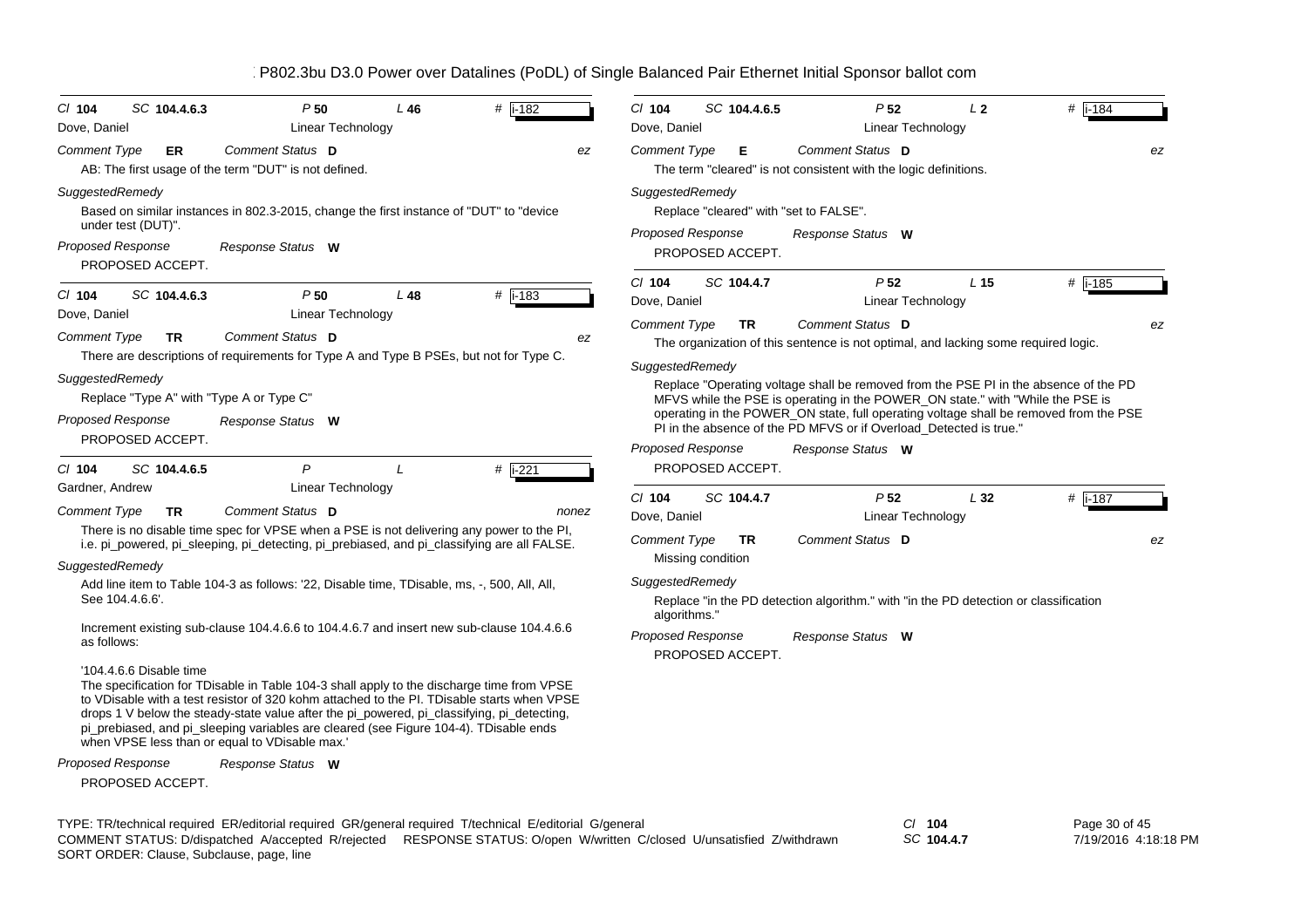| SC 104.5<br>$Cl$ 104<br>Law, David           | P <sub>52</sub><br><b>Hewlett Packard Enter</b>                                                                                                                                                                                                                                                                                                                                         | L29 | # $\overline{184}$ | SC 104.5.3.1<br>$CI$ 104<br>Stover, David                                                                  | P <sub>53</sub><br><b>Linear Technology</b>                                                                                                                                          | $L$ 10          | $#$ i-39 |
|----------------------------------------------|-----------------------------------------------------------------------------------------------------------------------------------------------------------------------------------------------------------------------------------------------------------------------------------------------------------------------------------------------------------------------------------------|-----|--------------------|------------------------------------------------------------------------------------------------------------|--------------------------------------------------------------------------------------------------------------------------------------------------------------------------------------|-----------------|----------|
| <b>Comment Type</b><br>т<br>its PI.          | Comment Status D<br>The text 'A device that is capable of becoming a PD may have the ability to draw power<br>from an alternate power source. A PD requiring power from the PI may simultaneously<br>draw power from an alternate power source.' appears to be duplicative to subclause<br>104.5.6, but less detailed in respect to the PD drawing none, some, or all of its power from |     | nonez              | <b>Comment Type</b><br>Е<br>"T_power_dly".<br>SuggestedRemedy                                              | Comment Status D<br>Symbol reference to "t_powerdly", which does not exist. The defined symbol is<br>Replace reference to "t_powerdly" with "T_power_dly"                            |                 | ez       |
| SuggestedRemedy                              | Suggest that this text in subclause 104.5 be deleted.                                                                                                                                                                                                                                                                                                                                   |     |                    | Proposed Response<br>PROPOSED ACCEPT.                                                                      | Response Status W                                                                                                                                                                    |                 |          |
| <b>Proposed Response</b><br>PROPOSED ACCEPT. | Response Status W                                                                                                                                                                                                                                                                                                                                                                       |     |                    | SC 104.5.3.1<br>$Cl$ 104<br>Dove, Daniel                                                                   | P <sub>53</sub><br>Linear Technology                                                                                                                                                 | L <sub>11</sub> | #  i-188 |
| SC 104.5<br>$Cl$ 104<br>Dove, Daniel         | P <sub>52</sub><br>Linear Technology                                                                                                                                                                                                                                                                                                                                                    | L29 | #  i-186           | <b>Comment Type</b><br>Е                                                                                   | Comment Status D<br>the statement "enable MDI power" is not clear                                                                                                                    |                 | ez       |
| <b>Comment Type</b><br>$\mathbf T$           | Comment Status D<br>The text 'A device that is capable of becoming a PD may have the ability to draw power<br>from an alternate power source. A PD requiring power from the PI may simultaneously<br>draw power from an alternate power source.' appears to be duplicative to subclause<br>104.5.6, but less detailed in respect to the PD drawing none, some, or all of its power from |     | nonez              | SuggestedRemedy<br>Insert "to the load" after "MDI power".<br><b>Proposed Response</b><br>PROPOSED ACCEPT. | Response Status W                                                                                                                                                                    |                 |          |
| its PI.<br>SuggestedRemedy                   | Suggest that this text in subclause 104.5 be deleted.                                                                                                                                                                                                                                                                                                                                   |     |                    | SC 104.5.3.1<br>$Cl$ 104<br>Dove, Daniel                                                                   | P <sub>53</sub><br><b>Linear Technology</b>                                                                                                                                          | L <sub>35</sub> | # i-189  |
| <b>Proposed Response</b><br>PROPOSED REJECT. | Response Status Z                                                                                                                                                                                                                                                                                                                                                                       |     |                    | <b>Comment Type</b><br>Е                                                                                   | Comment Status D<br>application of "power" is inconsistent with the actual function.                                                                                                 |                 | ez       |
|                                              | This comment was WITHDRAWN by the commenter.                                                                                                                                                                                                                                                                                                                                            |     |                    | SuggestedRemedy                                                                                            | I believe this should say "application of full operating voltage". Note, other instances of<br>"operating voltage" on this page should be caught with the S&R in my earlier comment. |                 |          |
| Duplicate comment with i-84.                 |                                                                                                                                                                                                                                                                                                                                                                                         |     |                    | <b>Proposed Response</b><br>PROPOSED ACCEPT.                                                               | Response Status W                                                                                                                                                                    |                 |          |

*SC* **104.5.3.1**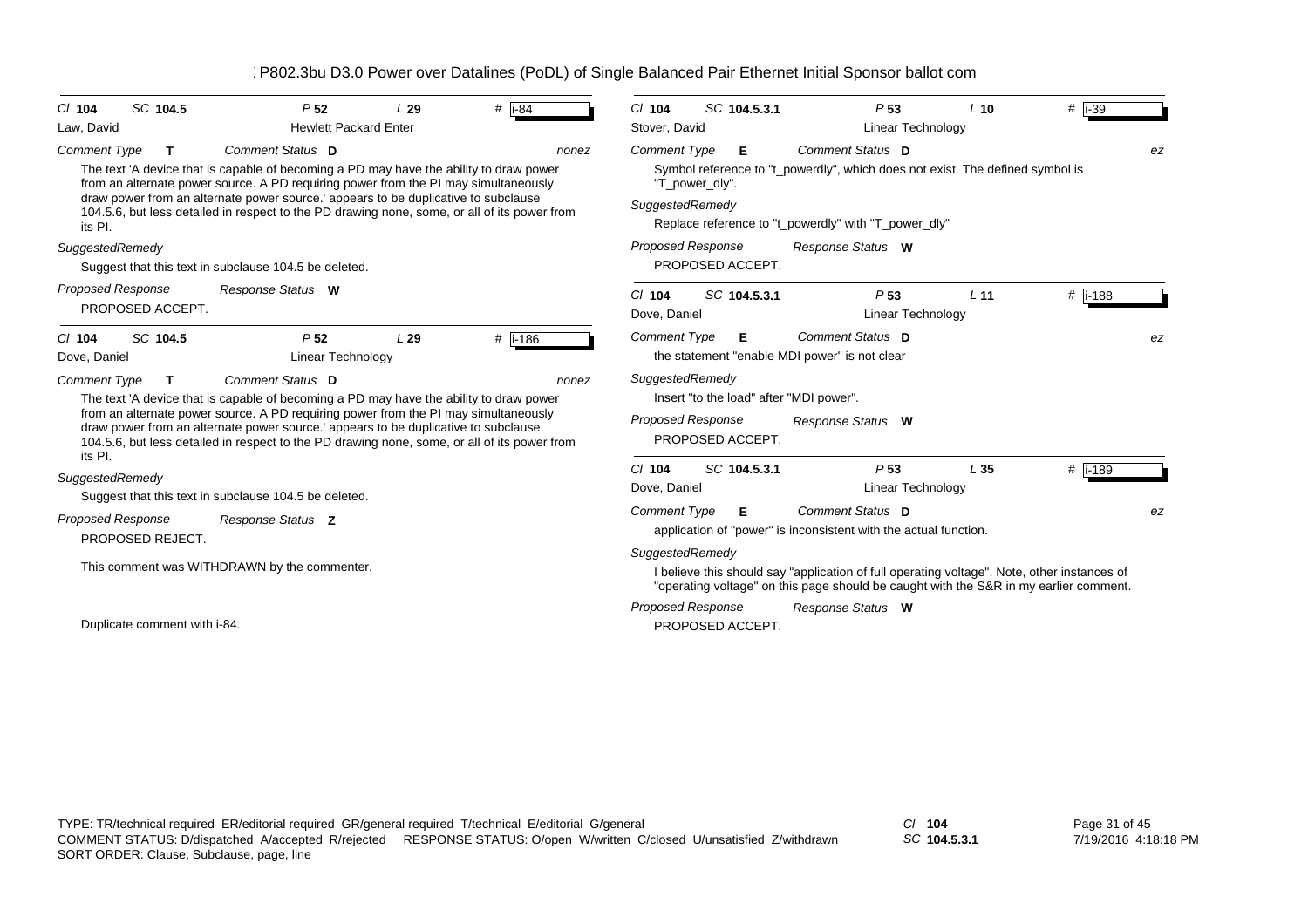| B802.3bu D3.0 Power over Datalines (PoDL) of Single Balanced Pair Ethernet Initial Sponsor ballot com |  |  |
|-------------------------------------------------------------------------------------------------------|--|--|
|                                                                                                       |  |  |

| $Cl$ 104<br>SC 104.5.3.3<br>Zimmerman, George                                                  | P <sub>53</sub><br>Commscope and Line                                                                              | L21                         | $\#$ i-130          | $Cl$ 104<br>Dove, Daniel                                                                                                                                                                                                                                                                                                                                       | SC 104.5.3.3                                   | P <sub>54</sub><br>Linear Technology                                                                                                                                                               | L <sub>2</sub>  | $#$ i-191             |
|------------------------------------------------------------------------------------------------|--------------------------------------------------------------------------------------------------------------------|-----------------------------|---------------------|----------------------------------------------------------------------------------------------------------------------------------------------------------------------------------------------------------------------------------------------------------------------------------------------------------------------------------------------------------------|------------------------------------------------|----------------------------------------------------------------------------------------------------------------------------------------------------------------------------------------------------|-----------------|-----------------------|
| <b>Comment Type</b><br>Е<br>"V PD" are an exception.                                           | Comment Status D<br>"Disconnect_PD" - normal style is not to capitalize variable names of this sort (voltages like |                             | ez                  | <b>Comment Type</b>                                                                                                                                                                                                                                                                                                                                            | E.<br>actual parameter Iwakeup_PD              | Comment Status D<br>when referencing the "wakeup signature current" I think it would be helpful to reference the                                                                                   |                 | ez                    |
| SuggestedRemedy                                                                                | Change Disconnect_PD to "disconnect_pd" on P53 L21 and Figure 104-8                                                |                             |                     | SuggestedRemedy                                                                                                                                                                                                                                                                                                                                                |                                                | replace "wakeup signature current" with "wakeup signature current (Iwakeup_PD)                                                                                                                     |                 |                       |
| <b>Proposed Response</b><br>PROPOSED ACCEPT.                                                   | Response Status W                                                                                                  |                             |                     | <b>Proposed Response</b>                                                                                                                                                                                                                                                                                                                                       | PROPOSED ACCEPT.                               | Response Status W                                                                                                                                                                                  |                 |                       |
| SC 104.5.3.3<br>$CI$ 104<br>Law, David                                                         | P <sub>53</sub><br><b>Hewlett Packard Enter</b>                                                                    | L50                         | # $\overline{1-85}$ | CI 104<br>Dove, Daniel                                                                                                                                                                                                                                                                                                                                         | SC 104.5.3.3                                   | P <sub>54</sub><br>Linear Technology                                                                                                                                                               | L <sub>19</sub> | # i-192               |
| <b>Comment Type</b><br>T.<br>wakeup signature is to be applied '.                              | Comment Status D<br>Suggest that ' wakeup signature current is to be applied ' should be changed to read '         |                             | ez                  | <b>Comment Type</b><br>SuggestedRemedy                                                                                                                                                                                                                                                                                                                         | TR<br>Missing Variable/Term                    | Comment Status D                                                                                                                                                                                   |                 | ez                    |
| SuggestedRemedy<br>See comment.                                                                |                                                                                                                    |                             |                     |                                                                                                                                                                                                                                                                                                                                                                | at the PI interface of the PD".                | Vpd is referred to in multiple locations, but never defined. Add "Vpd The voltage measured                                                                                                         |                 |                       |
| <b>Proposed Response</b><br>PROPOSED ACCEPT.                                                   | Response Status W                                                                                                  |                             |                     | <b>Proposed Response</b>                                                                                                                                                                                                                                                                                                                                       | PROPOSED ACCEPT.                               | Response Status W                                                                                                                                                                                  |                 |                       |
| SC 104.5.3.3<br>$CI$ 104                                                                       | P <sub>53</sub>                                                                                                    | L50                         | # i-190             | CI 104                                                                                                                                                                                                                                                                                                                                                         | SC 104.5.3.4                                   | P <sub>54</sub>                                                                                                                                                                                    | L30             | $#$ $\overline{1-43}$ |
| Dove, Daniel                                                                                   | Linear Technology                                                                                                  |                             |                     | Stover, David                                                                                                                                                                                                                                                                                                                                                  |                                                | Linear Technology                                                                                                                                                                                  |                 |                       |
| <b>Comment Type</b><br>$\mathbf{T}$<br>wakeup signature is to be applied '.<br>SuggestedRemedy | Comment Status D<br>Suggest that ' wakeup signature current is to be applied ' should be changed to read '         |                             | ez                  | <b>Comment Type</b>                                                                                                                                                                                                                                                                                                                                            | Е<br>referenced elsewhere in the document.     | Comment Status D<br>Timers do not reference the symbol of the specific parameter to which they refer. In some<br>cases (e.g., sccp_watchdog_timer), the intended symbol (T_SCCP_watchdog) is never |                 | ez                    |
| See comment.<br>Proposed Response<br>PROPOSED ACCEPT.                                          |                                                                                                                    | SuggestedRemedy<br>follows: | communication       | Add/Modify Table references in all PD timer definitions to include the specific symbol of the<br>parameter to which they refer. For example, modify sccp_watchdog_timer definition as<br>"A timer used to limit the time in the DO CLASSIFICATION state in the event serial<br>between the PSE and PD is idle or stalled; see T_SCCP_watchdog in Table 104-6." |                                                |                                                                                                                                                                                                    |                 |                       |
|                                                                                                |                                                                                                                    |                             |                     | <b>Proposed Response</b>                                                                                                                                                                                                                                                                                                                                       | PROPOSED ACCEPT IN PRINCIPLE.<br>PD subclause. | Response Status W<br>Editor to add timer symbols next to Table 104-6 cross references for all timers defined in                                                                                    |                 |                       |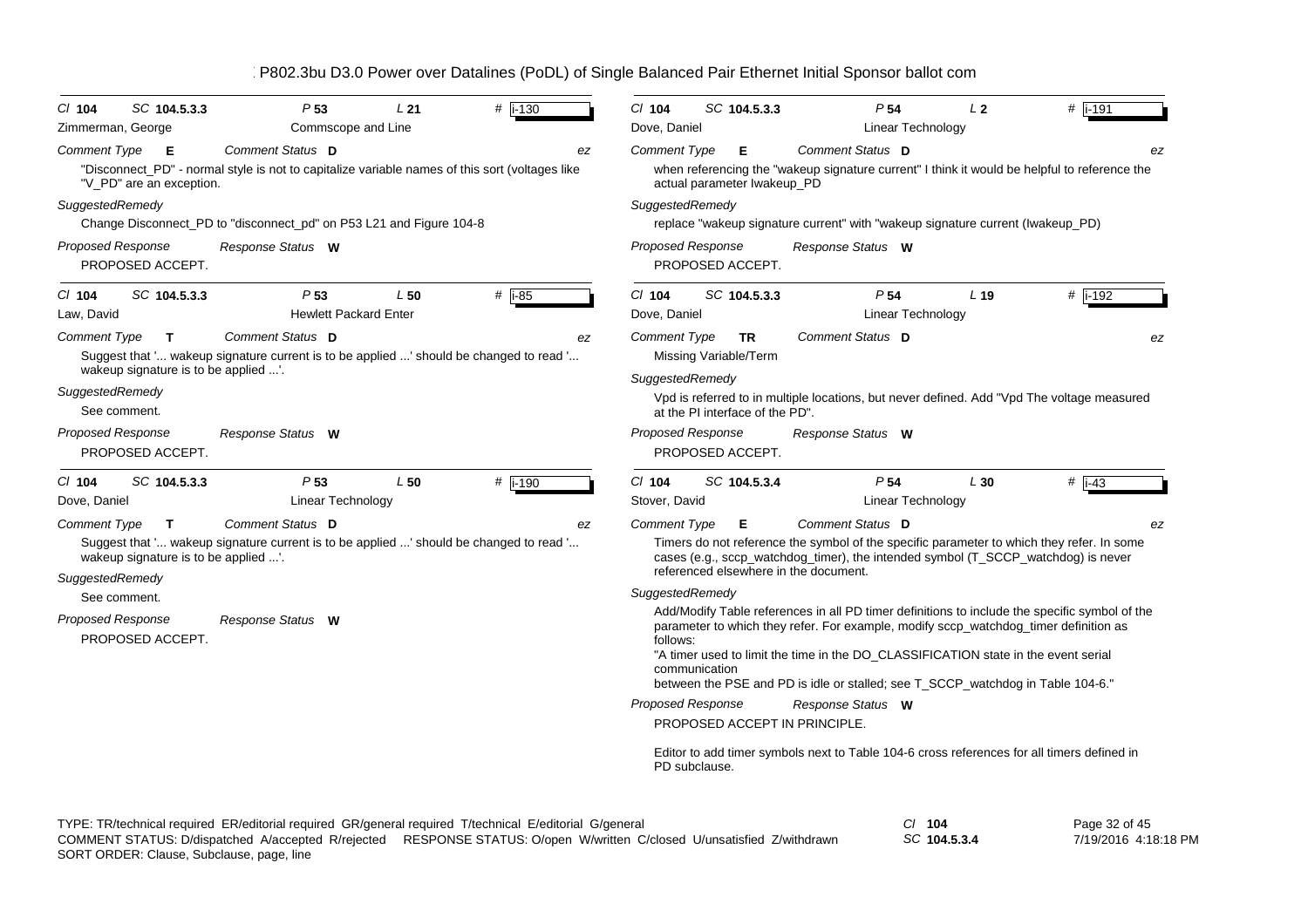| $CI$ 104                 | SC 104.5.3.4                  | P 54                                                                                                                                                                                                                                                  | L36            | $#$ i-40             | $Cl$ 104            | SC 104.5.4                   | P <sub>55</sub>                                                                                                                                                                                                                                                                                                                                                               | L39 | # $\overline{1.65}$ |
|--------------------------|-------------------------------|-------------------------------------------------------------------------------------------------------------------------------------------------------------------------------------------------------------------------------------------------------|----------------|----------------------|---------------------|------------------------------|-------------------------------------------------------------------------------------------------------------------------------------------------------------------------------------------------------------------------------------------------------------------------------------------------------------------------------------------------------------------------------|-----|---------------------|
| Stover, David            |                               | <b>Linear Technology</b>                                                                                                                                                                                                                              |                |                      | Law, David          |                              | <b>Hewlett Packard Enter</b>                                                                                                                                                                                                                                                                                                                                                  |     |                     |
| <b>Comment Type</b>      | Е                             | Comment Status D<br>Timer name "tpowerdly_timer" could be made to better reflect parameter symbol.                                                                                                                                                    |                | ez                   | <b>Comment Type</b> | т                            | Comment Status D<br>Subclause 104.5.4 'PD signature' states that 'A PD shall present a valid detection signature                                                                                                                                                                                                                                                              |     | nonez               |
| SuggestedRemedy          |                               | Replace all instances of "tpowerdly timer" in 104.5.3 with "tpower dly timer".                                                                                                                                                                        |                |                      |                     |                              | when VPD is less than Vsig_enable.'. Since Vsig_enable is 4.3 V max to 3.6 V min (Table<br>104-4), this seems to require a valid detection signature to be present from a threshold in<br>the range 4.3 V max to 3.6 V min and any voltage less than that threshold. Subclause                                                                                                |     |                     |
| <b>Proposed Response</b> | PROPOSED ACCEPT.              | Response Status W                                                                                                                                                                                                                                     |                |                      |                     |                              | 104.5.6.2 'Input current' however states that 'A PD that requires detection and power-up<br>shall draw current in the range of IWakeup_PD for at least TWakeup_PD when Vsleep_PD<br>min < VPD < Vsleep max as specified in Table 104-3 and Table 104-6.'. Since Vsleep max<br>is 3.5 V (Table 104-3, item 10), less than the Vsig_enable min $(3.6V)$ . These seems to be     |     |                     |
| $Cl$ 104                 | SC 104.5.3.6                  | P <sub>55</sub>                                                                                                                                                                                                                                       | L <sub>1</sub> | # i-222              |                     | conflicting requirements.    |                                                                                                                                                                                                                                                                                                                                                                               |     |                     |
| Gardner, Andrew          |                               | <b>Linear Technology</b>                                                                                                                                                                                                                              |                |                      | SuggestedRemedy     |                              |                                                                                                                                                                                                                                                                                                                                                                               |     |                     |
| <b>Comment Type</b>      | <b>TR</b>                     | Comment Status D                                                                                                                                                                                                                                      |                | nonez                |                     | Please clarify.              |                                                                                                                                                                                                                                                                                                                                                                               |     |                     |
|                          |                               | PD state diagram behavior in the FAULT state needs to be clarified.                                                                                                                                                                                   |                |                      |                     | <b>Proposed Response</b>     | Response Status W                                                                                                                                                                                                                                                                                                                                                             |     |                     |
| SuggestedRemedy          |                               |                                                                                                                                                                                                                                                       |                |                      |                     |                              | PROPOSED ACCEPT IN PRINCIPLE.                                                                                                                                                                                                                                                                                                                                                 |     |                     |
| remedy.                  |                               | Propose changing UCT to !fault_detected for arc from FAULT to DISCONNECT. Add<br>enable mdi power<=FALSE and present mfvs<=FALSE to FAULT state assignments. Set<br>pd_fault<=FALSE in the DISCONNECT state. See gardner_3bu_03_0716.pdf for complete |                |                      |                     |                              | The PD signature is enabled when VPD is in the range of Vsig_enable and it is disabled<br>when it is in the range of Vsig_disable. Although the detection signature is not discoverable<br>at the PD PI when VPD is in the range of Vsleep, it is enabled. A PD that requires wakeup<br>presents the wakeup signature current when VPD is in the range of Vsleep (consult PD) |     |                     |
| <b>Proposed Response</b> |                               | Response Status W                                                                                                                                                                                                                                     |                |                      |                     | state diagram).              |                                                                                                                                                                                                                                                                                                                                                                               |     |                     |
|                          | PROPOSED ACCEPT IN PRINCIPLE. |                                                                                                                                                                                                                                                       |                |                      |                     |                              |                                                                                                                                                                                                                                                                                                                                                                               |     |                     |
|                          |                               | Adopt remedy as proposed on slides x-y of gardner_3bu_3_0716.pdf.                                                                                                                                                                                     |                |                      |                     | Propose changing:            |                                                                                                                                                                                                                                                                                                                                                                               |     |                     |
|                          |                               | P <sub>54</sub>                                                                                                                                                                                                                                       |                |                      |                     |                              | "A PD shall present a valid detection signature when VPD is less than Vsig_enable."                                                                                                                                                                                                                                                                                           |     |                     |
| $Cl$ 104<br>Dove, Daniel | SC 104.5.4                    | <b>Linear Technology</b>                                                                                                                                                                                                                              | L39            | # $\overline{1-226}$ | to                  |                              |                                                                                                                                                                                                                                                                                                                                                                               |     |                     |
| <b>Comment Type</b>      | <b>GR</b>                     | Comment Status D                                                                                                                                                                                                                                      |                | nonez                |                     |                              | "A PD shall enable a valid detection signature when VPD is in the range of Vsig_enable."                                                                                                                                                                                                                                                                                      |     |                     |
|                          |                               | DA: I would like to see PDs not be required to show a valid signature during detection.<br>This would allow them to only be powered by PSEs that do classification.                                                                                   |                |                      |                     | In order to clarify 104.5.4. |                                                                                                                                                                                                                                                                                                                                                                               |     |                     |
| SuggestedRemedy          |                               |                                                                                                                                                                                                                                                       |                |                      |                     |                              |                                                                                                                                                                                                                                                                                                                                                                               |     |                     |
|                          | See abramson_01bu_0516.pdf    |                                                                                                                                                                                                                                                       |                |                      |                     |                              |                                                                                                                                                                                                                                                                                                                                                                               |     |                     |
| <b>Proposed Response</b> |                               | Response Status W                                                                                                                                                                                                                                     |                |                      |                     |                              |                                                                                                                                                                                                                                                                                                                                                                               |     |                     |
|                          | PROPOSED ACCEPT IN PRINCIPLE. |                                                                                                                                                                                                                                                       |                |                      |                     |                              |                                                                                                                                                                                                                                                                                                                                                                               |     |                     |
|                          | Duplicate comment with i-106. |                                                                                                                                                                                                                                                       |                |                      |                     |                              |                                                                                                                                                                                                                                                                                                                                                                               |     |                     |

*SC* **104.5.4**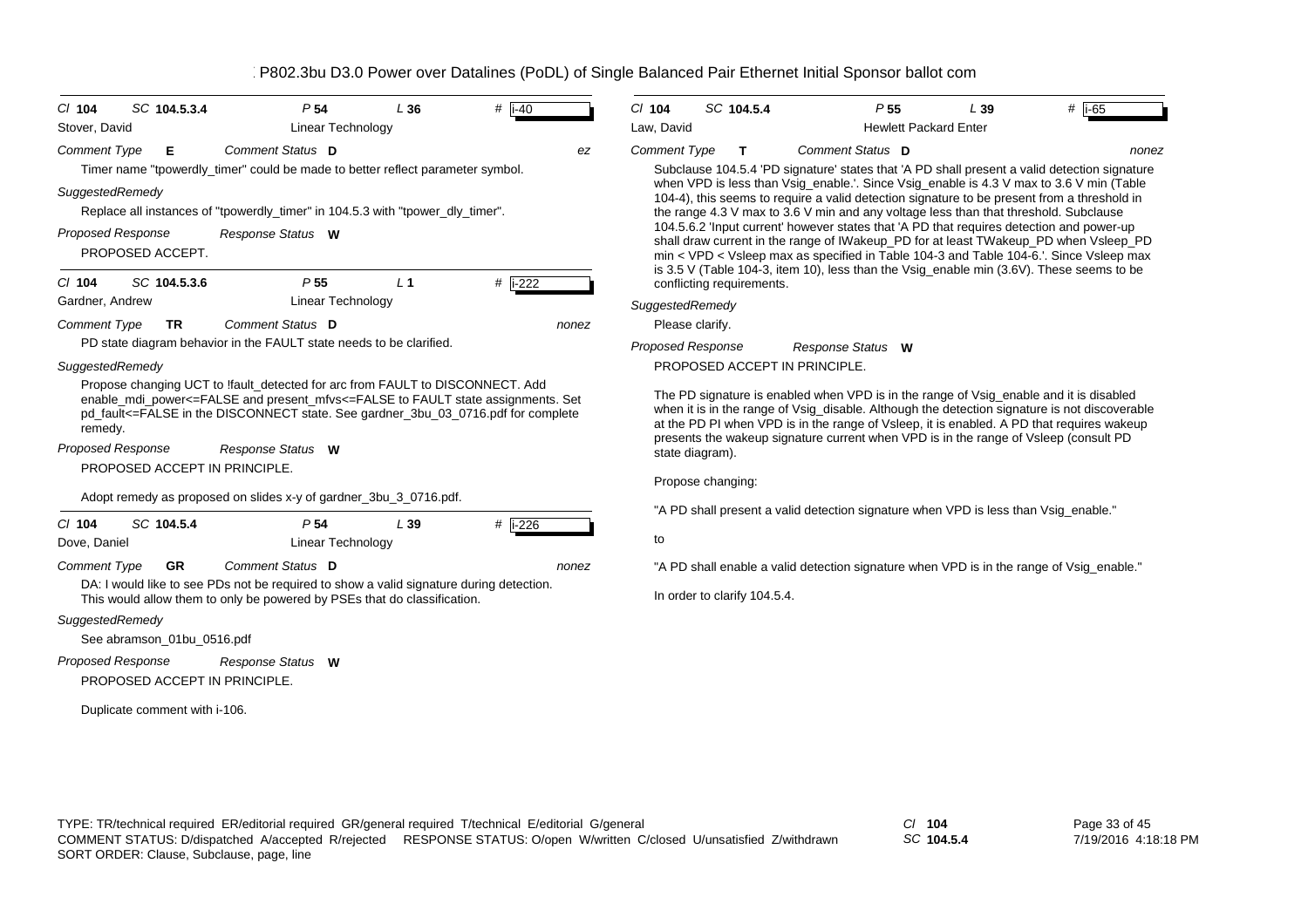| $Cl$ 104            | SC 104.5.4                            | P <sub>55</sub>                                                                                                                                                                                                                                                                                                                                                          | L39 | #  i-193 | SC 104.5.4<br>$Cl$ 104                                                                                                 |   |  |
|---------------------|---------------------------------------|--------------------------------------------------------------------------------------------------------------------------------------------------------------------------------------------------------------------------------------------------------------------------------------------------------------------------------------------------------------------------|-----|----------|------------------------------------------------------------------------------------------------------------------------|---|--|
| Dove, Daniel        |                                       | Linear Technology                                                                                                                                                                                                                                                                                                                                                        |     |          | Dove, Daniel                                                                                                           |   |  |
| Comment Type        | т                                     | Comment Status D                                                                                                                                                                                                                                                                                                                                                         |     | nonez    | <b>Comment Type</b><br>Т                                                                                               |   |  |
|                     |                                       | DL: Subclause 104.5.4 'PD signature' states that 'A PD shall present a valid detection<br>signature when VPD is less than Vsig_enable.'. Since Vsig_enable is 4.3 V max to 3.6 V<br>min (Table 104-4), this seems to require a valid detection signature to be present from a<br>threshold in the range 4.3 V max to 3.6 V min and any voltage less than that threshold. |     |          | DL: While it is correct that '/<br>104-4 is assured to pass de<br>necessarily be powered due<br>from CLASSIFICATION EV |   |  |
|                     |                                       | Subclause 104.5.6.2 'Input current' however states that 'A PD that requires detection and<br>power-up shall draw current in the range of IWakeup_PD for at least TWakeup_PD when                                                                                                                                                                                         |     |          | SuggestedRemedy                                                                                                        |   |  |
|                     |                                       | Vsleep_PD min < VPD < Vsleep max as specified in Table 104-3 and Table 104-6.'. Since<br>Vsleep max is 3.5 V (Table 104-3, item 10), less than the Vsig_enable min (3.6V). These                                                                                                                                                                                         |     |          | Suggest the text ' pass de<br>not necessarily be powered                                                               |   |  |
|                     | seems to be conflicting requirements. |                                                                                                                                                                                                                                                                                                                                                                          |     |          | Proposed Response                                                                                                      | R |  |
| SuggestedRemedy     |                                       |                                                                                                                                                                                                                                                                                                                                                                          |     |          | PROPOSED REJECT.                                                                                                       |   |  |
|                     | Please clarify.                       |                                                                                                                                                                                                                                                                                                                                                                          |     |          | While the explanatory text is                                                                                          |   |  |
|                     | Proposed Response                     | Response Status W                                                                                                                                                                                                                                                                                                                                                        |     |          | See 104.4.4.                                                                                                           |   |  |
|                     | PROPOSED ACCEPT IN PRINCIPLE.         |                                                                                                                                                                                                                                                                                                                                                                          |     |          | SC 104.5.4<br>$Cl$ 104                                                                                                 |   |  |
|                     |                                       | Duplicate comment with i-65. Remedy as per remedy for comment i-65.                                                                                                                                                                                                                                                                                                      |     |          | Law, David                                                                                                             |   |  |
| $Cl$ 104            | SC 104.5.4                            | P <sub>55</sub>                                                                                                                                                                                                                                                                                                                                                          | L45 | #  i-194 | <b>Comment Type</b><br>Т                                                                                               |   |  |
| Dove, Daniel        |                                       | Linear Technology                                                                                                                                                                                                                                                                                                                                                        |     |          | While it is correct that 'A PD                                                                                         |   |  |
| <b>Comment Type</b> | Е                                     | Comment Status D<br>The text says "A valid PD detection signature shall have the characteristics of Table 104-                                                                                                                                                                                                                                                           |     | ez       | 4 is assured to pass detecti<br>necessarily be powered due<br>from CLASSIFICATION EV                                   |   |  |
|                     |                                       | 4." which is ambiguous. Does it mean "all of the characteristics" or "at least one"?                                                                                                                                                                                                                                                                                     |     |          | SuggestedRemedy                                                                                                        |   |  |
| SuggestedRemedy     |                                       | replace with "A valid PD detection signature shall have all of the characteristics of Table                                                                                                                                                                                                                                                                              |     |          | Suggest the text ' pass de<br>not necessarily be powered                                                               |   |  |
| $104 - 4.$ "        |                                       |                                                                                                                                                                                                                                                                                                                                                                          |     |          | <b>Proposed Response</b>                                                                                               | R |  |
|                     | <b>Proposed Response</b>              | Response Status W                                                                                                                                                                                                                                                                                                                                                        |     |          | PROPOSED REJECT.                                                                                                       |   |  |
|                     | PROPOSED ACCEPT.                      |                                                                                                                                                                                                                                                                                                                                                                          |     |          | While the explanatory text is                                                                                          |   |  |

| $CI$ 104                 | SC 104.5.4       | P <sub>55</sub>                                                                                                                                                                                                                                   |                   | L 49                         | #  i-195                                                                                         |
|--------------------------|------------------|---------------------------------------------------------------------------------------------------------------------------------------------------------------------------------------------------------------------------------------------------|-------------------|------------------------------|--------------------------------------------------------------------------------------------------|
| Dove, Daniel             |                  |                                                                                                                                                                                                                                                   | Linear Technology |                              |                                                                                                  |
| <b>Comment Type</b>      | т                | Comment Status D                                                                                                                                                                                                                                  |                   |                              | nonez                                                                                            |
|                          |                  | 104-4 is assured to pass detection.', it may however be prudent to add that it may not<br>necessarily be powered due to the PSE not having sufficient available power (transition<br>from CLASSIFICATION_EVAL to RESTART due to !power_avalible). |                   |                              | DL: While it is correct that 'A PD that presents a signature within the limits set out in Table  |
| SuggestedRemedy          |                  |                                                                                                                                                                                                                                                   |                   |                              |                                                                                                  |
|                          |                  | Suggest the text ' pass detection.' be changed to read ' pass detection, although may<br>not necessarily be powered due to the PSE being unable to source the required power.'.                                                                   |                   |                              |                                                                                                  |
| <b>Proposed Response</b> |                  | <b>Response Status</b>                                                                                                                                                                                                                            | W                 |                              |                                                                                                  |
|                          | PROPOSED REJECT. |                                                                                                                                                                                                                                                   |                   |                              |                                                                                                  |
|                          | See 104.4.4.     |                                                                                                                                                                                                                                                   |                   |                              | While the explanatory text is useful, it is inappropriate because it describes PSE behaviour.    |
| $Cl$ 104                 | SC 104.5.4       | P <sub>55</sub>                                                                                                                                                                                                                                   |                   | L 49                         | # i-66                                                                                           |
| Law, David               |                  |                                                                                                                                                                                                                                                   |                   | <b>Hewlett Packard Enter</b> |                                                                                                  |
| <b>Comment Type</b>      | т                | Comment Status D                                                                                                                                                                                                                                  |                   |                              | ez                                                                                               |
|                          |                  | 4 is assured to pass detection.', it may however be prudent to add that it may not<br>necessarily be powered due to the PSE not having sufficient available power (transition<br>from CLASSIFICATION_EVAL to RESTART due to !power_avalible).     |                   |                              | While it is correct that 'A PD that presents a signature within the limits set out in Table 104- |
| SuggestedRemedy          |                  |                                                                                                                                                                                                                                                   |                   |                              |                                                                                                  |
|                          |                  | Suggest the text ' pass detection.' be changed to read ' pass detection, although may<br>not necessarily be powered due to the PSE being unable to source the required power.'.                                                                   |                   |                              |                                                                                                  |
| <b>Proposed Response</b> |                  | <b>Response Status</b>                                                                                                                                                                                                                            | w                 |                              |                                                                                                  |
|                          | PROPOSED REJECT. |                                                                                                                                                                                                                                                   |                   |                              |                                                                                                  |
|                          | See 104.4.4.     |                                                                                                                                                                                                                                                   |                   |                              | While the explanatory text is useful, it is inappropriate because it describes PSE behaviour.    |
|                          |                  |                                                                                                                                                                                                                                                   |                   |                              |                                                                                                  |
|                          |                  |                                                                                                                                                                                                                                                   |                   |                              |                                                                                                  |
|                          |                  |                                                                                                                                                                                                                                                   |                   |                              |                                                                                                  |
|                          |                  |                                                                                                                                                                                                                                                   |                   |                              |                                                                                                  |
|                          |                  |                                                                                                                                                                                                                                                   |                   |                              |                                                                                                  |

*SC* **104.5.4**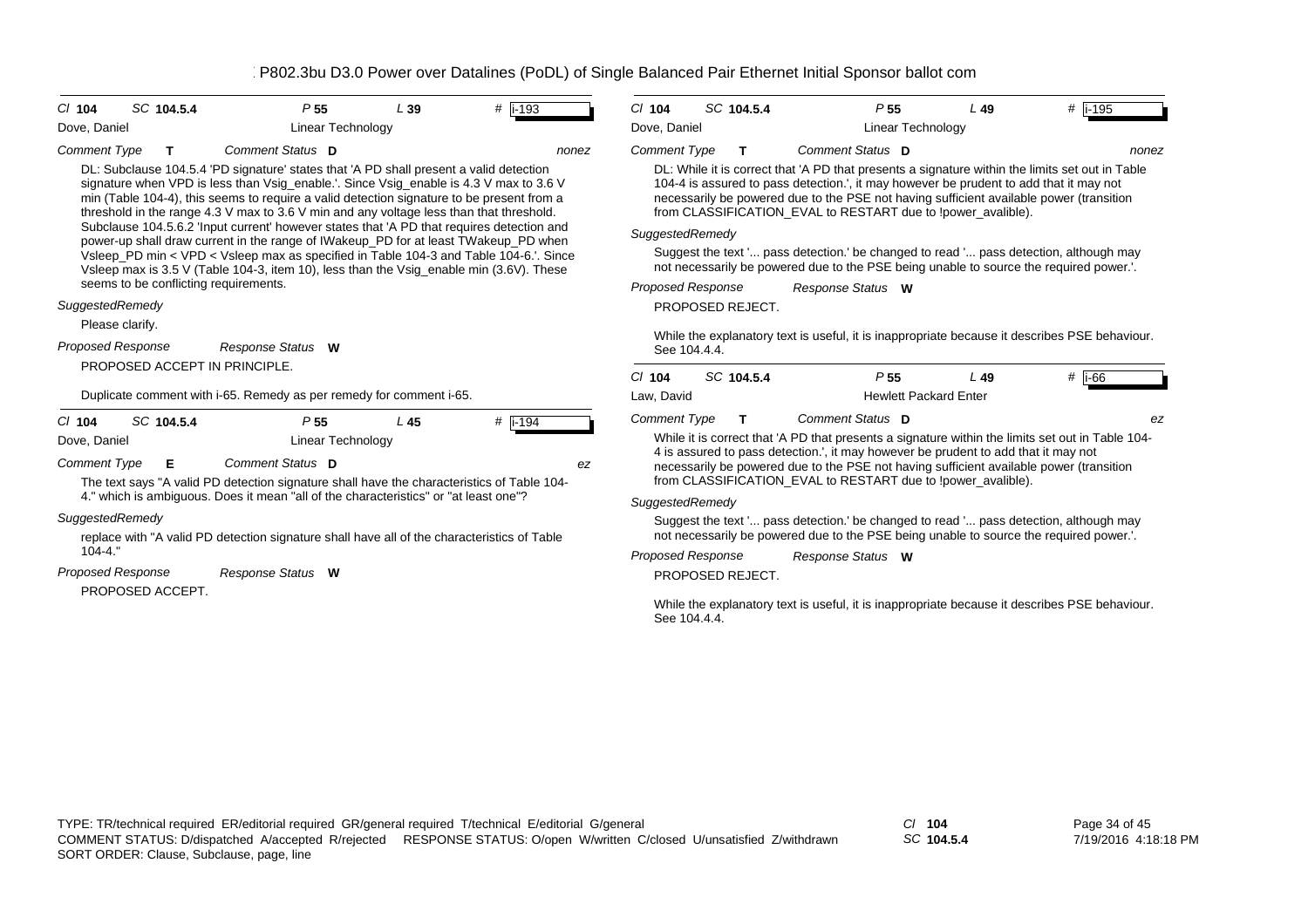| $Cl$ 104            | SC 104.5.4                                   | P <sub>56</sub>                                                                                                                                                                                                                                                                                                                                                         | $\perp$ 1      | $#$ i-196 | $CI$ 104                  | SC 104.5.6                                   |                                                                                                 | P <sub>57</sub>                             | $L_6$ | # $\overline{$ i-197                                                                                                                                                                                                                                                            |
|---------------------|----------------------------------------------|-------------------------------------------------------------------------------------------------------------------------------------------------------------------------------------------------------------------------------------------------------------------------------------------------------------------------------------------------------------------------|----------------|-----------|---------------------------|----------------------------------------------|-------------------------------------------------------------------------------------------------|---------------------------------------------|-------|---------------------------------------------------------------------------------------------------------------------------------------------------------------------------------------------------------------------------------------------------------------------------------|
| Dove, Daniel        |                                              | <b>Linear Technology</b>                                                                                                                                                                                                                                                                                                                                                |                |           | Dove, Daniel              |                                              |                                                                                                 | <b>Linear Technology</b>                    |       |                                                                                                                                                                                                                                                                                 |
| <b>Comment Type</b> | т                                            | Comment Status D                                                                                                                                                                                                                                                                                                                                                        |                | ez        | <b>Comment Type</b>       | $\mathbf{T}$                                 | Comment Status D                                                                                |                                             |       | ez                                                                                                                                                                                                                                                                              |
|                     |                                              | Subclause 104.1.2 'Relationship of PoDL to the IEEE 802.3 architecture' states that 'The<br>Power Interface (PI) is the generic term that refers to the mechanical and electrical<br>interface between the PSE or PD and the transmission medium.'. Based on this suggest<br>the term 'PI' should be used rather than 'connector' when referencing a measurement point. |                |           |                           | Von max as 5.75 V (item 4a).                 |                                                                                                 |                                             |       | Subclause 104.5.6.1 'PD input voltage' states that 'The PD shall remain off until the input<br>voltage reaches a value in the range of VOn, as specified in Table 104-6, after a delay<br>greater than Tpower_dly.'. For the case of a 12 V unregulated PSE 104-6 however lists |
| SuggestedRemedy     |                                              |                                                                                                                                                                                                                                                                                                                                                                         |                |           |                           |                                              |                                                                                                 |                                             |       | Subclause 104.5.6.1 however also states that 'The PD shall turn on or off without startup                                                                                                                                                                                       |
|                     |                                              | Suggest that that text ' measured at PD connector' should be changed to read '<br>measured at PD PI' here and on line 12 as well.                                                                                                                                                                                                                                       |                |           |                           |                                              |                                                                                                 |                                             |       | oscillation and within the first trial when a voltage in the range of VPSE (as defined in Table<br>104-1) is applied with a series resistance within the range of valid channel resistance.'. For                                                                               |
|                     | <b>Proposed Response</b><br>PROPOSED ACCEPT. | Response Status W                                                                                                                                                                                                                                                                                                                                                       |                |           | as 5.6 V.                 |                                              |                                                                                                 |                                             |       | the case of a 12 V unregulated PSE Table 104-1 lists VPSE(min) for a Class code 0 PSE                                                                                                                                                                                           |
| $Cl$ 104            | SC 104.5.4                                   | P <sub>56</sub>                                                                                                                                                                                                                                                                                                                                                         | L <sub>1</sub> | # i-67    |                           |                                              |                                                                                                 |                                             |       | Based on the above it appears that a conformant class code 0 PD need not turn on until                                                                                                                                                                                          |
| Law, David          |                                              | <b>Hewlett Packard Enter</b>                                                                                                                                                                                                                                                                                                                                            |                |           |                           |                                              | 5.6 V through a series resistance within the range of valid channel resistance.                 |                                             |       | 5.75 V (Von max), yet Subclause 104.5.6.1 requires that it turn on when a PSE supplies                                                                                                                                                                                          |
| <b>Comment Type</b> | Т                                            | Comment Status D                                                                                                                                                                                                                                                                                                                                                        |                | ez        | SuggestedRemedy           |                                              |                                                                                                 |                                             |       |                                                                                                                                                                                                                                                                                 |
|                     |                                              | Subclause 104.1.2 'Relationship of PoDL to the IEEE 802.3 architecture' states that 'The                                                                                                                                                                                                                                                                                |                |           |                           | Please verify the respective values.         |                                                                                                 |                                             |       |                                                                                                                                                                                                                                                                                 |
|                     |                                              | Power Interface (PI) is the generic term that refers to the mechanical and electrical<br>interface between the PSE or PD and the transmission medium.'. Based on this suggest<br>the term 'PI' should be used rather than 'connector' when referencing a measurement point.                                                                                             |                |           |                           | <b>Proposed Response</b><br>PROPOSED REJECT. | Response Status Z                                                                               |                                             |       |                                                                                                                                                                                                                                                                                 |
| SuggestedRemedy     |                                              |                                                                                                                                                                                                                                                                                                                                                                         |                |           |                           |                                              | This comment was WITHDRAWN by the commenter.                                                    |                                             |       |                                                                                                                                                                                                                                                                                 |
|                     |                                              | Suggest that that text ' measured at PD connector' should be changed to read '<br>measured at PD PI' here and on line 12 as well.                                                                                                                                                                                                                                       |                |           |                           |                                              |                                                                                                 |                                             |       |                                                                                                                                                                                                                                                                                 |
|                     | <b>Proposed Response</b><br>PROPOSED ACCEPT. | Response Status W                                                                                                                                                                                                                                                                                                                                                       |                |           |                           |                                              | Duplicate comment with i-68. Remedy as per remedy for comment i-68.                             |                                             |       |                                                                                                                                                                                                                                                                                 |
|                     |                                              |                                                                                                                                                                                                                                                                                                                                                                         |                |           | $CI$ 104<br>Stover, David | SC 104.5.6                                   |                                                                                                 | P <sub>57</sub><br><b>Linear Technology</b> | $L_6$ | $#$ i-41                                                                                                                                                                                                                                                                        |
|                     |                                              |                                                                                                                                                                                                                                                                                                                                                                         |                |           | <b>Comment Type</b>       | Е                                            | Comment Status D<br>Mixed case usage in draft, "V_On" and "V_ON". "V_On" is the defined symbol. |                                             |       | ez                                                                                                                                                                                                                                                                              |
|                     |                                              |                                                                                                                                                                                                                                                                                                                                                                         |                |           | SuggestedRemedy           |                                              | Replace all instances of "V_ON" with "V_On".                                                    |                                             |       |                                                                                                                                                                                                                                                                                 |
|                     |                                              |                                                                                                                                                                                                                                                                                                                                                                         |                |           |                           | <b>Proposed Response</b>                     | Response Status W                                                                               |                                             |       |                                                                                                                                                                                                                                                                                 |

PROPOSED ACCEPT.

TYPE: TR/technical required ER/editorial required GR/general required T/technical E/editorial G/general *Cl* **104** SORT ORDER: Clause, Subclause, page, line COMMENT STATUS: D/dispatched A/accepted R/rejected RESPONSE STATUS: O/open W/written C/closed U/unsatisfied Z/withdrawn

*SC* **104.5.6**

Page 35 of 45 7/19/2016 4:18:18 PM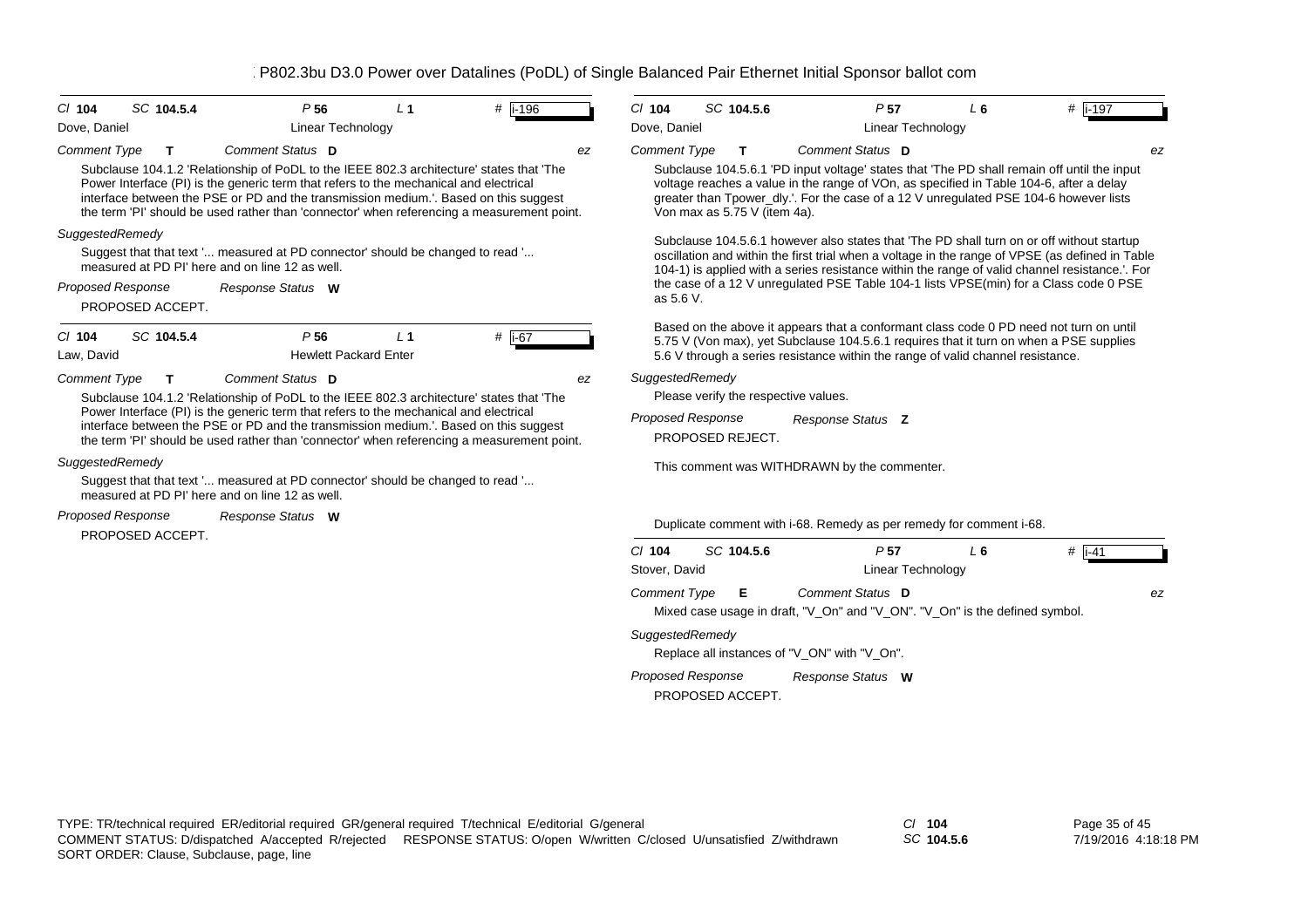*nonez*

| C/104      | SC 104.5.6 | P 57 |                              | # li-68 |
|------------|------------|------|------------------------------|---------|
| Law. David |            |      | <b>Hewlett Packard Enter</b> |         |

*Comment Type* **T** *Comment Status* **D**

Subclause 104.5.6.1 'PD input voltage' states that 'The PD shall remain off until the input voltage reaches a value in the range of VOn, as specified in Table 104-6, after a delay greater than Tpower\_dly.'. For the case of a 12 V unregulated PSE 104-6 however lists Von max as 5.75 V (item 4a).

Subclause 104.5.6.1 however also states that 'The PD shall turn on or off without startup oscillation and within the first trial when a voltage in the range of VPSE (as defined in Table 104-1) is applied with a series resistance within the range of valid channel resistance.'. For the case of a 12 V unregulated PSE Table 104-1 lists VPSE(min) for a Class code 0 PSE as 5.6 V.

Based on the above it appears that a conformant class code 0 PD need not turn on until 5.75 V (Von max), yet Subclause 104.5.6.1 requires that it turn on when a PSE supplies 5.6 V through a series resistance within the range of valid channel resistance.

## *SuggestedRemedy*

Please verify the respective values.

*Response Status* **W** *Proposed Response*

PROPOSED ACCEPT IN PRINCIPLE.

The values are correct. Since the open-circuit VPSE min for class 0 is 6V, the PD is assured of being able to turn on if its Von max is 5.75V. After the PD is drawing power from the PI, the VPSE may drop to as low as 5.6V and VPD may drop as low as 4.94V. The PD Voff min of 3.6V ensures that the PD will remain on.

| $Cl$ 104            | SC 104.5.6 | P 57                         | L 13 | $i-69$ |
|---------------------|------------|------------------------------|------|--------|
| Law. David          |            | <b>Hewlett Packard Enter</b> |      |        |
| <b>Comment Type</b> |            | Comment Status <b>D</b>      |      | nonez  |

Subclause 104.5.6.1 'PD input voltage' states that 'Once the PD is turned on, the PD may remain on in the input voltage range less than VOn min but greater than VOff.'. Based on this I suspect that there may be an error for the unregulated 24 V class values in Table 104- 6 for Von min (item 4d) which is 17.8 V and Voff (item 5d) which is 19.5 V. For this class, unlike all others, the Von min is lower that the Voff value, hence there is no range where VOn min is greater than VOff.

## *SuggestedRemedy*

If these values are correct, the text is subclause 104.5.6.1 may need clarified for the unregulated 24 V class.

PROPOSED ACCEPT IN PRINCIPLE. *Response Status* **W** *Proposed Response*

The value of Von min for the unregulated 24V class is too low and is in error.

Propose remedy on slides x-y gardner\_3bu\_4\_0716.pdf.

| C/104               | SC 104.5.6 | P 57                    | $-13$ | #  i-198 |
|---------------------|------------|-------------------------|-------|----------|
| Dove, Daniel        |            | Linear Technology       |       |          |
| <b>Comment Type</b> |            | Comment Status <b>D</b> |       | nonez    |

DL: Subclause 104.5.6.1 'PD input voltage' states that 'Once the PD is turned on, the PD may remain on in the input voltage range less than VOn min but greater than VOff.'. Based on this I suspect that there may be an error for the unregulated 24 V class values in Table 104-6 for Von min (item 4d) which is 17.8 V and Voff (item 5d) which is 19.5 V. For this class, unlike all others, the Von min is lower that the Voff value, hence there is no range where VOn min is greater than VOff.

### *SuggestedRemedy*

If these values are correct, the text is subclause 104.5.6.1 may need clarified for the unregulated 24 V class.

*Response Status* **W** *Proposed Response*

PROPOSED ACCEPT IN PRINCIPLE.

Duplicate comment with i-69. Remedy as per remedy for comment i-69.

*SC* **104.5.6**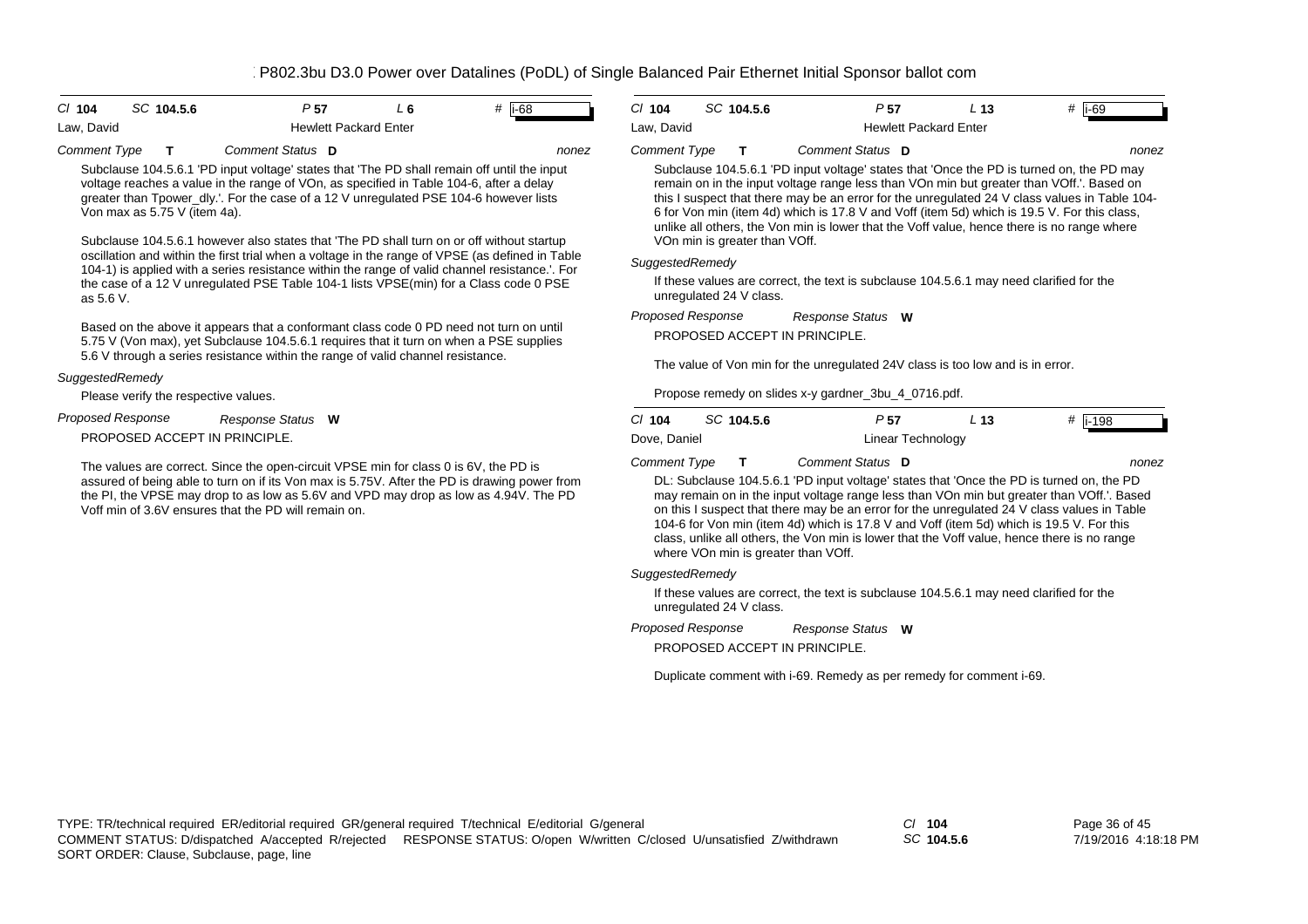| $CI$ 104                                      | SC 104.5.6                               | P <sub>57</sub>                                                                                                                                                    | L30 | $#$ i-17             |    | $Cl$ 104                 | SC 104.5.6                                      |                               | P <sub>58</sub>                                                                       | L <sub>11</sub> | $#$ i-18                                                                                                                                                                                                                                                                                                                                                                      |
|-----------------------------------------------|------------------------------------------|--------------------------------------------------------------------------------------------------------------------------------------------------------------------|-----|----------------------|----|--------------------------|-------------------------------------------------|-------------------------------|---------------------------------------------------------------------------------------|-----------------|-------------------------------------------------------------------------------------------------------------------------------------------------------------------------------------------------------------------------------------------------------------------------------------------------------------------------------------------------------------------------------|
| Anslow, Peter                                 |                                          | Ciena Corporation                                                                                                                                                  |     |                      |    | Anslow, Peter            |                                                 |                               | Ciena Corporation                                                                     |                 |                                                                                                                                                                                                                                                                                                                                                                               |
| <b>Comment Type</b>                           | Е<br>misconstrued as subtraction signs." | Comment Status D<br>The IEEE style manual says "Dashes should never be used because they can be                                                                    |     |                      | ez | <b>Comment Type</b>      | Е<br>for a particular cell in a table."         |                               | Comment Status D                                                                      |                 | ez<br>The IEEE style manual says "An em dash (--) should be used to indicate the lack of data                                                                                                                                                                                                                                                                                 |
| SuggestedRemedy<br><b>Proposed Response</b>   |                                          | Change "Classes 1-3 and 5-9" to "Classes 1 to 3 and 5 to 9"<br>Response Status W                                                                                   |     |                      |    | SuggestedRemedy          | Item 4, Min column                              |                               |                                                                                       |                 | Insert an em dash (Ctrl-q Shft-q) in Table 104-6, Item 13, Min column and Table 104-7,                                                                                                                                                                                                                                                                                        |
|                                               | PROPOSED ACCEPT.                         |                                                                                                                                                                    |     |                      |    |                          | Proposed Response<br>PROPOSED ACCEPT.           |                               | Response Status W                                                                     |                 |                                                                                                                                                                                                                                                                                                                                                                               |
| $CI$ 104<br>Law, David<br><b>Comment Type</b> | SC 104.5.6<br>$\mathbf{T}$               | P <sub>57</sub><br><b>Hewlett Packard Enter</b><br>Comment Status D                                                                                                | L44 | # $\overline{1}$ -70 | ez | $Cl$ 104<br>Dove, Daniel | SC 104.5.6.1                                    |                               | P <sub>58</sub><br>Linear Technology                                                  | L <sub>22</sub> | $#$ i-200                                                                                                                                                                                                                                                                                                                                                                     |
| SuggestedRemedy                               |                                          | There is no SLEEP and WAKEUP states that I can see in the PD state diagram.                                                                                        |     |                      |    | <b>Comment Type</b>      | <b>TR</b>                                       |                               | Comment Status D                                                                      |                 | ez<br>The structure of this sentence is not optimum and lacks some specific technical content.                                                                                                                                                                                                                                                                                |
| Proposed Response                             | PROPOSED ACCEPT.                         | Suggest that 'Power supply voltage during SLEEP and WAKEUP states' should be<br>changed to read 'Power supply voltage during PD_SLEEP state'.<br>Response Status W |     |                      |    | SuggestedRemedy          |                                                 |                               | greater than vsig_disable, then the signature is disabled."                           |                 | Replace "The PD shall remain off until the input voltage reaches a value in the range of<br>VOn, as specified in Table 104-6, after a delay greater than Tpower_dly. " with "The PD<br>shall remain off for a time greater than Tpower_dly after the input voltage (Vpd) reaches a<br>value in the range of VOn, as specified in Table 104-6." Add "When the input voltage is |
| $CI$ 104<br>Dove, Daniel                      | SC 104.5.6                               | P <sub>57</sub><br>Linear Technology                                                                                                                               | L44 | # i-199              |    |                          | <b>Proposed Response</b><br>PROPOSED ACCEPT.    |                               | Response Status W                                                                     |                 |                                                                                                                                                                                                                                                                                                                                                                               |
| <b>Comment Type</b><br>SuggestedRemedy        | $\mathbf{T}$                             | Comment Status D<br>DL: There is no SLEEP and WAKEUP states that I can see in the PD state diagram.                                                                |     |                      | ez | $Cl$ 104<br>Law, David   | SC 104.5.6.1                                    |                               | P <sub>58</sub><br><b>Hewlett Packard Enter</b>                                       | L28             | $#$ i-71                                                                                                                                                                                                                                                                                                                                                                      |
| <b>Proposed Response</b>                      | PROPOSED ACCEPT.                         | Suggest that 'Power supply voltage during SLEEP and WAKEUP states' should be<br>changed to read 'Power supply voltage during PD_SLEEP state'.<br>Response Status W |     |                      |    | <b>Comment Type</b>      | $\mathbf{T}$<br>the 'valid channel resistance'. |                               | Comment Status D                                                                      |                 | nonez<br>Subclause 104.5.6.1 'PD input voltage' requires that a voltage ' is applied with a series<br>resistance within the range of valid channel resistance. While I see that subclause 104.2<br>'Link segment' defines a maximum DC loop resistance, I'm not able to find a definition of                                                                                  |
|                                               |                                          |                                                                                                                                                                    |     |                      |    | SuggestedRemedy          |                                                 |                               |                                                                                       |                 | Please add a cross reference to the subclause where valid channel resistance is defined.                                                                                                                                                                                                                                                                                      |
|                                               |                                          |                                                                                                                                                                    |     |                      |    |                          | <b>Proposed Response</b>                        | PROPOSED ACCEPT IN PRINCIPLE. | Response Status W                                                                     |                 |                                                                                                                                                                                                                                                                                                                                                                               |
|                                               |                                          |                                                                                                                                                                    |     |                      |    |                          | include cross reference to 104.2.               |                               | Editor to replace all instances of "channel resistance" with "DC loop resistance" and |                 |                                                                                                                                                                                                                                                                                                                                                                               |

Page 37 of 45 7/19/2016 4:18:18 PM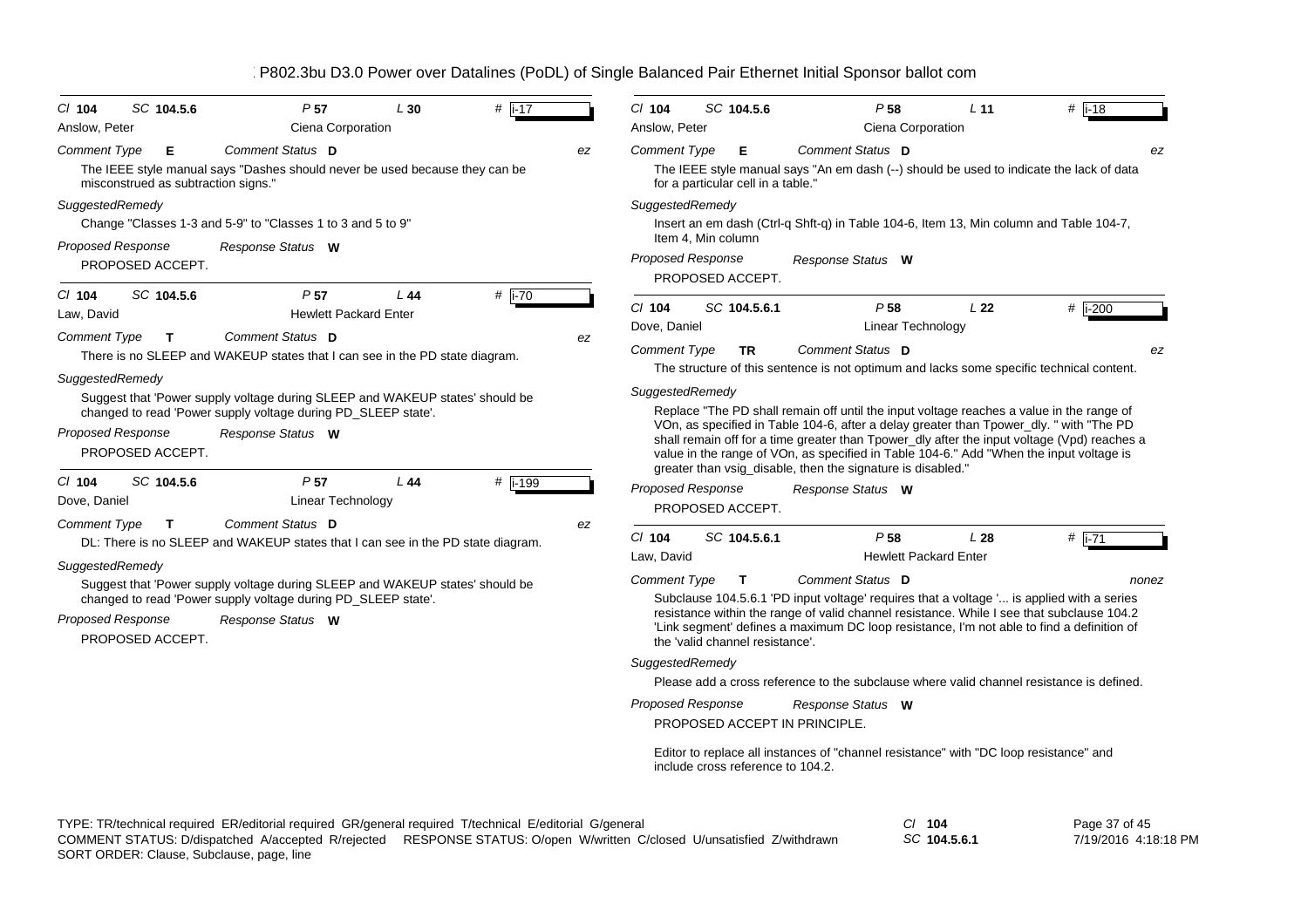| $Cl$ 104<br>Dove, Daniel                                        | SC 104.5.6.1                                                  | P <sub>58</sub><br><b>Linear Technology</b>                                                                                                                                                                                                                                                                                                                                                                       | L <sub>28</sub> | # i-201   |    | $Cl$ 104<br>Dove, Daniel                                                                                                                             | SC 104.5.6.3                                                                           |  | P <sub>59</sub><br>Linear Technology                                                                                                                                        | L <sub>11</sub> | $#$ i-236 |  |
|-----------------------------------------------------------------|---------------------------------------------------------------|-------------------------------------------------------------------------------------------------------------------------------------------------------------------------------------------------------------------------------------------------------------------------------------------------------------------------------------------------------------------------------------------------------------------|-----------------|-----------|----|------------------------------------------------------------------------------------------------------------------------------------------------------|----------------------------------------------------------------------------------------|--|-----------------------------------------------------------------------------------------------------------------------------------------------------------------------------|-----------------|-----------|--|
| <b>Comment Type</b>                                             | $\mathbf{T}$<br>definition of the 'valid channel resistance'. | Comment Status D<br>DL: Subclause 104.5.6.1 'PD input voltage' requires that a voltage ' is applied with a<br>series resistance within the range of valid channel resistance. While I see that subclause<br>104.2 'Link segment' defines a maximum DC loop resistance, I'm not able to find a                                                                                                                     |                 |           | ez | Comment Status D<br><b>Comment Type</b><br>Е<br>ROGUE: No PICS entry for this shall<br>SuggestedRemedy<br>PICS editor to create entry for this shall |                                                                                        |  |                                                                                                                                                                             |                 |           |  |
| SuggestedRemedy                                                 |                                                               | Please add a cross reference to the subclause where valid channel resistance is defined.                                                                                                                                                                                                                                                                                                                          |                 |           |    | <b>Proposed Response</b>                                                                                                                             | PROPOSED ACCEPT IN PRINCIPLE.                                                          |  | Response Status W                                                                                                                                                           |                 |           |  |
| <b>Proposed Response</b><br>PROPOSED REJECT.                    |                                                               | Response Status <b>Z</b>                                                                                                                                                                                                                                                                                                                                                                                          |                 |           |    |                                                                                                                                                      |                                                                                        |  | Editor to add new entry to PICs table per input provided by PICS editor.                                                                                                    |                 |           |  |
|                                                                 |                                                               | This comment was WITHDRAWN by the commenter.                                                                                                                                                                                                                                                                                                                                                                      |                 |           |    | $Cl$ 104<br>Dove, Daniel                                                                                                                             | SC 104.5.6.3                                                                           |  | P <sub>59</sub><br><b>Linear Technology</b>                                                                                                                                 | L <sub>14</sub> | $#$ i-237 |  |
|                                                                 |                                                               | Duplicate comment with i-68. Adopt remedy as per remedy for comment i-68:<br>The values are correct. Since the open-circuit VPSE min for class 0 is 6V, the PD is<br>assured of being able to turn on if its Von max is 5.75V. After the PD is drawing power from<br>the PI, the VPSE may drop to as low as 5.6V and VPD may drop as low as 4.94V. The PD<br>Voff min of 3.6V ensures that the PD will remain on. |                 |           |    | <b>Comment Type</b><br>SuggestedRemedy                                                                                                               | Е<br>ROGUE: No PICS entry for this shall<br>PICS editor to create entry for this shall |  | Comment Status D                                                                                                                                                            |                 | ez        |  |
| $Cl$ 104<br>Stover, David                                       | SC 104.5.6.2                                                  | P <sub>58</sub><br>Linear Technology                                                                                                                                                                                                                                                                                                                                                                              | $L$ 40          | $#$ i-103 |    | Proposed Response                                                                                                                                    | PROPOSED ACCEPT IN PRINCIPLE.                                                          |  | Response Status W<br>Editor to add new entry to PICs table per input provided by PICS editor.                                                                               |                 |           |  |
| <b>Comment Type</b>                                             | <b>ER</b><br>V_Sleep max refers to the PD voltage             | Comment Status D                                                                                                                                                                                                                                                                                                                                                                                                  |                 |           | ez | $Cl$ 104                                                                                                                                             | SC 104.5.6.5                                                                           |  | P <sub>59</sub>                                                                                                                                                             | L46             | # $i-203$ |  |
| SuggestedRemedy<br><b>Proposed Response</b><br>PROPOSED ACCEPT. | "when V_PD is within the range of V_Sleep_PD"                 | Response Status W                                                                                                                                                                                                                                                                                                                                                                                                 |                 |           |    | Dove, Daniel<br><b>Comment Type</b><br>SuggestedRemedy                                                                                               | Е                                                                                      |  | Linear Technology<br>Comment Status D<br>The structure of this sentence is not optimum and lacks specifics.                                                                 |                 | ez        |  |
| $Cl$ 104<br>Dove, Daniel                                        | SC 104.5.6.3                                                  | P <sub>58</sub><br><b>Linear Technology</b>                                                                                                                                                                                                                                                                                                                                                                       | $L$ 47          | $#$ i-202 |    | $(104-5);$                                                                                                                                           |                                                                                        |  | Replace the sentence with "When any voltage between VPSE min and VPSE max (with<br>Rloop_max in series) is applied to the PI of the PD, PPD is defined as shown in Equation |                 |           |  |
| <b>Comment Type</b><br>Missing term<br>SuggestedRemedy          | Е                                                             | Comment Status D<br>Replace "to the voltage at the PD PI" with "to the voltage or current at the PD PI"                                                                                                                                                                                                                                                                                                           |                 |           | ez | <b>Proposed Response</b>                                                                                                                             | PROPOSED ACCEPT.                                                                       |  | Response Status W                                                                                                                                                           |                 |           |  |
| <b>Proposed Response</b><br>PROPOSED ACCEPT.                    |                                                               | Response Status W                                                                                                                                                                                                                                                                                                                                                                                                 |                 |           |    |                                                                                                                                                      |                                                                                        |  |                                                                                                                                                                             |                 |           |  |

TYPE: TR/technical required ER/editorial required GR/general required T/technical E/editorial G/general *Cl* **104** SORT ORDER: Clause, Subclause, page, line COMMENT STATUS: D/dispatched A/accepted R/rejected RESPONSE STATUS: O/open W/written C/closed U/unsatisfied Z/withdrawn

*SC* **104.5.6.5**

Page 38 of 45 7/19/2016 4:18:18 PM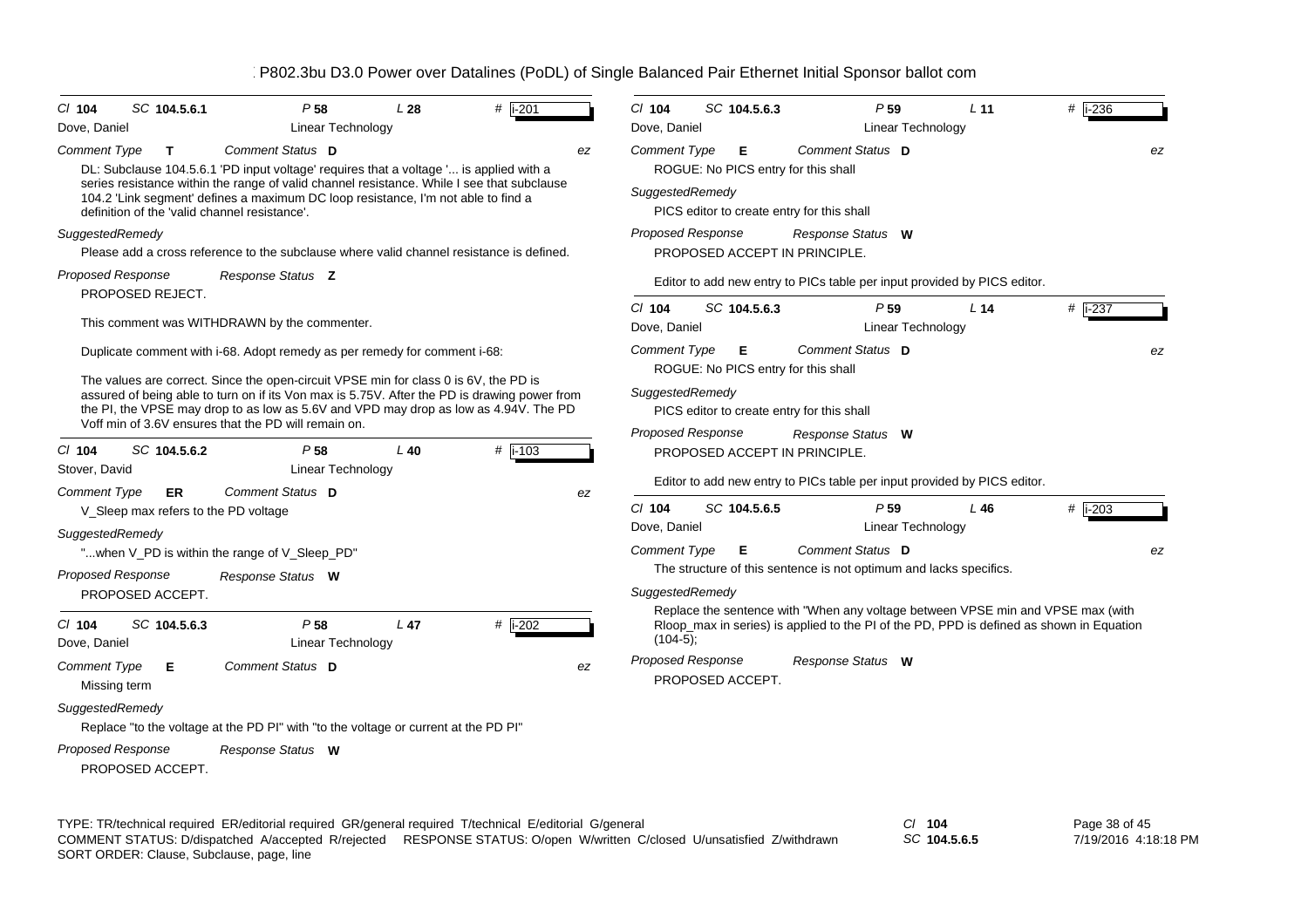| SC 104.5.7<br>$Cl$ 104               | P60                                                                                         | L <sub>9</sub>  | # $ i - 204$ |    | $Cl$ 104                 | SC 104.6.2       | $P$ 60                                                                                                                                                                               | L <sub>27</sub> | $#$  i-110 |
|--------------------------------------|---------------------------------------------------------------------------------------------|-----------------|--------------|----|--------------------------|------------------|--------------------------------------------------------------------------------------------------------------------------------------------------------------------------------------|-----------------|------------|
| Dove, Daniel                         | Linear Technology                                                                           |                 |              |    | Abramson, David          |                  | Texas Instruments Inc                                                                                                                                                                |                 |            |
| <b>Comment Type</b><br>TR            | Comment Status D                                                                            |                 |              | ez | <b>Comment Type</b>      | <b>GR</b>        | Comment Status D                                                                                                                                                                     |                 | nonez      |
| Missing information                  |                                                                                             |                 |              |    |                          |                  | There is no reason to include the fault tolerances from clause 96 in this clause.                                                                                                    |                 |            |
| SuggestedRemedy                      |                                                                                             |                 |              |    |                          |                  | These requirements apply to the appropriate applications by their inclusion in clause 96.<br>Leaving them in clause 104 only adds them as a requirement to applications that may not |                 |            |
|                                      | Insert "signal the PSE to" between the words "In order to and  maintain full operating      |                 |              |    | require them.            |                  |                                                                                                                                                                                      |                 |            |
| voltage". Note, delete "input" also. |                                                                                             |                 |              |    | SuggestedRemedy          |                  |                                                                                                                                                                                      |                 |            |
| Proposed Response                    | Response Status W                                                                           |                 |              |    |                          |                  | Remove sentence: "The PI shall meet the fault tolerance requirements as specified in                                                                                                 |                 |            |
| PROPOSED ACCEPT.                     |                                                                                             |                 |              |    | 96.8.3."                 |                  |                                                                                                                                                                                      |                 |            |
| SC 104.5.7<br>$Cl$ 104               | P60                                                                                         | L <sub>12</sub> | $#$ i-205    |    | <b>Proposed Response</b> |                  | Response Status W                                                                                                                                                                    |                 |            |
| Dove, Daniel                         | Linear Technology                                                                           |                 |              |    |                          |                  | PROPOSED ACCEPT IN PRINCIPLE.                                                                                                                                                        |                 |            |
| <b>Comment Type</b><br>TR            | Comment Status D                                                                            |                 |              | ez | See i-219.               |                  |                                                                                                                                                                                      |                 |            |
| extra word, missing details          |                                                                                             |                 |              |    | $Cl$ 104                 | SC 104.6.2       | P60                                                                                                                                                                                  | L30             | $#$ i-19   |
| SuggestedRemedy                      |                                                                                             |                 |              |    | Anslow. Peter            |                  | Ciena Corporation                                                                                                                                                                    |                 |            |
|                                      | replace "full input operating voltage shall" with "full operating voltage at the PI shall"  |                 |              |    | <b>Comment Type</b>      | Е                | Comment Status D                                                                                                                                                                     |                 | ez         |
| <b>Proposed Response</b>             | Response Status W                                                                           |                 |              |    |                          |                  | IEEE does not precede references to other subclauses with "sub-clause"                                                                                                               |                 |            |
| PROPOSED ACCEPT.                     |                                                                                             |                 |              |    | SuggestedRemedy          |                  |                                                                                                                                                                                      |                 |            |
|                                      |                                                                                             |                 |              |    |                          |                  | Change "in sub-clause 104.4" to "in 104.4" here and on Page 75, line 47                                                                                                              |                 |            |
| SC 104.6.1<br>$Cl$ 104               | P60                                                                                         | L20             | # i-206      |    | <b>Proposed Response</b> |                  |                                                                                                                                                                                      |                 |            |
| Dove, Daniel                         | Linear Technology                                                                           |                 |              |    |                          | PROPOSED ACCEPT. | Response Status W                                                                                                                                                                    |                 |            |
| <b>Comment Type</b><br><b>TR</b>     | Comment Status D                                                                            |                 |              | ez |                          |                  |                                                                                                                                                                                      |                 |            |
| volts for the requirement.           | The requirement of a test voltage of greater than 5V does not prohibit or exclude 1,000,000 |                 |              |    |                          |                  |                                                                                                                                                                                      |                 |            |
| SuggestedRemedy                      |                                                                                             |                 |              |    |                          |                  |                                                                                                                                                                                      |                 |            |
|                                      | replace "using at least a 5V source voltage." with "using a 5V+-20% source voltage."        |                 |              |    |                          |                  |                                                                                                                                                                                      |                 |            |
| <b>Proposed Response</b>             | Response Status W                                                                           |                 |              |    |                          |                  |                                                                                                                                                                                      |                 |            |
| PROPOSED ACCEPT.                     |                                                                                             |                 |              |    |                          |                  |                                                                                                                                                                                      |                 |            |

*SC* **104.6.2**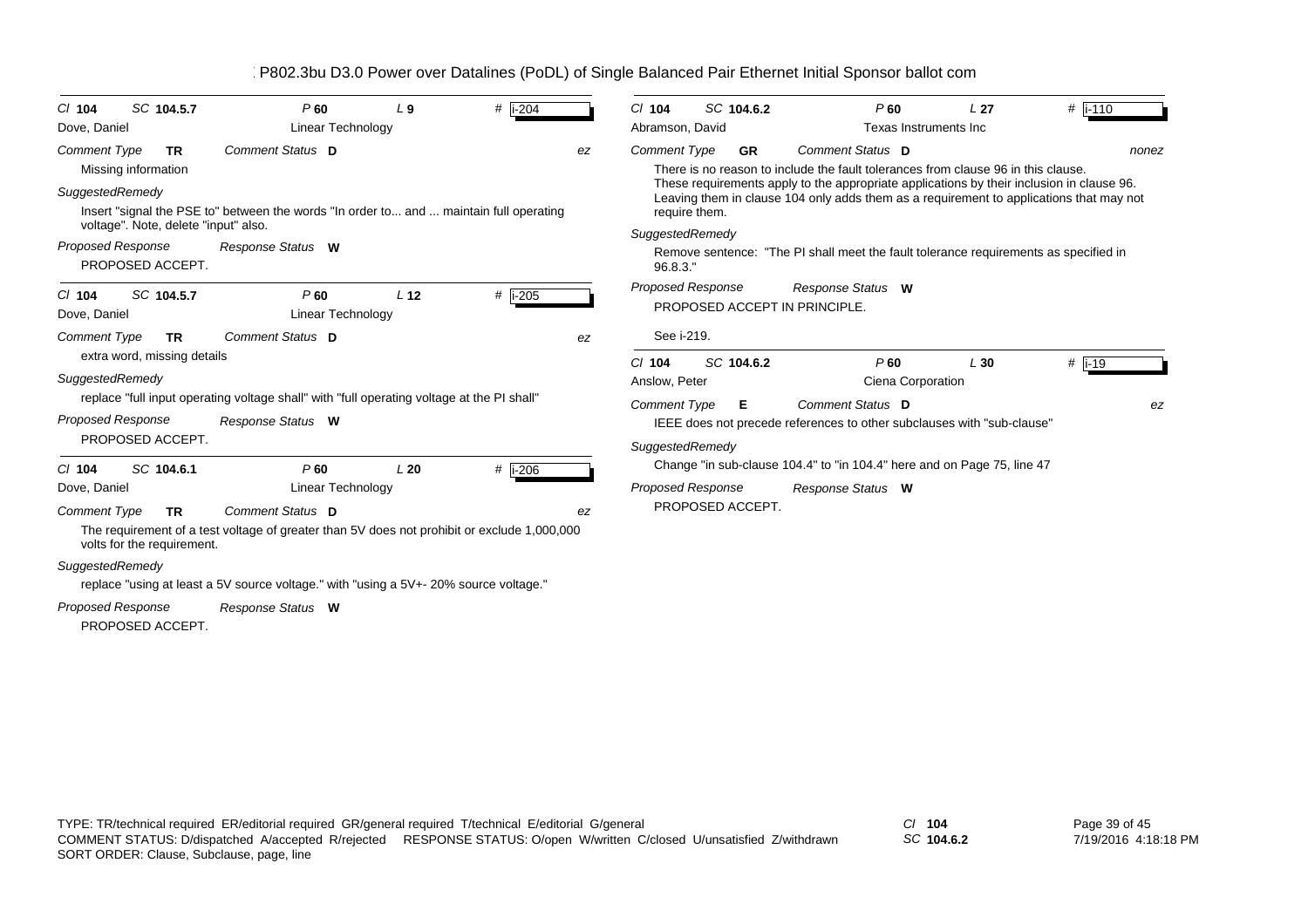| $Cl$ 104<br>SC 104.6.3                                                   | P60                                                                                                                                                                                                                                                                                                                                                                                                                                                                                                                                                                                                                                                                                                  | L31             | $#$ i-207                | $Cl$ 104                 | SC 104.6.3.1                                                                                                                                                                                                                                                                                                                                                                                                                                                                                                                                                   |                          | $P$ 60                                 | L34                                                                                | $#$ i-208                                                                                                                                                                      |  |  |
|--------------------------------------------------------------------------|------------------------------------------------------------------------------------------------------------------------------------------------------------------------------------------------------------------------------------------------------------------------------------------------------------------------------------------------------------------------------------------------------------------------------------------------------------------------------------------------------------------------------------------------------------------------------------------------------------------------------------------------------------------------------------------------------|-----------------|--------------------------|--------------------------|----------------------------------------------------------------------------------------------------------------------------------------------------------------------------------------------------------------------------------------------------------------------------------------------------------------------------------------------------------------------------------------------------------------------------------------------------------------------------------------------------------------------------------------------------------------|--------------------------|----------------------------------------|------------------------------------------------------------------------------------|--------------------------------------------------------------------------------------------------------------------------------------------------------------------------------|--|--|
| Dove, Daniel                                                             | Linear Technology                                                                                                                                                                                                                                                                                                                                                                                                                                                                                                                                                                                                                                                                                    |                 |                          | Dove, Daniel             |                                                                                                                                                                                                                                                                                                                                                                                                                                                                                                                                                                |                          | Linear Technology                      |                                                                                    |                                                                                                                                                                                |  |  |
| <b>Comment Type</b><br><b>TR</b><br>SuggestedRemedy                      | Comment Status D<br>DL: This requirements in this subclause can't 'supersede' requirements elsewhere in IEEE<br>Std 802.3 as 'supersede' has the special meaning that one standard has replaced the<br>other, for example IEEE Std 802.3-2015 supersedes IEEE Std 802.3-2012 and all its<br>amendments. I believe instead that this requirement is in addition to the 100BASE-T1<br>requirements for a 100BASE-T1 associated with a PoDL PD or PSE. In other words a<br>100BASE-T1 PHY has to always meet 96.5.4.1, but a 100BASE-T1 PHY associated with a<br>PoDL PD or PSE has to also meet 104.6.3.1.1.<br>Since the last sentence of 104.1.2 states that 'The PI is encompassed within the MDI.' |                 | nonez                    |                          | Comment Status D<br><b>Comment Type</b><br><b>TR</b><br>nonez<br>DL: I don't see a ' Type A PoDL transmitter' defined anywhere.<br>SuggestedRemedy<br>Based on the title of subclause 104.6.3.2 being 'MDI return loss', and assuming my<br>comment to change this subclause to only be required for a 100BASE-T1 PHY with a MDI<br>that incorporates a PI, suggest that:<br>[1] This title be changed to read 'Transmitter output droop'.<br>[2] The text 'With the Type A PoDL transmitter in test  ' be changed to read 'With the<br>transmitter in test '. |                          |                                        |                                                                                    |                                                                                                                                                                                |  |  |
| Proposed Response                                                        | suggest that the subclause text be replaced with 'Subclauses 104.6.3.1 and 104.6.3.2<br>define additional requirements for a 100BASE-T1 PHY with a MDI that incorporates a PI.'<br>Response Status Z                                                                                                                                                                                                                                                                                                                                                                                                                                                                                                 |                 |                          | Proposed Response        | clause 96' be deleted.                                                                                                                                                                                                                                                                                                                                                                                                                                                                                                                                         | Response Status <b>Z</b> |                                        |                                                                                    | [3] The text 'This requirement supersedes the transmitter output droop requirement in                                                                                          |  |  |
| PROPOSED REJECT.                                                         |                                                                                                                                                                                                                                                                                                                                                                                                                                                                                                                                                                                                                                                                                                      |                 |                          |                          | PROPOSED REJECT.                                                                                                                                                                                                                                                                                                                                                                                                                                                                                                                                               |                          |                                        |                                                                                    |                                                                                                                                                                                |  |  |
|                                                                          | This comment was WITHDRAWN by the commenter.                                                                                                                                                                                                                                                                                                                                                                                                                                                                                                                                                                                                                                                         |                 |                          |                          | This comment was WITHDRAWN by the commenter.<br>Duplicate comment with i-73.                                                                                                                                                                                                                                                                                                                                                                                                                                                                                   |                          |                                        |                                                                                    |                                                                                                                                                                                |  |  |
| Duplicate comment with i-72.                                             |                                                                                                                                                                                                                                                                                                                                                                                                                                                                                                                                                                                                                                                                                                      |                 |                          | $Cl$ 104<br>Law, David   | SC 104.6.3.1                                                                                                                                                                                                                                                                                                                                                                                                                                                                                                                                                   |                          | $P$ 60<br><b>Hewlett Packard Enter</b> | L34                                                                                | # $\overline{1-73}$                                                                                                                                                            |  |  |
| $Cl$ 104<br>SC 104.6.3<br>Law, David<br><b>Comment Type</b><br><b>TR</b> | P60<br><b>Hewlett Packard Enter</b><br>Comment Status D                                                                                                                                                                                                                                                                                                                                                                                                                                                                                                                                                                                                                                              | L <sub>31</sub> | # $\sqrt{1-72}$<br>nonez | <b>Comment Type</b>      | <b>TR</b><br>I don't see a ' Type A PoDL transmitter' defined anywhere.                                                                                                                                                                                                                                                                                                                                                                                                                                                                                        | Comment Status D         |                                        |                                                                                    | nonez                                                                                                                                                                          |  |  |
| to also meet 104.6.3.1.1.                                                | This requirements in this subclause can't 'supersede' requirements elsewhere in IEEE Std<br>802.3 as 'supersede' has the special meaning that one standard has replaced the other, for<br>example IEEE Std 802.3-2015 supersedes IEEE Std 802.3-2012 and all its amendments. I<br>believe instead that this requirement is in addition to the 100BASE-T1 requirements for a<br>100BASE-T1 associated with a PoDL PD or PSE. In other words a 100BASE-T1 PHY has<br>to always meet 96.5.4.1, but a 100BASE-T1 PHY associated with a PoDL PD or PSE has                                                                                                                                                |                 |                          | SuggestedRemedy          | that incorporates a PI, suggest that:<br>[1] This title be changed to read 'Transmitter output droop'.<br>transmitter in test '.                                                                                                                                                                                                                                                                                                                                                                                                                               |                          |                                        | Based on the title of subclause 104.6.3.2 being 'MDI return loss', and assuming my | comment to change this subclause to only be required for a 100BASE-T1 PHY with a MDI<br>[2] The text 'With the Type A PoDL transmitter in test  ' be changed to read 'With the |  |  |
| SuggestedRemedy                                                          | Since the last sentence of 104.1.2 states that 'The PI is encompassed within the MDI.'<br>suggest that the subclause text be replaced with 'Subclauses 104.6.3.1 and 104.6.3.2<br>define additional requirements for a 100BASE-T1 PHY with a MDI that incorporates a PI.'                                                                                                                                                                                                                                                                                                                                                                                                                            |                 |                          | <b>Proposed Response</b> | clause 96' be deleted.                                                                                                                                                                                                                                                                                                                                                                                                                                                                                                                                         | Response Status W        |                                        |                                                                                    | [3] The text 'This requirement supersedes the transmitter output droop requirement in                                                                                          |  |  |
| Proposed Response<br>PROPOSED ACCEPT IN PRINCIPLE.                       | Response Status W                                                                                                                                                                                                                                                                                                                                                                                                                                                                                                                                                                                                                                                                                    |                 |                          |                          | PROPOSED ACCEPT IN PRINCIPLE.<br>Editor to adopt suggested remedy items [1] and [2].                                                                                                                                                                                                                                                                                                                                                                                                                                                                           |                          |                                        |                                                                                    |                                                                                                                                                                                |  |  |
| TFTD.                                                                    |                                                                                                                                                                                                                                                                                                                                                                                                                                                                                                                                                                                                                                                                                                      |                 |                          |                          | TFTD item [3].                                                                                                                                                                                                                                                                                                                                                                                                                                                                                                                                                 |                          |                                        |                                                                                    |                                                                                                                                                                                |  |  |
|                                                                          |                                                                                                                                                                                                                                                                                                                                                                                                                                                                                                                                                                                                                                                                                                      |                 |                          |                          |                                                                                                                                                                                                                                                                                                                                                                                                                                                                                                                                                                |                          |                                        |                                                                                    |                                                                                                                                                                                |  |  |

TYPE: TR/technical required ER/editorial required GR/general required T/technical E/editorial G/general *Cl* **104** *SC* **104.6.3.1** SORT ORDER: Clause, Subclause, page, line COMMENT STATUS: D/dispatched A/accepted R/rejected RESPONSE STATUS: O/open W/written C/closed U/unsatisfied Z/withdrawn

Page 40 of 45 7/19/2016 4:18:18 PM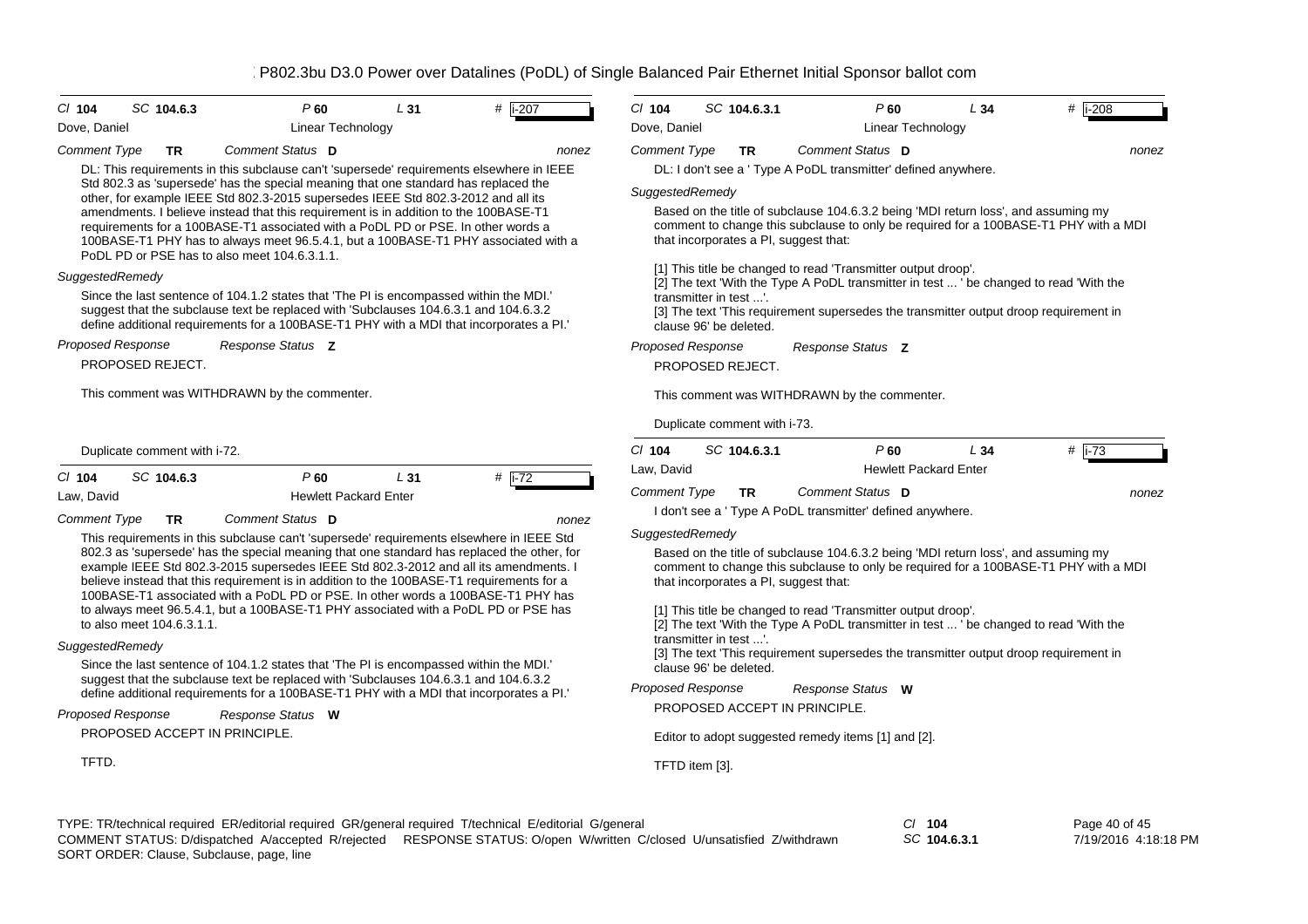| SC 104.6.3.1.1<br>$Cl$ 104<br>Law, David                                                                                                                                                                                                                                                                                                         | P <sub>60</sub><br><b>Hewlett Packard Enter</b> | L43             | # $\sqrt{1-74}$ | SC 104.6.3.2<br>$CI$ 104<br>Dove, Daniel                                                                 | P61<br>Linear Technology                                                                                                                                                                                                                                                      | L24 | # $ i-211$      |
|--------------------------------------------------------------------------------------------------------------------------------------------------------------------------------------------------------------------------------------------------------------------------------------------------------------------------------------------------|-------------------------------------------------|-----------------|-----------------|----------------------------------------------------------------------------------------------------------|-------------------------------------------------------------------------------------------------------------------------------------------------------------------------------------------------------------------------------------------------------------------------------|-----|-----------------|
| <b>Comment Type</b><br>Е<br>Assume that 'transmitter test fixture 1' is the text fixture found in figure 96-20. If so a cross-<br>reference should be added.<br>SuggestedRemedy<br>Suggest the text ' transmitter test fixture 1, ' should be changed to read ' transmitter<br>test fixture 1 (see Figure 96-20), '.<br><b>Proposed Response</b> | Comment Status D<br>Response Status W           |                 | nonez           | <b>Comment Type</b><br><b>TR</b><br>SuggestedRemedy<br><b>Proposed Response</b>                          | Comment Status D<br>The spec doesn't articulate whether it applies only to Type A, Type A and Type C<br>Insert "Type A and Type C" before "MDI Return Loss" in the title of the subclause. Also<br>replace "Type A" with "Type A or Type C" in the text.<br>Response Status W |     | ez              |
| PROPOSED ACCEPT.<br>SC 104.6.3.1.1<br>$Cl$ 104                                                                                                                                                                                                                                                                                                   | P60                                             | L43             | $#$ i-209       | PROPOSED ACCEPT.<br>$Cl$ 104<br>SC 104.6.3.2<br>Anslow. Peter                                            | P61<br>Ciena Corporation                                                                                                                                                                                                                                                      | L28 | $#$ i-20        |
| Dove, Daniel<br><b>Comment Type</b><br>Е<br>DL: Assume that 'transmitter test fixture 1' is the text fixture found in figure 96-20. If so a<br>cross-reference should be added.<br>SuggestedRemedy<br>Suggest the text ' transmitter test fixture 1, ' should be changed to read ' transmitter<br>test fixture 1 (see Figure 96-20), '.          | <b>Linear Technology</b><br>Comment Status D    |                 | nonez           | Comment Type<br>Е<br>SuggestedRemedy<br><b>Proposed Response</b><br>PROPOSED ACCEPT.                     | Comment Status D<br>"in clause 96" should be "in Clause 96" where the word "Clause" is in forest green<br>Change "in clause 96" to "in Clause 96" where the word "Clause" is in forest green<br>Response Status W                                                             |     | ez              |
| Proposed Response<br>PROPOSED REJECT.<br>This comment was WITHDRAWN by the commenter.                                                                                                                                                                                                                                                            | Response Status Z                               |                 |                 | $CI$ 104<br>SC 104.6.3.2<br>Zimmerman, George<br><b>Comment Type</b><br>$\mathbf{T}$                     | P61<br>Commscope and Line<br>Comment Status D<br>"Type A (100BASE-T1)" shouldn't this requirement also apply to Type C (100BASE-T1                                                                                                                                            | L29 | $#$ i-131<br>ez |
| Duplicate comment with i-73.<br>SC 104.6.3.1.1<br>$Cl$ 104<br>Dove, Daniel                                                                                                                                                                                                                                                                       | P60<br><b>Linear Technology</b>                 | L <sub>47</sub> | # i-210         | and 1000BASE-T1)?<br>SuggestedRemedy<br>Change Type A to "Type A and Type C"<br><b>Proposed Response</b> | Response Status W                                                                                                                                                                                                                                                             |     |                 |
| <b>Comment Type</b><br>TR.<br>I believe this spec should apply to Type A or Type C<br>SuggestedRemedy<br>Replace "Type A" with "Type A or Type C"<br>Proposed Response<br>PROPOSED ACCEPT.                                                                                                                                                       | Comment Status D<br>Response Status W           |                 | ez              | PROPOSED ACCEPT.                                                                                         |                                                                                                                                                                                                                                                                               |     |                 |

*SC* **104.6.3.2**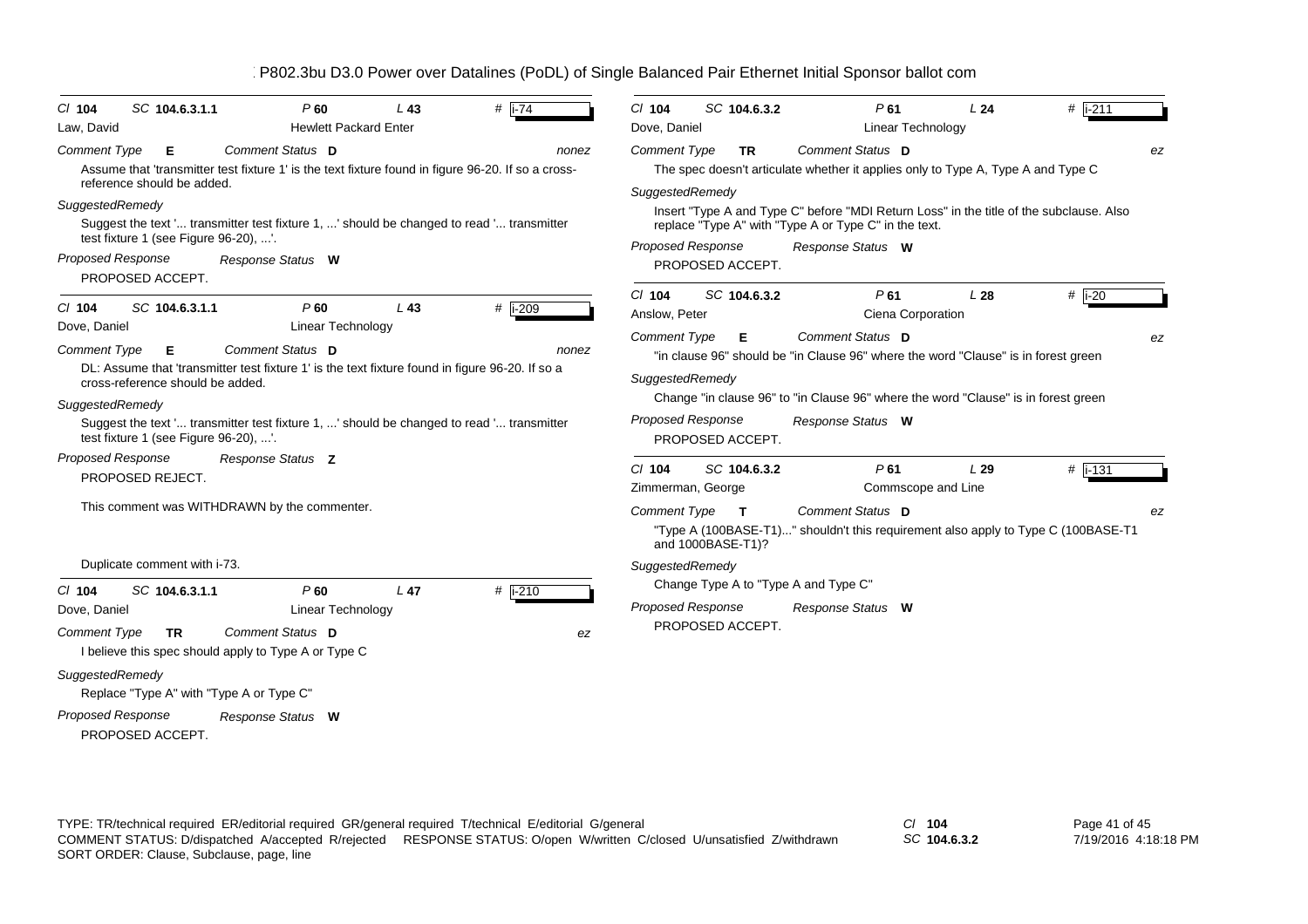| SC 104.6.3.2<br>$CI$ 104                                                                                                    | P62                                                                                                                                                                                                                                        | L <sub>11</sub> | # $ i - 21$          |    | $Cl$ 104                                         | SC 104.7.1.1                                                               |  | P63                                                                                                                                                | L <sub>37</sub> | # $ i - 213$                                                                                                                                                                                  |
|-----------------------------------------------------------------------------------------------------------------------------|--------------------------------------------------------------------------------------------------------------------------------------------------------------------------------------------------------------------------------------------|-----------------|----------------------|----|--------------------------------------------------|----------------------------------------------------------------------------|--|----------------------------------------------------------------------------------------------------------------------------------------------------|-----------------|-----------------------------------------------------------------------------------------------------------------------------------------------------------------------------------------------|
| Anslow, Peter<br>Ciena Corporation                                                                                          |                                                                                                                                                                                                                                            |                 |                      |    |                                                  | Linear Technology<br>Dove, Daniel                                          |  |                                                                                                                                                    |                 |                                                                                                                                                                                               |
| <b>Comment Type</b><br>$\mathbf{T}$<br>In Figure 104-11:<br>"dB" should be "Return loss (dB)"                               | Comment Status D<br>The title "Return loss calculated using Equation (104-3)" should be "Return loss calculated<br>using Equation (104-6)" where "Equation (104-6)" is a cross-reference.<br>"frequency (Mhz)" should be "Frequency (MHz)' |                 |                      | ez | <b>Comment Type</b><br>SuggestedRemedy           | Е                                                                          |  | Comment Status D<br>Semantic improvement required. See remedy.                                                                                     |                 | ez<br>Replace "the PSE shall transmit the reset pulse by first pulling VPSE low and then pull-up<br>at tRSTL. The PSE shall then go into receive mode (RX)." with "the PSE shall transmit the |
| SuggestedRemedy<br>In Figure 104-11, change:<br>"frequency (Mhz)" to "Frequency (MHz)"                                      | The title "Return loss calculated using Equation (104-3)" to "Return loss calculated using<br>Equation (104-6)" where "Equation (104-6)" is a cross-reference.                                                                             |                 |                      |    | <b>Proposed Response</b>                         | shall then go into receive mode (RX)."<br>PROPOSED ACCEPT.<br>SC 104.7.1.2 |  | Response Status W<br>$P$ 63                                                                                                                        | L <sub>53</sub> | reset pulse by first *driving* VPSE low and then releasing to the pull-up at tRSTL. The PSE                                                                                                   |
| "dB" to "Return loss (dB)"<br><b>Proposed Response</b><br>PROPOSED ACCEPT.                                                  | Response Status W                                                                                                                                                                                                                          |                 |                      |    | $Cl$ 104<br>Stover, David<br><b>Comment Type</b> | Е                                                                          |  | Linear Technology<br>Comment Status D                                                                                                              |                 | $#$ i-45<br>ez                                                                                                                                                                                |
| $Cl$ 104<br>SC 104.7<br>Stover, David<br><b>Comment Type</b><br>Е<br>SuggestedRemedy                                        | $P$ 63<br><b>Linear Technology</b><br>Comment Status D<br>"SCCP is a current-sinking, wire-OR" I believe the correct term is, "wired-OR".                                                                                                  | L21             | $#$ i-44             | ez | SuggestedRemedy<br><b>Proposed Response</b>      | "during a Write 1 or Write 0 operation."<br>PROPOSED ACCEPT.               |  | "during a write 1 or write 0 operation." Capitalization.<br>Response Status W                                                                      |                 |                                                                                                                                                                                               |
| Replace "wire-OR" with "wired-OR".<br><b>Proposed Response</b><br>PROPOSED ACCEPT.                                          | Response Status W                                                                                                                                                                                                                          |                 |                      |    | $CI$ 104<br>Stover, David<br><b>Comment Type</b> | SC 104.7.1.4<br>Е                                                          |  | P64<br><b>Linear Technology</b><br>Comment Status D                                                                                                | L <sub>4</sub>  | $#$ i-46<br>ez                                                                                                                                                                                |
| SC 104.7.1.1<br>$CI$ 104<br>Dove, Daniel<br><b>Comment Type</b><br>Е<br>SuggestedRemedy<br>Move the figure per the comment. | P63<br><b>Linear Technology</b><br>Comment Status D<br>Figure 104-12 is out of place. It should be dropped below the first sentence in 104.7.1.1 to<br>allow the reader to read the description and look at the figure simultaneously.     | L <sub>35</sub> | # $\overline{1-212}$ | ez | SuggestedRemedy<br><b>Proposed Response</b>      | PROPOSED ACCEPT.                                                           |  | definition I've found is Figure 104-3, which depicts "PI-".<br>"All voltages are referenced to PI- as shown in Figure 104-3."<br>Response Status W |                 | "All voltages are referenced to the PI minus terminal" seems strange. The only instance of                                                                                                    |
| <b>Proposed Response</b>                                                                                                    | Response Status W                                                                                                                                                                                                                          |                 |                      |    |                                                  |                                                                            |  |                                                                                                                                                    |                 |                                                                                                                                                                                               |

PROPOSED ACCEPT.

TYPE: TR/technical required ER/editorial required GR/general required T/technical E/editorial G/general *Cl* **104** SORT ORDER: Clause, Subclause, page, line COMMENT STATUS: D/dispatched A/accepted R/rejected RESPONSE STATUS: O/open W/written C/closed U/unsatisfied Z/withdrawn

*SC* **104.7.1.4**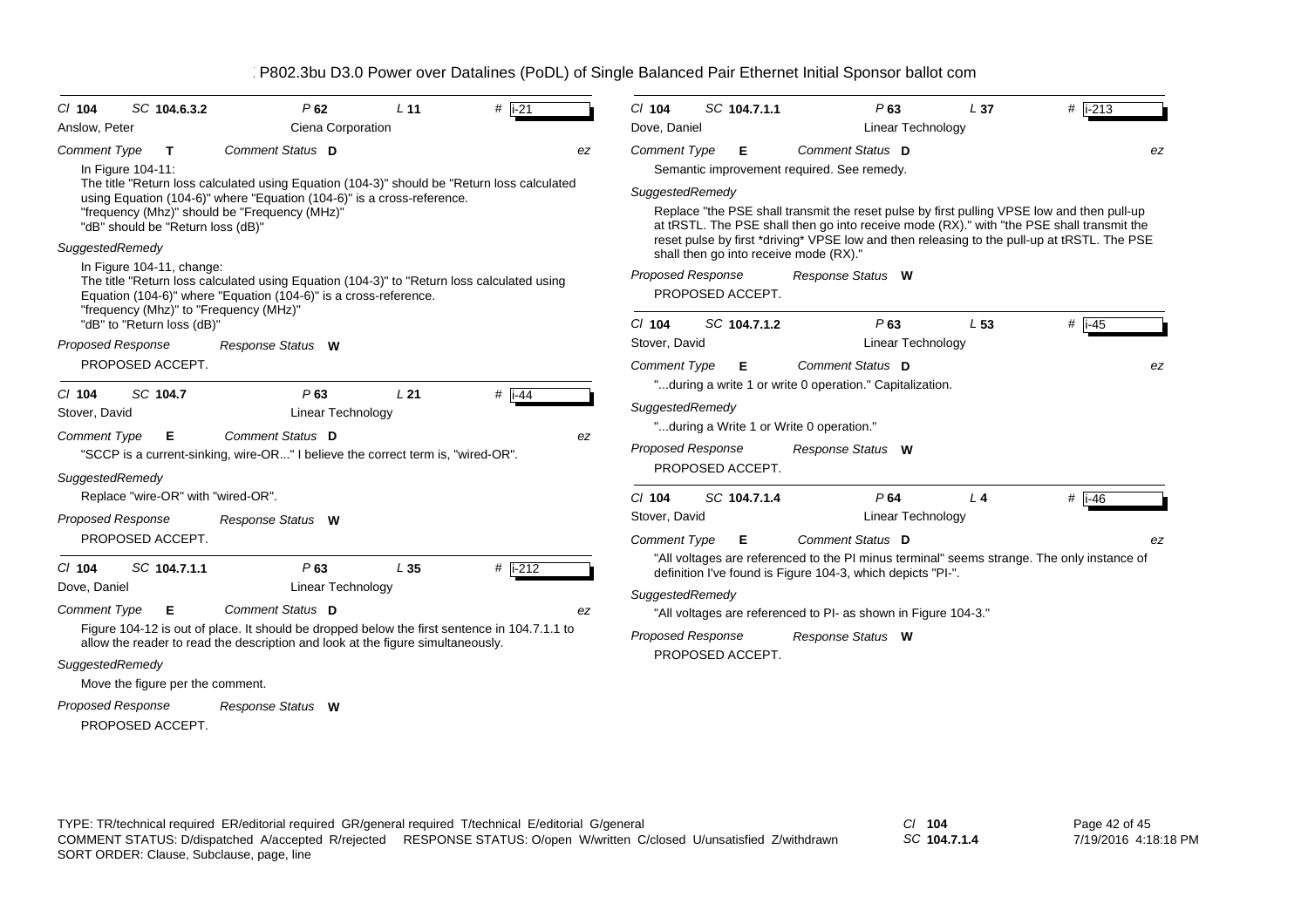| $CI$ 104<br>Anslow, Peter | SC 104.7.2.4                                                   | P67<br>Ciena Corporation                                                                                                                                                                                                                                                                                                                                 | L <sub>5</sub> | #<br>$i-22$ | CI 104<br>Gardner, Andrew | SC 104.8                                     | P69<br>Linear Technology                                                                                                                              | L <sub>1</sub> | # $\overline{1-224}$ |
|---------------------------|----------------------------------------------------------------|----------------------------------------------------------------------------------------------------------------------------------------------------------------------------------------------------------------------------------------------------------------------------------------------------------------------------------------------------------|----------------|-------------|---------------------------|----------------------------------------------|-------------------------------------------------------------------------------------------------------------------------------------------------------|----------------|----------------------|
| <b>Comment Type</b>       | $\mathbf{T}$                                                   | Comment Status D                                                                                                                                                                                                                                                                                                                                         |                | ez          | <b>Comment Type</b>       | <b>TR</b>                                    | Comment Status D                                                                                                                                      |                | ez                   |
|                           |                                                                | In Table 104-8, alternative values are given for b[15:12] and b[9:0]. However it is not clear                                                                                                                                                                                                                                                            |                |             |                           | PICs need to be updated.                     |                                                                                                                                                       |                |                      |
|                           | which bits correspond to which columns                         |                                                                                                                                                                                                                                                                                                                                                          |                |             | SuggestedRemedy           |                                              |                                                                                                                                                       |                |                      |
| SuggestedRemedy           |                                                                |                                                                                                                                                                                                                                                                                                                                                          |                |             |                           | Update PICs as needed.                       |                                                                                                                                                       |                |                      |
|                           | by adding spaces as in Table 45-77).<br>out by adding spaces). | Remove "Type:" and replace it with the bit number for each column (space the columns out<br>Remove "Class:" and replace it with the bit number for each column (space the columns                                                                                                                                                                        |                |             |                           | <b>Proposed Response</b>                     | Response Status W<br>PROPOSED ACCEPT IN PRINCIPLE.                                                                                                    |                |                      |
|                           | <b>Proposed Response</b><br>PROPOSED ACCEPT.                   | Response Status W                                                                                                                                                                                                                                                                                                                                        |                |             |                           |                                              | Editor to add new entry to PICs table per input provided by PICS editor. Editor to provide<br>complete list of PICs changed in his proposed response. |                |                      |
|                           |                                                                |                                                                                                                                                                                                                                                                                                                                                          |                |             | $Cl$ 104                  | SC 104.8.4.2                                 | P <sub>70</sub>                                                                                                                                       | L46            | # i-238              |
| $Cl$ 104                  | SC 104.7.2.4                                                   | P67                                                                                                                                                                                                                                                                                                                                                      | $L$ 10         | # $i-223$   | Dove, Daniel              |                                              | Linear Technology                                                                                                                                     |                |                      |
| Gardner, Andrew           |                                                                | Linear Technology                                                                                                                                                                                                                                                                                                                                        |                |             | Comment Type              | Е                                            | Comment Status D                                                                                                                                      |                | ez                   |
| Comment Type              | <b>TR</b>                                                      | Comment Status D                                                                                                                                                                                                                                                                                                                                         |                | nonez       |                           |                                              | ROGUE The wrong table is referenced. It should be 104 -1                                                                                              |                |                      |
|                           |                                                                | pd_fault bit behavior needs to be clarified.                                                                                                                                                                                                                                                                                                             |                |             | SuggestedRemedy           |                                              |                                                                                                                                                       |                |                      |
| SuggestedRemedy           |                                                                |                                                                                                                                                                                                                                                                                                                                                          |                |             |                           | Replace 104 -2 with 104 - 1                  |                                                                                                                                                       |                |                      |
|                           |                                                                | Change name from pd_fault to pd_faulted. Change description to read "When read as a<br>one indicates that a PD fault has been detected. This bit shall be set to true when pd_fault<br>transitions from FALSE to TRUE. The pd_faulted bit shall be implemented with latching<br>high behavior as defined in 45.2." Change bit type from RO to RO/LH. See |                |             |                           | <b>Proposed Response</b><br>PROPOSED ACCEPT. | Response Status W                                                                                                                                     |                |                      |
|                           |                                                                | gardner_3bu_03_0716.pdf for complete remedy.                                                                                                                                                                                                                                                                                                             |                |             | $Cl$ 104                  | SC 104.8.4.2                                 | P <sub>72</sub>                                                                                                                                       | L21            | $#$ i-239            |
|                           | <b>Proposed Response</b>                                       | Response Status W                                                                                                                                                                                                                                                                                                                                        |                |             | Dove, Daniel              |                                              | <b>Linear Technology</b>                                                                                                                              |                |                      |
|                           | PROPOSED ACCEPT IN PRINCIPLE.                                  |                                                                                                                                                                                                                                                                                                                                                          |                |             | Comment Type              | Е                                            | Comment Status D                                                                                                                                      |                | ez                   |
|                           |                                                                | Propose remedy on slides x-y of presentation gardner_3bu_3_0716.pdf.                                                                                                                                                                                                                                                                                     |                |             |                           |                                              | ROGUE: There is no shall associated with this entry anymore                                                                                           |                |                      |
| $Cl$ 104                  | SC 104.7a                                                      | P <sub>68</sub>                                                                                                                                                                                                                                                                                                                                          | L23            | $\#$ i-127  | SuggestedRemedy           |                                              |                                                                                                                                                       |                |                      |
|                           | Zimmerman, George                                              | Commscope and Line                                                                                                                                                                                                                                                                                                                                       |                |             |                           | Delete this PICS item                        |                                                                                                                                                       |                |                      |
| Comment Type              | <b>TR</b>                                                      | Comment Status X                                                                                                                                                                                                                                                                                                                                         |                | nonez       |                           | Proposed Response                            | Response Status W                                                                                                                                     |                |                      |
|                           | national safety specifications.                                | This standard is missing the usual "environmental" and "general safety" sections found in<br>other 802.3 PHY and PoE standards. Specifically the guidance for local, regional and                                                                                                                                                                        |                |             |                           | Submitted by Craig Chabot.                   | PROPOSED ACCEPT IN PRINCIPLE.                                                                                                                         |                |                      |
| SuggestedRemedy           |                                                                |                                                                                                                                                                                                                                                                                                                                                          |                |             |                           |                                              | Cross reference needs to be updated to point to 104.4.6.5 instead of 104.4.6.4.                                                                       |                |                      |
|                           |                                                                | Recommended text will be provided in a contribution, formed from a combination of the<br>environmental sections of Clause 33 (PoE) and the BASE-T1 PHY clauses.                                                                                                                                                                                          |                |             |                           |                                              |                                                                                                                                                       |                |                      |
|                           | <b>Proposed Response</b>                                       | Response Status W                                                                                                                                                                                                                                                                                                                                        |                |             |                           |                                              |                                                                                                                                                       |                |                      |
|                           |                                                                | Remedy proposed in presentation zimmerman_3bu_1_0716.pdf.                                                                                                                                                                                                                                                                                                |                |             |                           |                                              |                                                                                                                                                       |                |                      |
|                           |                                                                |                                                                                                                                                                                                                                                                                                                                                          |                |             |                           |                                              |                                                                                                                                                       |                |                      |
|                           |                                                                |                                                                                                                                                                                                                                                                                                                                                          |                |             |                           |                                              |                                                                                                                                                       |                | $\sim$               |

TYPE: TR/technical required ER/editorial required GR/general required T/technical E/editorial G/general *Cl* **104** SORT ORDER: Clause, Subclause, page, line COMMENT STATUS: D/dispatched A/accepted R/rejected RESPONSE STATUS: O/open W/written C/closed U/unsatisfied Z/withdrawn

*SC* **104.8.4.2**

Page 43 of 45 7/19/2016 4:18:18 PM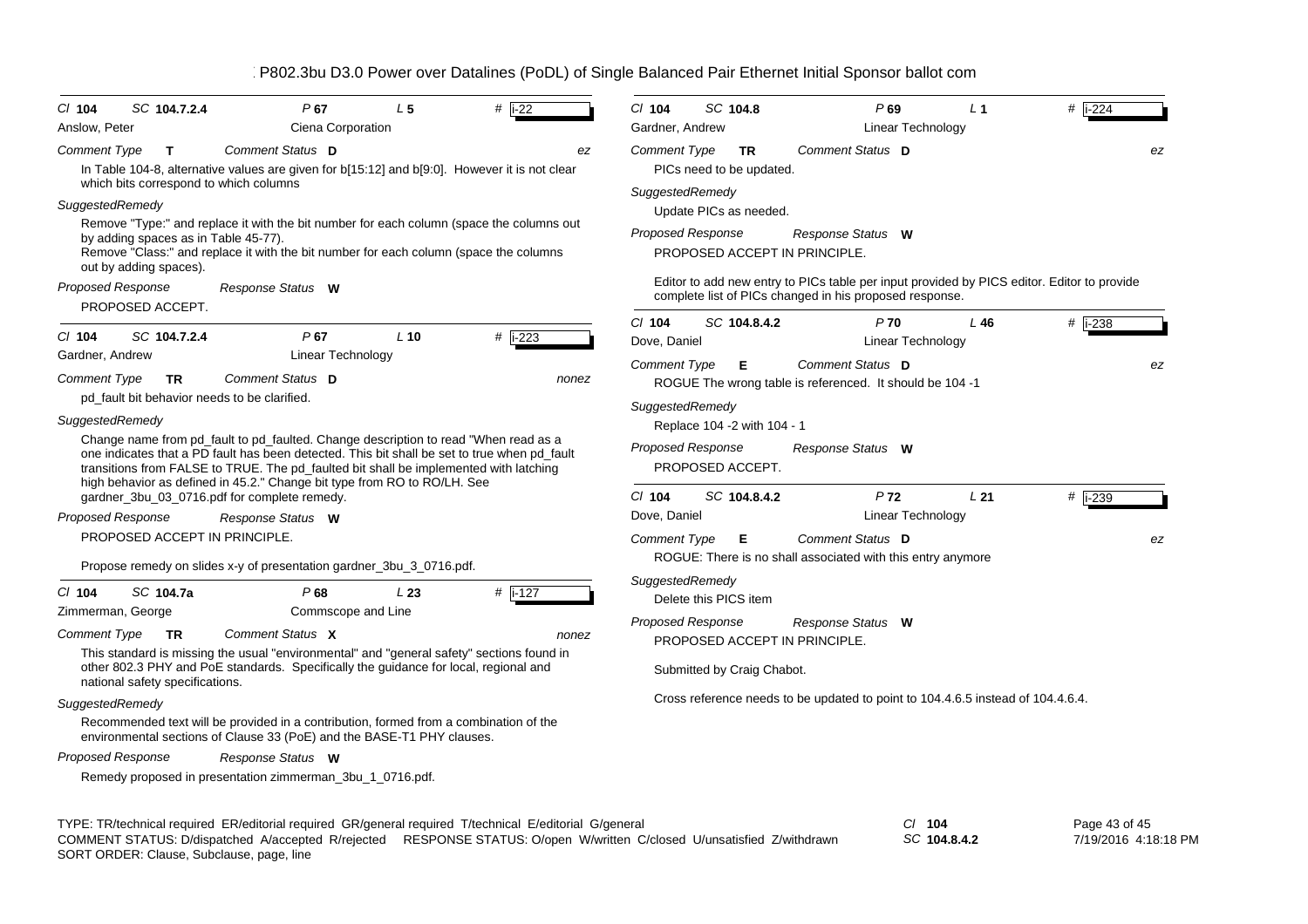| SC 104.8.4.3<br>$Cl$ 104<br>Stover, David                                                            | P <sub>73</sub><br>Linear Technology                                                                                                                                                       | L30             | $#$  i-48            |    | SC Intro<br>C/ Intro<br>Dove, Daniel                                                                       | P <sub>11</sub><br>Linear Technology                                                                                                                                                                                                                                                                                                                                                                                                                                                | L <sub>5</sub>  | #  i-135 |
|------------------------------------------------------------------------------------------------------|--------------------------------------------------------------------------------------------------------------------------------------------------------------------------------------------|-----------------|----------------------|----|------------------------------------------------------------------------------------------------------------|-------------------------------------------------------------------------------------------------------------------------------------------------------------------------------------------------------------------------------------------------------------------------------------------------------------------------------------------------------------------------------------------------------------------------------------------------------------------------------------|-----------------|----------|
| <b>Comment Type</b><br>Е                                                                             | Comment Status D<br>Referenced symbol is "t_power_dly" but defined symbol is "T_power_dly".                                                                                                |                 |                      | ez | <b>Comment Type</b><br>Е                                                                                   | Comment Status D<br>The term "Single-Pair Power over Data Lines" is inconsistent with the title of the document.                                                                                                                                                                                                                                                                                                                                                                    |                 |          |
| SuggestedRemedy<br><b>Proposed Response</b><br>PROPOSED ACCEPT.                                      | Replace reference to "t_power_dly" with "T_power_dly".<br>Response Status W                                                                                                                |                 |                      |    | SuggestedRemedy<br>Data Lines"<br>Proposed Response<br>PROPOSED ACCEPT.                                    | Replace "Single-Pair Power over Data Lines "Single Balanced Twisted Pair Power over<br>Response Status W                                                                                                                                                                                                                                                                                                                                                                            |                 |          |
| SC 104.8.4.3<br>$Cl$ 104<br>Dove, Daniel                                                             | P74<br>Linear Technology                                                                                                                                                                   | L <sub>1</sub>  | # $\overline{$ i-240 |    | SC Intro<br>C/ Intro<br>Dove, Daniel                                                                       | P <sub>17</sub><br><b>Linear Technology</b>                                                                                                                                                                                                                                                                                                                                                                                                                                         | L <sub>8</sub>  | #  i-137 |
| <b>Comment Type</b><br>Е<br>TypeB<br>SuggestedRemedy<br><b>Proposed Response</b><br>PROPOSED ACCEPT. | Comment Status D<br>ROGUE: This is now split into two different shalls. One is for Type A and the other for<br>PICS editor to split this into two separate PICS items<br>Response Status W |                 |                      | ez | <b>Comment Type</b><br>Е<br>SuggestedRemedy<br><b>Proposed Response</b><br>PROPOSED ACCEPT.                | Comment Status D<br>The title of the amendment is not explicitly defined to support "twisted" pair despite<br>alignment with PHY projects that only support twisted-pair.<br>Replace "Single Balanced Pair Ethernet" with "Single Balanced Twisted Pair Ethernet".<br>Response Status W                                                                                                                                                                                             |                 | ez       |
| SC 104.8.4.3<br>$Cl$ 104<br>Stover, David<br><b>Comment Type</b><br>Е                                | P74<br><b>Linear Technology</b><br>Comment Status D                                                                                                                                        | L <sub>12</sub> | # $\overline{1-49}$  | ez | SC na<br>$Cl$ na<br>Dove, Daniel                                                                           | P <sub>1</sub><br><b>Linear Technology</b>                                                                                                                                                                                                                                                                                                                                                                                                                                          | L <sub>15</sub> | # i-133  |
| SuggestedRemedy<br><b>Proposed Response</b><br>PROPOSED ACCEPT.                                      | Referenced symbol is "I_Hold_PD" but defined symbol is "I_hold_PD".<br>Replace reference to "I_Hold_PD" with "I_hold_PD".<br>Response Status W                                             |                 |                      |    | <b>Comment Type</b><br>Е<br>SuggestedRemedy<br>appropriate<br><b>Proposed Response</b><br>PROPOSED ACCEPT. | Comment Status D<br>The title of the amendment is not explicitly defined to support "twisted" pair despite<br>alignment with PHY projects that only support twisted-pair.<br>Revise the title, and do S&R through document to replace "Single Balanced Pair Ethernet"<br>with "Single Balanced Twisted Pair Ethernet". Also search for "Balanced Pair" and replace<br>with "Balanced Twisted Pair" and search for "pair" and replace with "twisted pair" where<br>Response Status W |                 | ez       |

*SC* **na**